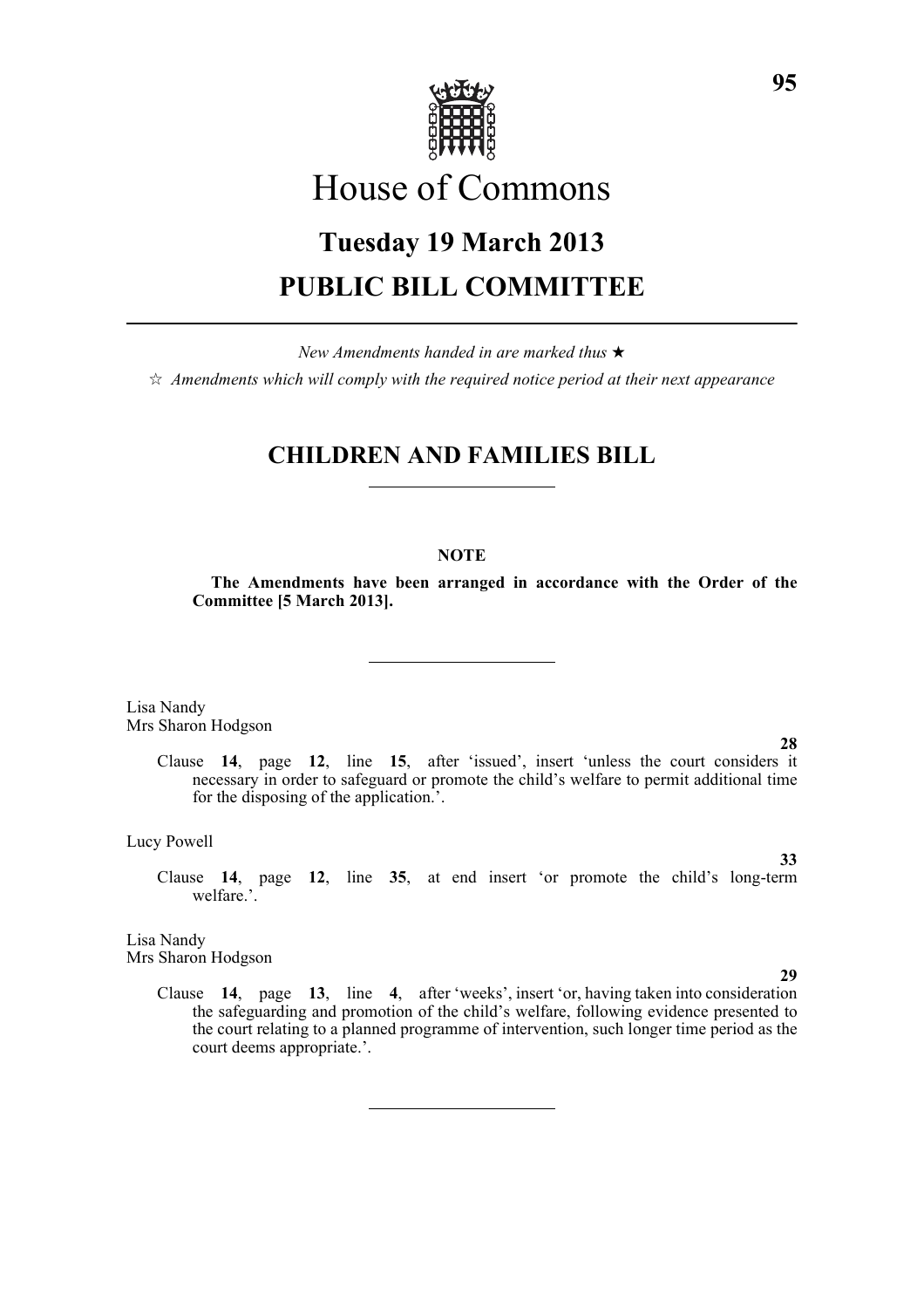| Lisa Nandy         |  |
|--------------------|--|
| Mrs Sharon Hodgson |  |

Clause **15**, page **14**, line **6**, at end insert—

'(A1) Section 22 of the Children Act 1989 (general duty of local authority in relation to children looked after by them) is amended as follows—

> In subsection (4), after "proposing to look after,", insert "including when making any fundamental change to the care plan before or after a care order has been made.".'.

Lisa Nandy Mrs Sharon Hodgson

> Clause **15**, page **14**, line **10**, after 'provisions', insert 'and sibling placement arrangements'.

Lisa Nandy Mrs Sharon Hodgson

> Clause **15**, page **14**, line **13**, at end insert 'unless it deems such consideration necessary in assessing the permanence provisions of the section 31A plan for the child concerned and making the care order, taking into account the circumstances of the application and the safeguarding and promotion of the child's welfare.'.

Mrs Sharon Hodgson Lisa Nandy

> Clause **19**, page **17**, line **17**, leave out 'a local authority' and insert 'local authorities and NHS bodies'.

Mrs Sharon Hodgson Lisa Nandy

> Clause **19**, page **17**, line **30**, at end add— '(e) the well-being of the child or young person'.

Mrs Sharon Hodgson Lisa Nandy

- Clause **19**, page **17**, line **30**, at end add—
	- '(2) The Secretary of State shall make regulations defining the objectives that—
		- (a) a local authority in England, or
		- (b) a local partner of that local authority, pursuant to section 28, subsection (2), paragraphs (j) to (m),

shall pursue in exercising a function under this Part.

- (3) Objectives under subsection (2) must include, but are not limited to—
	- (a) increasing, maintaining and promoting positive family relationships;
	- (b) increasing, maintaining and promoting the participation of children and young people and their families in local community activities;

**32**

**31**

**30**

**68**

**69**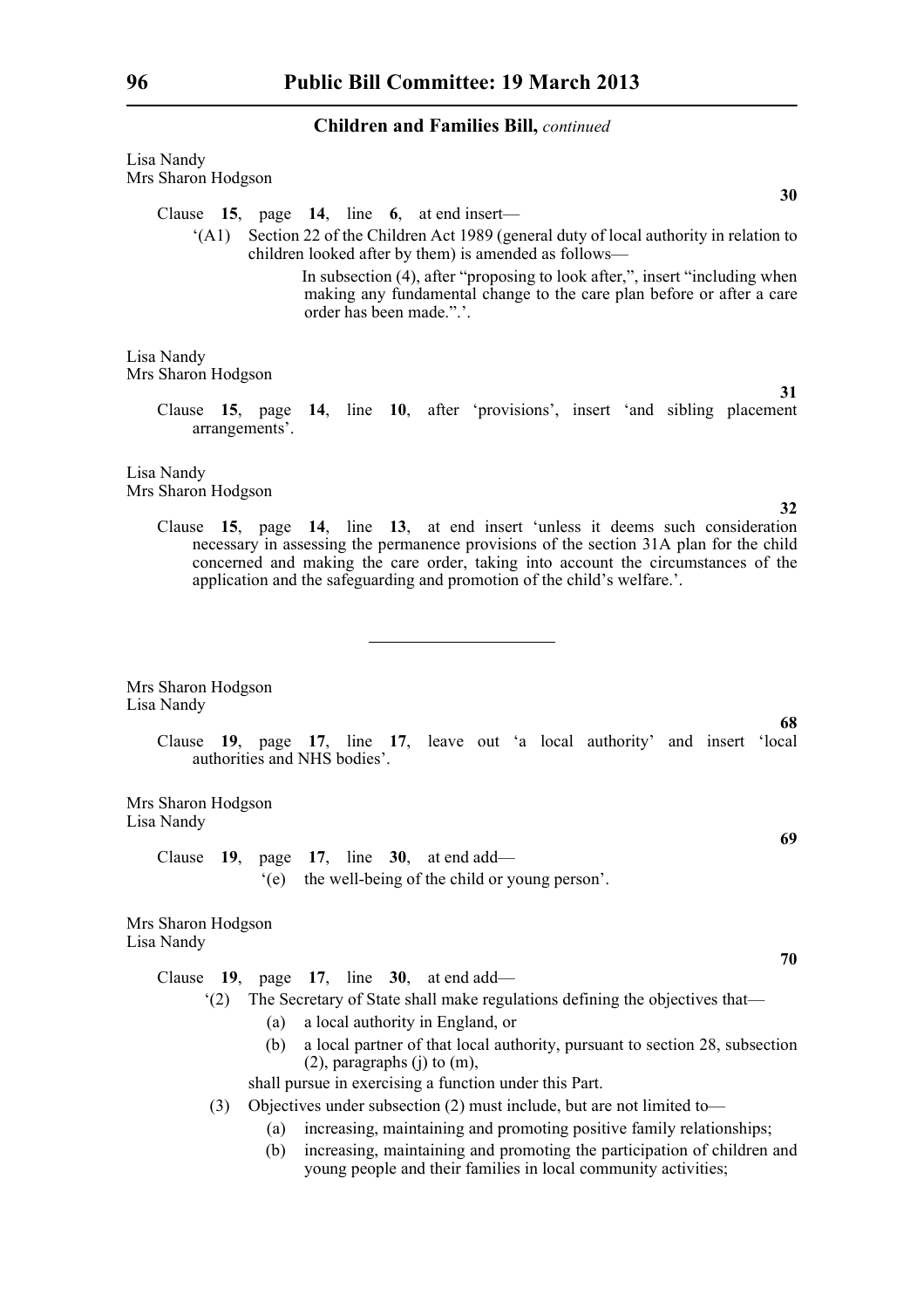|                                  |     | (c)            |  | where possible, increasing the proximity of services for children and<br>young people and their families to where they are needed, and                                                                  |
|----------------------------------|-----|----------------|--|---------------------------------------------------------------------------------------------------------------------------------------------------------------------------------------------------------|
|                                  |     | (d)            |  | where possible, increasing the accessibility of services with regard to the<br>financial circumstances and working arrangements of the children and<br>young people and their families they cater to.'. |
|                                  |     |                |  |                                                                                                                                                                                                         |
|                                  |     |                |  |                                                                                                                                                                                                         |
| Mrs Sharon Hodgson<br>Lisa Nandy |     |                |  |                                                                                                                                                                                                         |
| Clause                           |     | $^{\circ}$ (b) |  | 71<br>20, page 17, leave out lines 40 to 42 and insert—<br>is a disabled person as defined by section 6 of the Equality Act 2010.'.                                                                     |
| Mrs Sharon Hodgson<br>Lisa Nandy |     |                |  |                                                                                                                                                                                                         |
| Clause                           |     |                |  | 72<br>20, page 17, line 42, at end insert—                                                                                                                                                              |
|                                  |     | $\degree$ (c)  |  | has a chronic illness or long-term health condition which impacts on his<br>or her ability to access the same learning opportunities as their peers<br>without additional or extra provision.'.         |
|                                  |     |                |  |                                                                                                                                                                                                         |
| Mr Robert Buckland               |     |                |  |                                                                                                                                                                                                         |
|                                  |     |                |  | 189<br>Clause 21, page 18, line 16, at end insert 'including the private, voluntary and<br>independent early years sector and home-based early years provision.'.                                       |
| Mr Edward Timpson                |     |                |  |                                                                                                                                                                                                         |
| Clause                           |     |                |  | 55<br>21, page 18, line 19, leave out 'all forms of'.                                                                                                                                                   |
| Mr Edward Timpson                |     |                |  | 56                                                                                                                                                                                                      |
| Clause                           |     |                |  | 21, page 18, line 20, leave out '(whether or not'.                                                                                                                                                      |
|                                  |     |                |  |                                                                                                                                                                                                         |
| Mr Robert Buckland               |     |                |  |                                                                                                                                                                                                         |
|                                  |     |                |  | 195<br>Clause 22, page 18, line 32, after 'identifies', insert 'as early as possible'.                                                                                                                  |
| Mr Robert Buckland               |     |                |  | 40                                                                                                                                                                                                      |
|                                  | (2) |                |  | Clause $22$ , page 18, line $33$ , at end add—<br>Regulations must make provision for how local authorities exercise their<br>functions referred to in subsection $(1)$ .                               |
|                                  |     |                |  |                                                                                                                                                                                                         |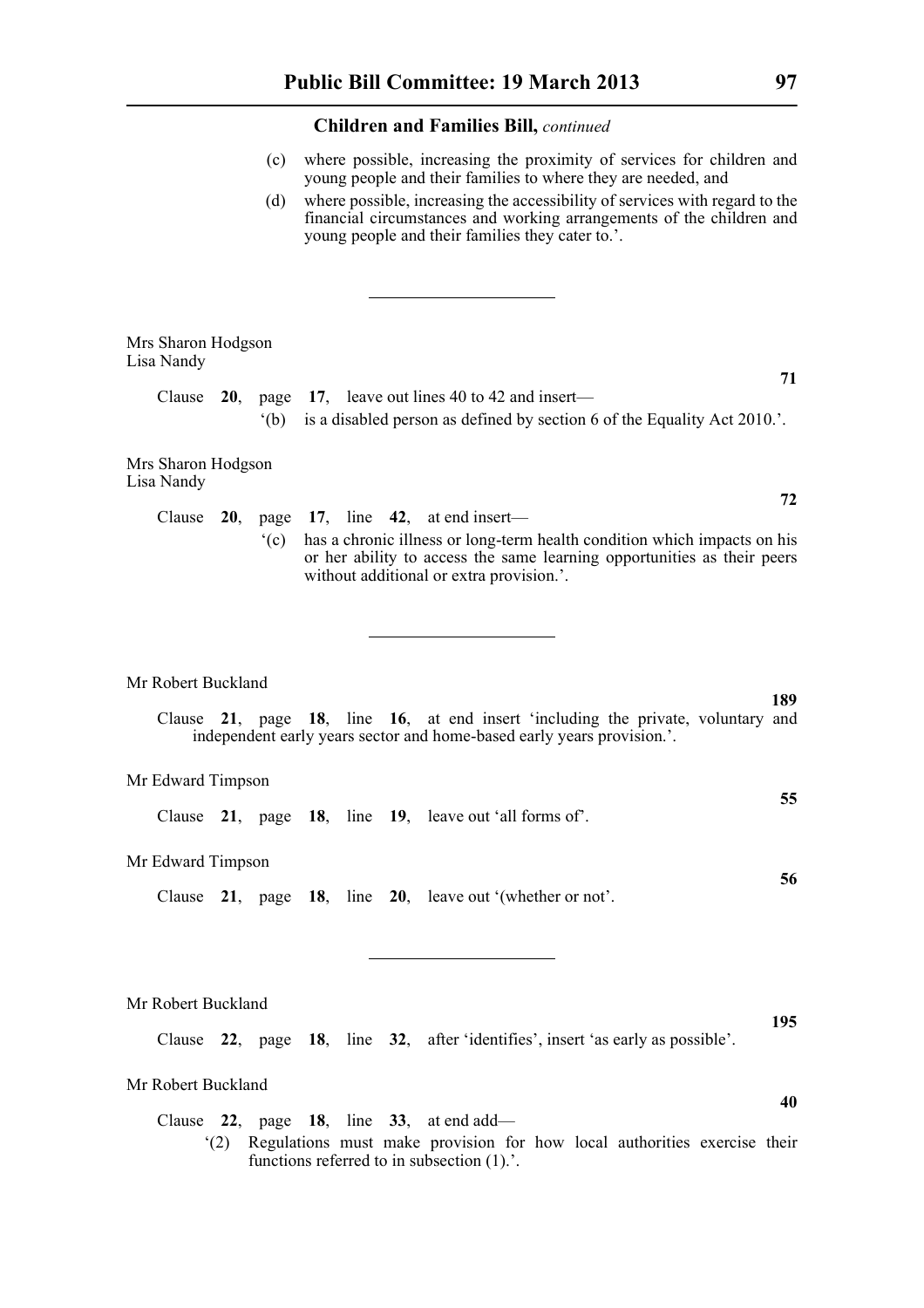| Mr Robert Buckland                                                                                                                                                                                                   |
|----------------------------------------------------------------------------------------------------------------------------------------------------------------------------------------------------------------------|
| 54<br>Clause 22, page 18, line 33, at end insert—<br>Regulations must make provision for the collection and publication of data<br>(2)<br>relating to children and young people by type of Special Education Need.'. |
| Mr Robert Buckland                                                                                                                                                                                                   |
| 206<br>Clause 24, page 19, line 3, leave out 'who is under compulsory school age'.                                                                                                                                   |
| Mr Robert Buckland                                                                                                                                                                                                   |
| 187<br>25, page 19, line 21, leave out 'in its area who have special educational<br>Clause<br>needs and insert-                                                                                                      |
| in its area who have special educational needs, or<br>(i)<br>(ii)<br>outside its area for children or young people for whom it is<br>responsible who have special educational needs.'                                |
| Mrs Sharon Hodgson<br>Lisa Nandy<br>73                                                                                                                                                                               |
| Clause $25$ , page 19, line $28$ , leave out subsection (2).                                                                                                                                                         |
| <b>Annette Brooke</b>                                                                                                                                                                                                |
| 198<br>Clause<br>25, page 19, line 36, at end insert—<br>communication, language and literacy.'.<br>(h)                                                                                                              |
| Mr Edward Timpson<br>57<br>Clause 26, page 19, line 38, leave out 'clinical commissioning groups' and insert                                                                                                         |
| 'commissioning bodies'.                                                                                                                                                                                              |
| Mr Robert Buckland<br>204                                                                                                                                                                                            |
| Clause $26$ , page 19, line 42, at end insert—                                                                                                                                                                       |
| A local authority in England must, in exercising its functions under this Part,<br>(1A)<br>consider how it may encourage through any process of procurement it shall carry<br>out-                                   |
| a diversity of provision of education; and<br>(a)                                                                                                                                                                    |

(b) non-discrimination between maintained schools and non-maintained schools.'.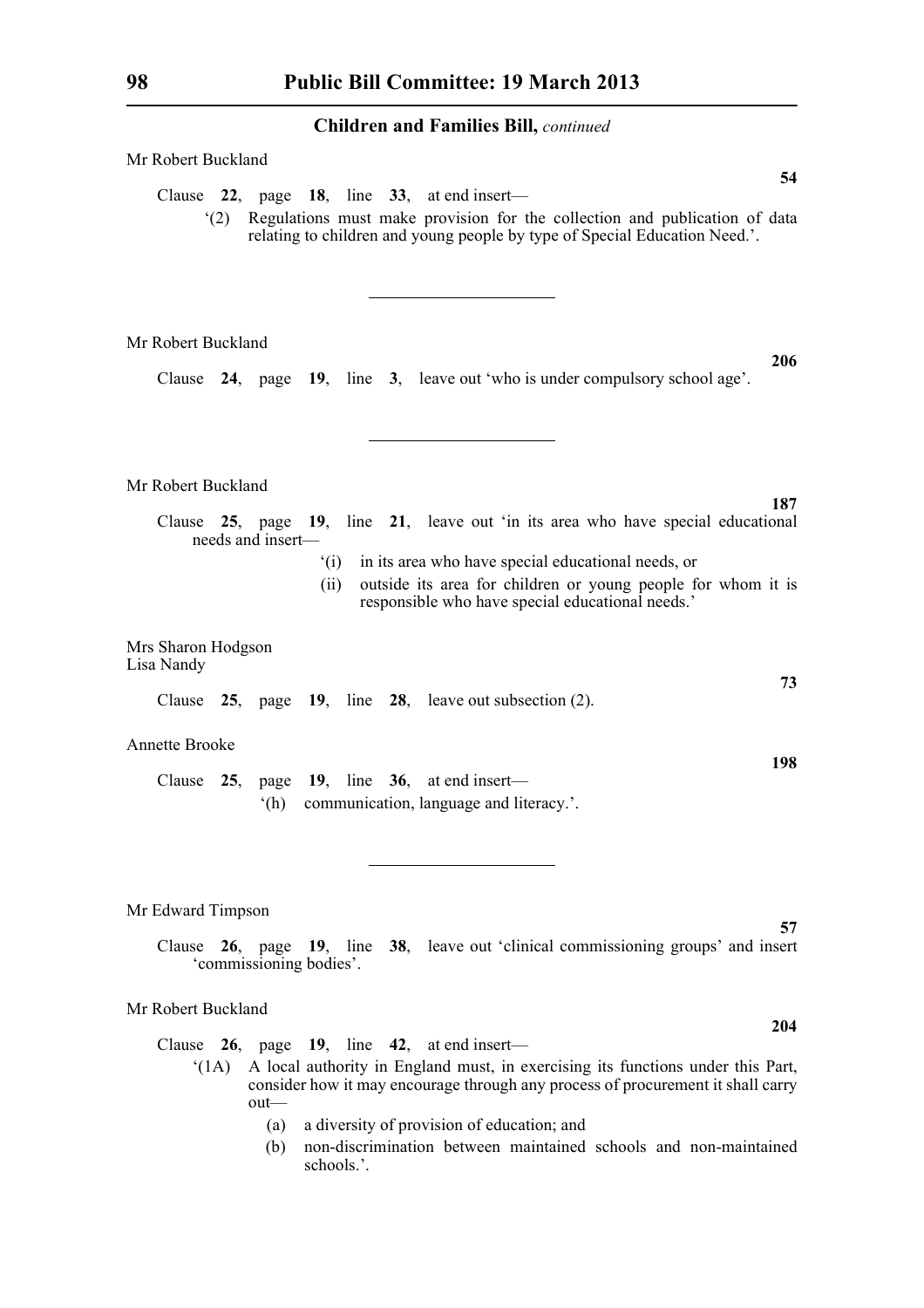| Mr Robert Buckland<br>214                                                                                                                                                                                                                                                                                                                                                                                                                                                |
|--------------------------------------------------------------------------------------------------------------------------------------------------------------------------------------------------------------------------------------------------------------------------------------------------------------------------------------------------------------------------------------------------------------------------------------------------------------------------|
| Clause $26$ , page 19, line 42, at end insert—<br>Local authorities and Health and Wellbeing Boards must put in place<br>(1A)<br>arrangements for jointly reviewing services and developing joint outcomes<br>frameworks.'.                                                                                                                                                                                                                                              |
| Mrs Sharon Hodgson<br>Lisa Nandy<br>74                                                                                                                                                                                                                                                                                                                                                                                                                                   |
| Clause $26$ , page $20$ , line $3$ , at end insert—<br>any other provision deemed necessary to meet the special educational,<br>$^{\circ}$ (d)<br>health or social care needs of a child or young person.'.                                                                                                                                                                                                                                                              |
| Mr Edward Timpson                                                                                                                                                                                                                                                                                                                                                                                                                                                        |
| 58<br>26, page 20, line 7, leave out 'special educational needs of the children and<br>Clause<br>young people concerned' and insert 'learning difficulties and disabilities which result in<br>the children and young people concerned having special educational needs'.                                                                                                                                                                                                |
| Mr Robert Buckland                                                                                                                                                                                                                                                                                                                                                                                                                                                       |
| 47<br>Clause 26, page 20, line 7, leave out 'special educational' and insert 'educational,<br>health and care'.                                                                                                                                                                                                                                                                                                                                                          |
| Mrs Sharon Hodgson<br>Lisa Nandy<br>75                                                                                                                                                                                                                                                                                                                                                                                                                                   |
| Clause $26$ , page $20$ , line 17, at end insert—<br>compliance with the disability provisions of the Equalities Act.'.<br>(h)                                                                                                                                                                                                                                                                                                                                           |
| Mrs Sharon Hodgson<br>Lisa Nandy                                                                                                                                                                                                                                                                                                                                                                                                                                         |
| 76<br>26, page 20, line 23, at end insert—<br>Clause<br>$\mathrm{G}(d)$<br>ensuring reasonable adjustments required are made.'.                                                                                                                                                                                                                                                                                                                                          |
| Annette Brooke                                                                                                                                                                                                                                                                                                                                                                                                                                                           |
| 199<br>Clause<br>page 20, line 23, at end insert-<br>26,<br>$^{\circ}$ (d)<br>securing the provision set out in section 30 [Local offer for children and<br>young people with special educational needs].'.                                                                                                                                                                                                                                                              |
| Mr Edward Timpson                                                                                                                                                                                                                                                                                                                                                                                                                                                        |
| 59<br>20, line $32$ , leave out subsection (8) and insert—<br>Clause $26$ ,<br>page<br>A local authority's "partner commissioning bodies" are—<br>(8)<br>the National Health Service Commissioning Board, to the extent that it is<br>(a)<br>under a duty under section 3B of the National Health Service Act 2006 to<br>arrange for the provision of services or facilities for any children and<br>young people for whom the authority is responsible who have special |

educational needs, and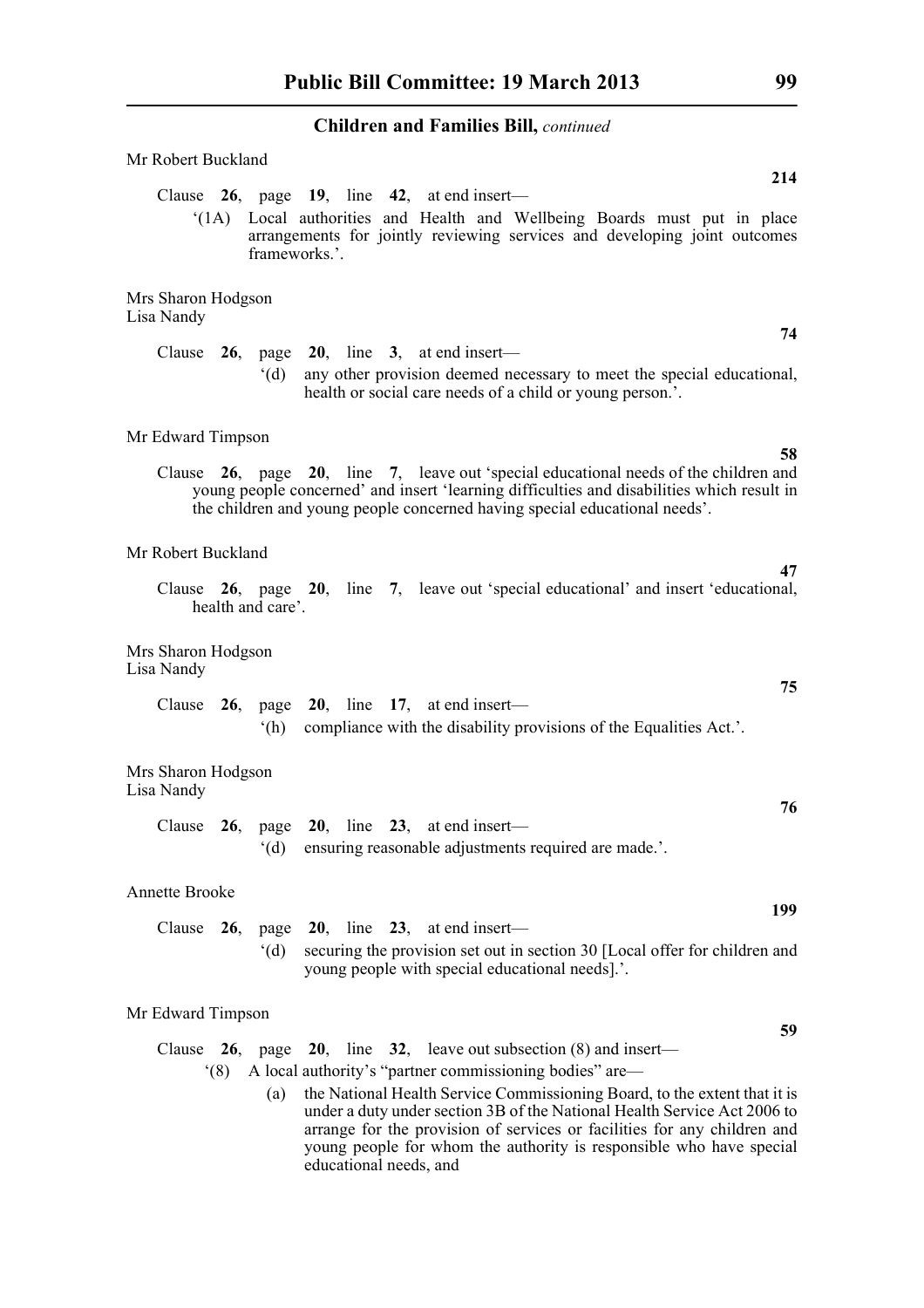- (b) each clinical commissioning group that is under a duty under section 3 of that Act to arrange for the provision of services or facilities for any such children and young people.
- (9) Regulations may prescribe circumstances in which a clinical commissioning group that would otherwise be a partner commissioning body of a local authority by virtue of subsection  $(8)(b)$  is to be treated as not being a partner commissioning body of the authority.'.

Mrs Sharon Hodgson Lisa Nandy

Clause **26**, page **20**, line **34**, at end add—

**77**

**78**

**48**

**79**

**49**

**80**

- '(9) The local authority must publish joint commissioning agreements in digital format within one calendar month of said agreement being finalised or revised, and make printed copies available on request.
- (10) In providing printed copies of joint commissioning agreements by virtue of subsection  $(\overline{9})$ , the local authority may charge a fee, the level of which should not exceed the cost of supplying the copy.'.

Mrs Sharon Hodgson Lisa Nandy

Clause **27**, page **20**, line **38**, after first 'provision', insert ', health care provision'.

# Mr Robert Buckland

Clause **27**, page **20**, line **40**, after 'needs', insert 'and disabled children and young people.'.

Mrs Sharon Hodgson Lisa Nandy

Clause **27**, page **20**, line **41**, after first 'provision', insert ', health care provision'.

Mr Robert Buckland

# Clause **27**, page **20**, line **43**, after 'needs', insert 'and disabled children and young people.'.

Mrs Sharon Hodgson Lisa Nandy

> Clause **27**, page **20**, line **43**, at end insert 'including provision in institutions approved by the Secretary of State by virtue of section 41 of this Part.'.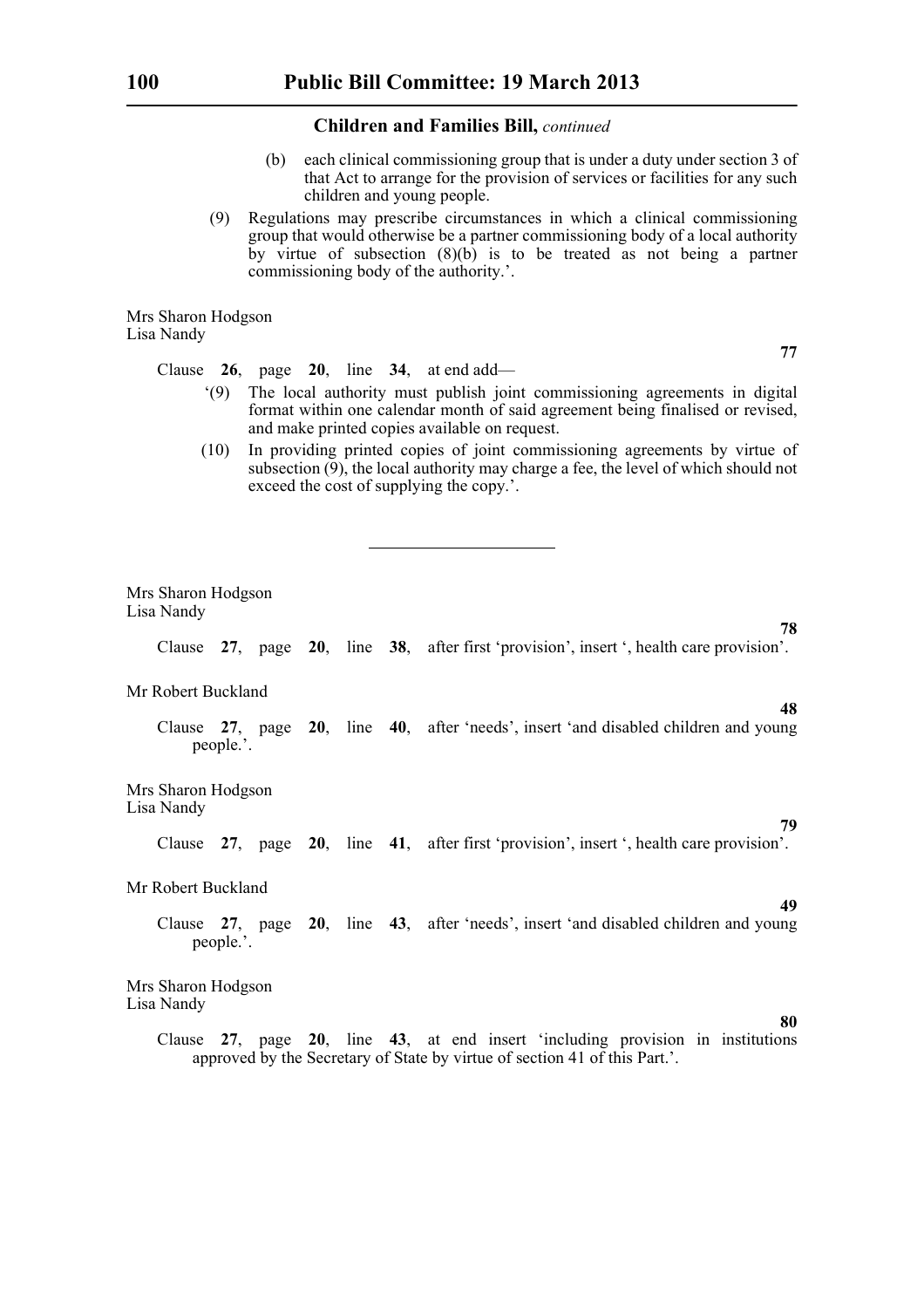#### Mr Robert Buckland

- Clause **27**, page **21**, line **3**, at end insert—
	- $(2A)$  If the education and care provision referred to in subsection (1)(a) and (b) is deemed insufficient to meet the needs of children and young people under subsection (2), a local authority must—
		- (a) publish these findings; and
		- (b) improve that provision until it is deemed by those consulted in subsection  $(3)$  to be sufficient to meet all the needs identified under section  $(22)$ .'.

Mrs Sharon Hodgson Lisa Nandy

Clause **27**, page **21**, line **3**, at end insert—

- '(2A) The local authority must assess the extent to which there is sufficient funding in place to secure the provision detailed in subsection (1) for all the children and young people and their families who require it.
- (2B) Where a local authority exercising its duty under subsection (2A) finds that it does not have sufficient funding in place to secure adequate provision for all children and young people who require that provision, the authority must consider jointly commissioning services for which it is exclusively responsible with neighbouring local authorities, where this is appropriate.'.

Mr Robert Buckland

Clause **27**, page **21**, line **18**, at end insert—

'(a) the governing bodies, proprietors or principals of institutions approved by the Secretary of State under section 41 (independent special schools and special post-16 institutions: approval).'.

Mrs Sharon Hodgson Lisa Nandy

Clause **27**, page **21**, line **27**, at end add—

'(6) The local authority must demonstrate that any changes in services made as a result of exercising its functions under this section will have the effect of improving provision available for children and young people with special educational needs and their families.'.

Mrs Sharon Hodgson Lisa Nandy

Clause **27**, page **21**, line **27**, at end add—

'(7) The local authority must prepare and publish a report at least every 24 months setting out how it has met its duties under this section.'.

Annette Brooke

Clause **28**, page **21**, line **37**, leave out 'maintained nursery school' and insert 'the providers of relevant early years education in its area'.

**81**

**193**

**82**

**83**

**50**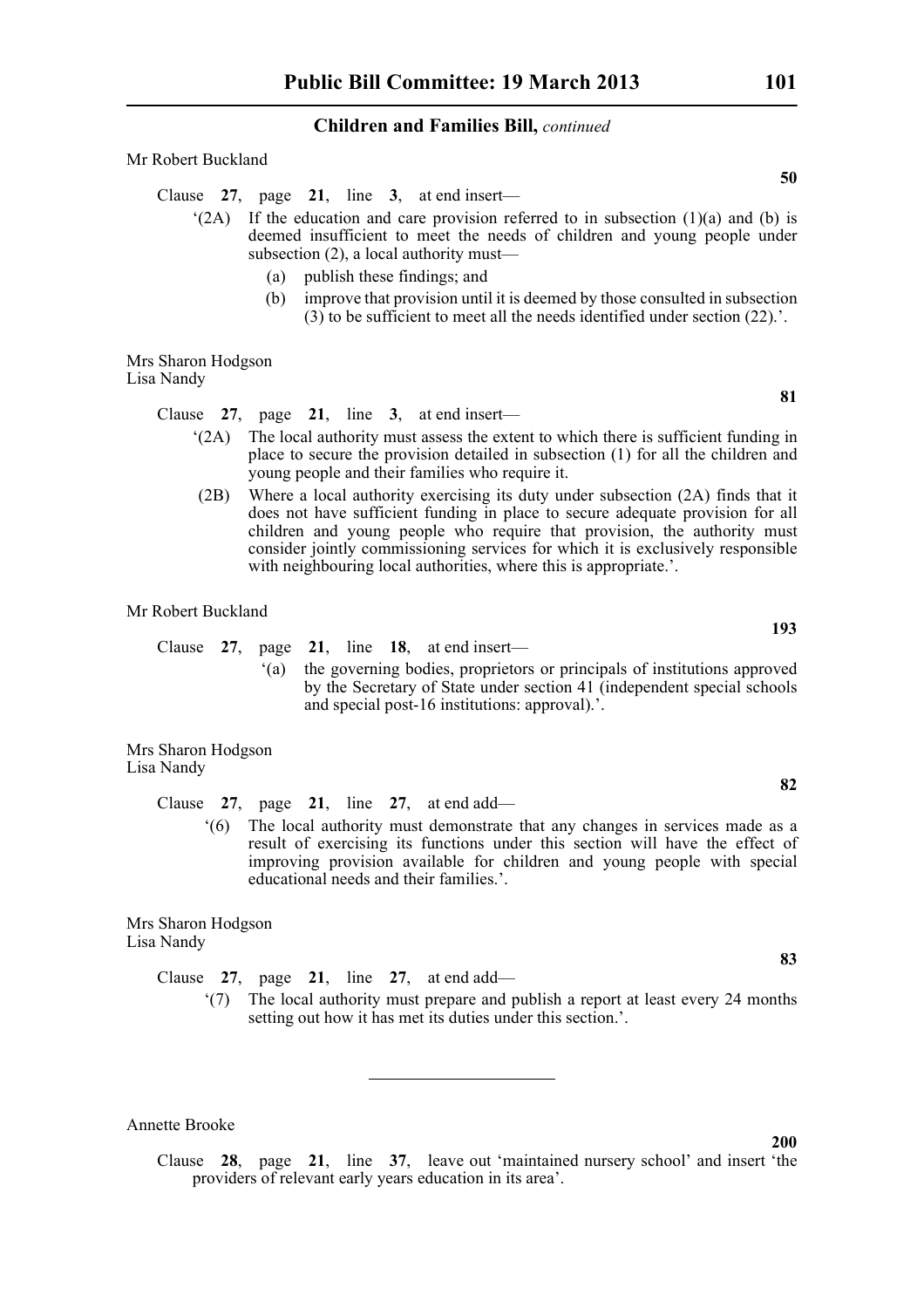Mr Edward Timpson

Clause **28**, page **22**, line **21**, leave out from 'which' to end of line 22 and insert 'is under a duty under section 3 of the National Health Service Act 2006 to arrange for the provision of services or facilities for any children and young people for whom the authority is responsible;'.

Mrs Sharon Hodgson Lisa Nandy

Clause **28**, page **22**, line **27**, at end insert—

- '(n) the proprietors or management of early years settings providing education other than nursery schools in its area or which are attended, or are likely to be attend, by children and young people for whom the local authority is responsible.
- (o) the management or advisory board of Children's Centres in its area or which are attended, or are likely to be attended, by children and young people for whom the local authority is responsible.
- (p) any organisation providing out of school childcare or short break services in its area or which are attended, or are likely to be attended, by children and young people for whom the local authority is responsible.
- (q) other local authorities.'.

# Mr Robert Buckland

Clause **28**, page **22**, line **27**, at end insert—

- '(2A) The Local Government Ombudsman has jurisdiction for the purposes of this Part over the partners set out in subsections  $(2)(a)$  to  $(2)(i)$ .
- (2B) The NHS Ombudsman has jurisdiction for the purposes of this Part over the partners set out in subsections  $(2)(i)$  to  $(2)(m)$ .'.

#### Mr Edward Timpson

Clause **28**, page **22**, line **39**, at end add—

'(4) Regulations may prescribe circumstances in which a clinical commissioning group that would otherwise be a local partner of a local authority by virtue of subsection  $(2)(k)(ii)$  is to be treated as not being a local partner of the authority.'.

Mr Robert Buckland

- Clause **28**, page **22**, line **39**, at end add—
	- '(4) A local authority in England may co-operate with another local authority in England to commission and provide services for children and young people with low incidence special educational needs.'

Mrs Sharon Hodgson Lisa Nandy

> Clause **29**, page **22**, line **44**, after 'schools', insert 'including academies and free schools'.

**60**

**34**

**61**

**188**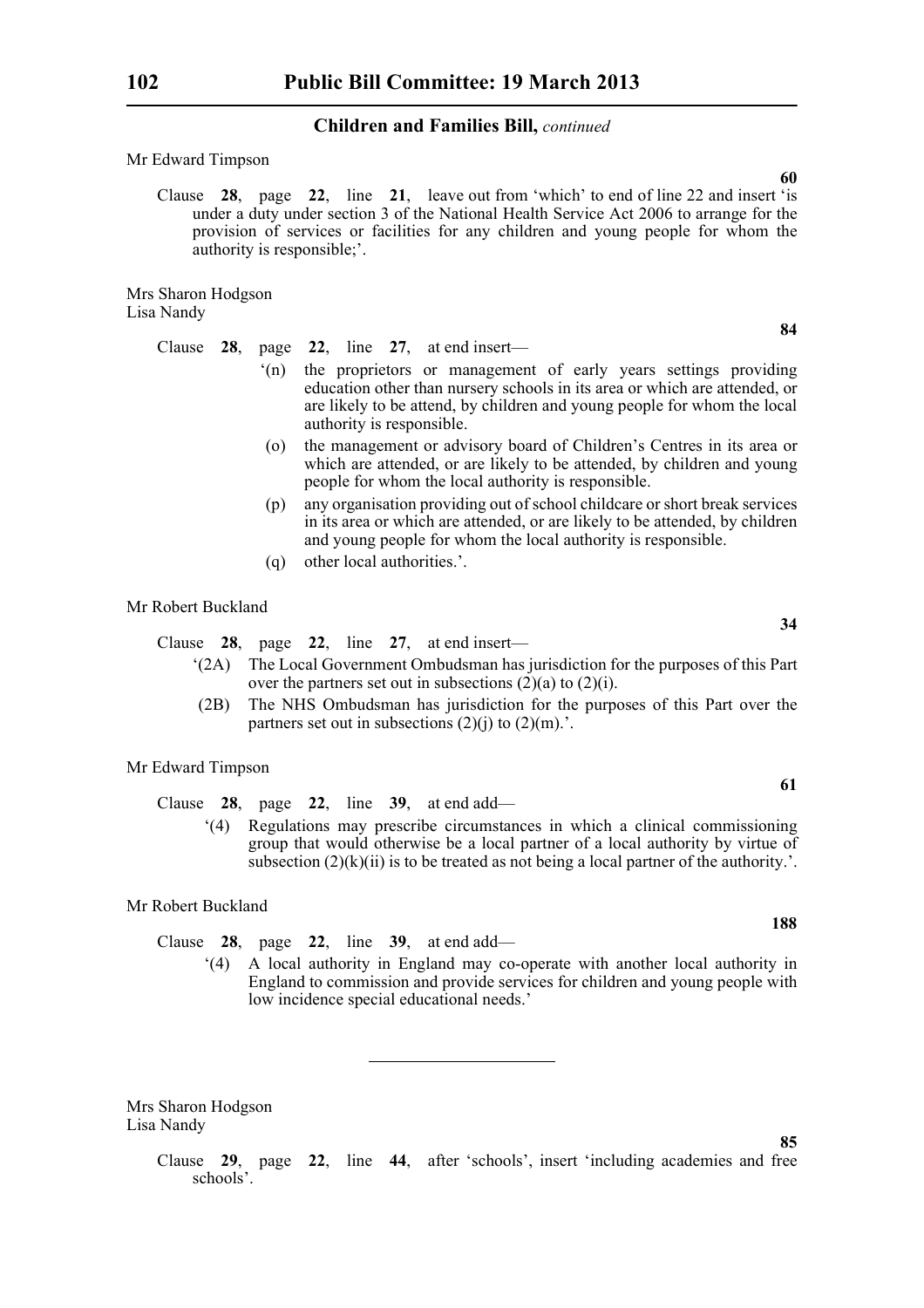| Annette Brooke                                                                                                                                                                                                                                                      |            |
|---------------------------------------------------------------------------------------------------------------------------------------------------------------------------------------------------------------------------------------------------------------------|------------|
| Clause 29, page 22, line 45, leave out 'maintained nursery schools' and insert 'the<br>providers of relevant early years education in its area'.                                                                                                                    | <b>201</b> |
| Mrs Sharon Hodgson<br>Lisa Nandy                                                                                                                                                                                                                                    |            |
| Clause $29$ , page $23$ , line 1, at end insert—<br>non-maintained special schools;<br>(g)<br>institutions approved by the Secretary of State under section 41;<br>(h)<br>Ofsted-registered early years settings other than maintained nursery<br>(i)<br>schools.'. | 86         |
| Mrs Sharon Hodgson<br>Lisa Nandy                                                                                                                                                                                                                                    |            |
| Clause 30, page 23, line 17, leave out 'it expects to be' and insert 'which is'.                                                                                                                                                                                    | 87         |
| Mrs Sharon Hodgson<br>Lisa Nandy                                                                                                                                                                                                                                    |            |
| Clause 30, page 23, line 19, after 'needs', insert 'and their families'.                                                                                                                                                                                            | 89         |
| Mrs Sharon Hodgson<br>Lisa Nandy                                                                                                                                                                                                                                    | 88         |
| Clause $30$ , page $23$ , line $20$ , leave out 'it expects to be' and insert 'which is'.                                                                                                                                                                           |            |
| Mrs Sharon Hodgson<br>Lisa Nandy                                                                                                                                                                                                                                    | 90         |
| Clause 30, page 23, line 22, at end insert 'and their families'.                                                                                                                                                                                                    |            |
| Mrs Sharon Hodgson<br>Lisa Nandy                                                                                                                                                                                                                                    | 94         |
| Clause 30, page 23, line 25, at end insert 'including provision in institutions<br>approved by the Secretary of State by virtue of section 41 of this Part.'.                                                                                                       |            |
| Mr Robert Buckland                                                                                                                                                                                                                                                  | 194        |
| Clause 30, page 23, line 25, at end insert 'including institutions approved by the<br>Secretary of State under section 41'.                                                                                                                                         |            |
| Mrs Sharon Hodgson<br>Lisa Nandy                                                                                                                                                                                                                                    |            |
| Clause 30, page 23, line 29, after 'young people', insert 'and their families'.                                                                                                                                                                                     | 91         |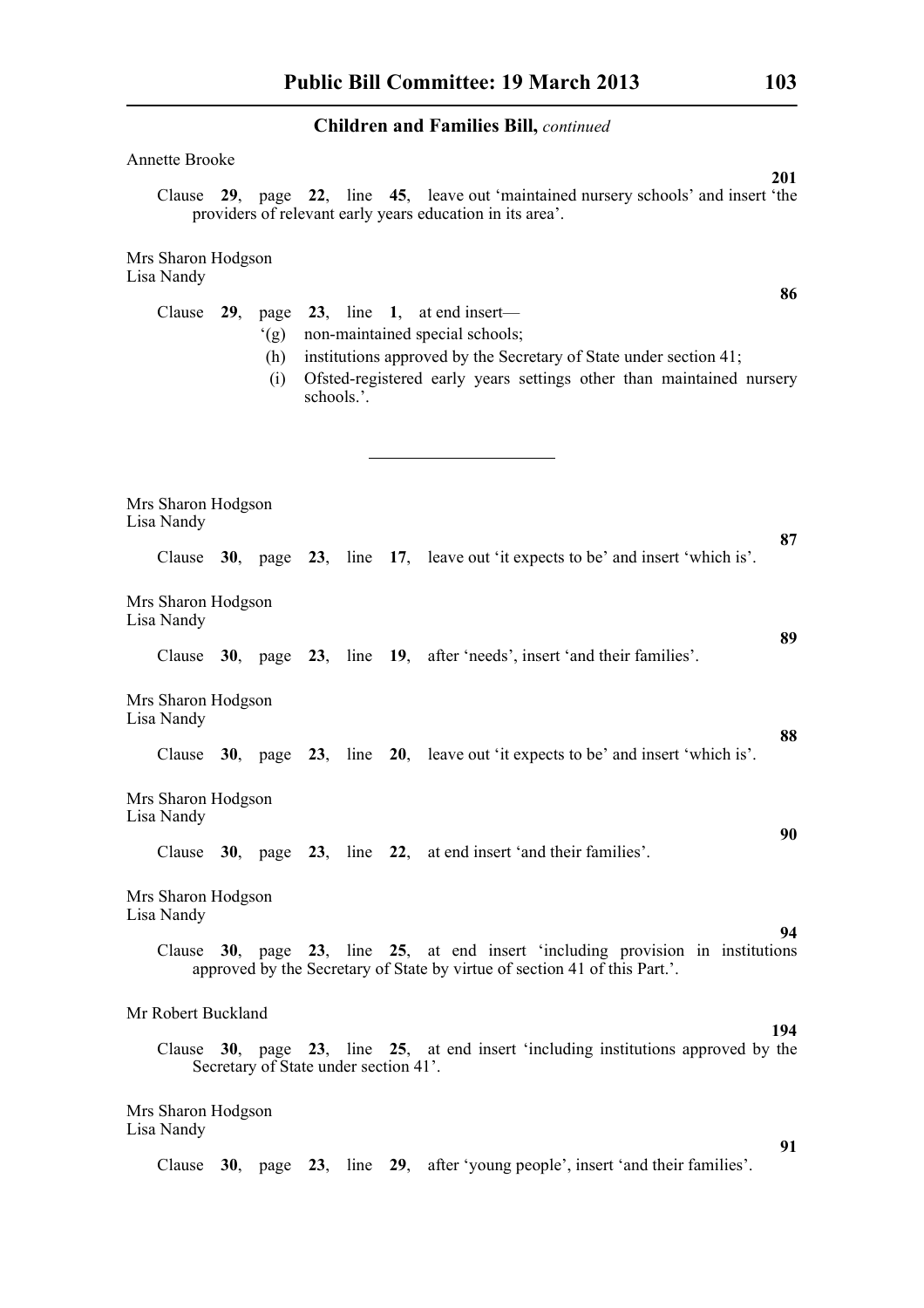| Mrs Sharon Hodgson<br>Lisa Nandy |      |                                 |                       | 97                                                                                                                                                                                                                                                                                                                                                                                                                                                  |  |
|----------------------------------|------|---------------------------------|-----------------------|-----------------------------------------------------------------------------------------------------------------------------------------------------------------------------------------------------------------------------------------------------------------------------------------------------------------------------------------------------------------------------------------------------------------------------------------------------|--|
| Clause $30$ ,                    |      | f(f)                            |                       | page 23, line 30, at end insert—<br>services providing advice and support to the wider family of children and<br>young people with special educational needs.'.                                                                                                                                                                                                                                                                                     |  |
| Mr Robert Buckland               |      |                                 |                       |                                                                                                                                                                                                                                                                                                                                                                                                                                                     |  |
|                                  |      | and accessing benefits'.        |                       | 51<br>Clause 30, page 23, line 33, after 'employment', insert ', retaining employment                                                                                                                                                                                                                                                                                                                                                               |  |
| Mrs Sharon Hodgson<br>Lisa Nandy |      |                                 |                       |                                                                                                                                                                                                                                                                                                                                                                                                                                                     |  |
|                                  |      |                                 |                       | 95<br>Clause 30, page 23, line 35, at end insert ', including in online communities.'.                                                                                                                                                                                                                                                                                                                                                              |  |
| Mrs Sharon Hodgson<br>Lisa Nandy |      |                                 |                       |                                                                                                                                                                                                                                                                                                                                                                                                                                                     |  |
|                                  |      |                                 |                       | 98<br>Clause $30$ , page $23$ , line $39$ , at end insert—                                                                                                                                                                                                                                                                                                                                                                                          |  |
|                                  | (5A) |                                 |                       | Any revision to a local offer made by virtue of subsection (5) must be<br>communicated clearly to children and young people with special educational<br>needs and their families with whom the authority has had prior contact, as well as<br>described in an addendum to the revised document.'.                                                                                                                                                   |  |
| Mrs Sharon Hodgson<br>Lisa Nandy |      |                                 |                       | 99                                                                                                                                                                                                                                                                                                                                                                                                                                                  |  |
|                                  | (5B) |                                 |                       | Clause $30$ , page $23$ , line $39$ , at end insert—<br>In exercising its duty under subsection $(5)$ , the local authority must have regard<br>to any review carried out under section 27.'.                                                                                                                                                                                                                                                       |  |
| Mrs Sharon Hodgson<br>Lisa Nandy |      |                                 |                       |                                                                                                                                                                                                                                                                                                                                                                                                                                                     |  |
|                                  |      |                                 |                       | 92<br>Clause 30, page 23, line 43, leave out 'parents' and insert 'families'.                                                                                                                                                                                                                                                                                                                                                                       |  |
| Mr Robert Buckland               |      |                                 |                       | 52                                                                                                                                                                                                                                                                                                                                                                                                                                                  |  |
| $^{\circ}$ (7A)                  |      | (a)<br>(b)<br>(c)<br>(d)<br>(e) | in the local offer.'. | Clause $30$ , page $24$ , line 2, at end insert—<br>Regulations must make provision about a national framework, including-<br>the principles underpinning the local offer;<br>how services in the local offer are to be reviewed;<br>the scope of what should be covered by the local offer;<br>the format in which a local offer will be prepared and published; and<br>how services can be held to account for failing to deliver what is set out |  |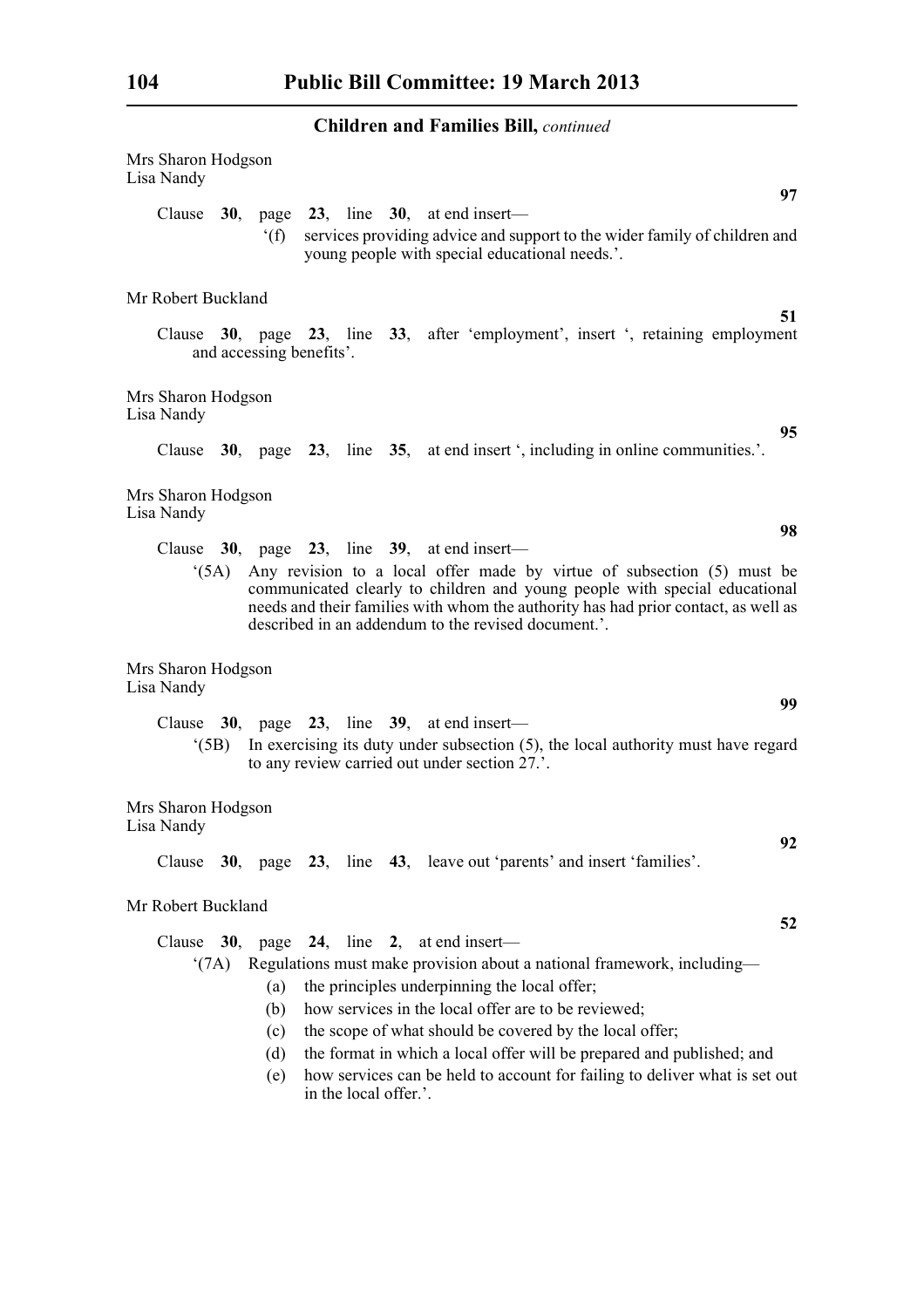| Mrs Sharon Hodgson<br>Lisa Nandy |               |                                                                                                                                                                                                                                                                                                                                                                                   |
|----------------------------------|---------------|-----------------------------------------------------------------------------------------------------------------------------------------------------------------------------------------------------------------------------------------------------------------------------------------------------------------------------------------------------------------------------------|
|                                  |               | <b>100</b>                                                                                                                                                                                                                                                                                                                                                                        |
|                                  |               | Clause $30$ , page $24$ , line 2, at end insert—                                                                                                                                                                                                                                                                                                                                  |
| $^{\circ}$ (7A)                  |               | The Secretary of State shall lay a draft of regulations setting out the minimum<br>level of specific special educational provision, health care provision and social<br>care provision that local authorities must provide as part of their local offer, and<br>the regulations are not to be made unless they have been approved by a resolution<br>of each House of Parliament. |
| (7B)                             | $must$ —      | Once regulations under subsection (6A) have been made, the Secretary of State                                                                                                                                                                                                                                                                                                     |
|                                  | (a)           | issue guidance to local authorities on how to meet these regulations, and                                                                                                                                                                                                                                                                                                         |
|                                  | (b)           | publish information on these regulations accessible to the families of<br>children and young people with special educational needs on the<br>Department's website, and in any other way he sees fit.'.                                                                                                                                                                            |
| Mrs Sharon Hodgson<br>Lisa Nandy |               |                                                                                                                                                                                                                                                                                                                                                                                   |
| specify'.                        |               | 101<br>Clause 30, page 24, line 3, leave out 'may make provision about' and insert 'should                                                                                                                                                                                                                                                                                        |
| Mrs Sharon Hodgson<br>Lisa Nandy |               |                                                                                                                                                                                                                                                                                                                                                                                   |
|                                  |               | 93<br>Clause 30, page 24, line 9, leave out 'parents' and insert 'families'.                                                                                                                                                                                                                                                                                                      |
| Mr Robert Buckland               |               | 196                                                                                                                                                                                                                                                                                                                                                                               |
|                                  |               | Clause $30$ , page $24$ , line 13, at end insert—                                                                                                                                                                                                                                                                                                                                 |
|                                  | f(f)          | the arrangements to support all teaching staff to help children with<br>special educational needs.'.                                                                                                                                                                                                                                                                              |
| Mrs Sharon Hodgson<br>Lisa Nandy |               |                                                                                                                                                                                                                                                                                                                                                                                   |
|                                  |               | 96                                                                                                                                                                                                                                                                                                                                                                                |
|                                  | (ca)          | Clause $30$ , page $24$ , line $20$ , at end insert—<br>information on the steps the local authority is taking to improve general<br>provision for and inclusion of children and young people in mainstream<br>institutions;'.                                                                                                                                                    |
| Mr Robert Buckland               |               | 185                                                                                                                                                                                                                                                                                                                                                                               |
| Clause $30$ ,                    |               | page 24, line 22, at end insert-                                                                                                                                                                                                                                                                                                                                                  |
|                                  | $\degree$ (e) | information about how transitional planning will be undertaken by<br>officers of the local authority;                                                                                                                                                                                                                                                                             |
|                                  | (f)           | information on additional services for children with high incidence and<br>low severity needs.'                                                                                                                                                                                                                                                                                   |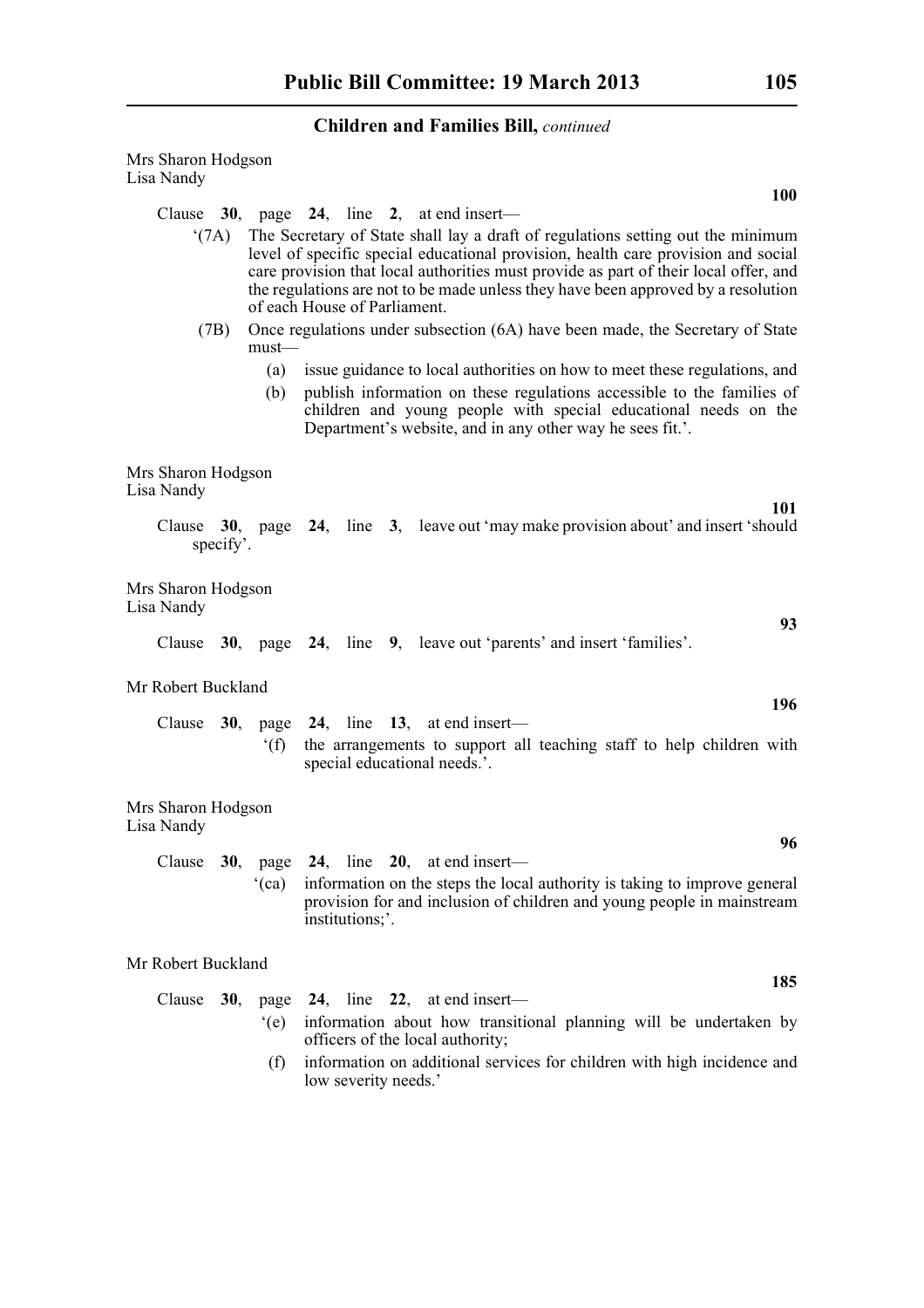| Mr Robert Buckland                                                                                                                                                                                                                                                                                                      |
|-------------------------------------------------------------------------------------------------------------------------------------------------------------------------------------------------------------------------------------------------------------------------------------------------------------------------|
| 215<br>Clause 30, page 24, line 22, at end add—<br>(4A) Where a service is set out in the local offer, the responsible agency has a duty to<br>deliver that service.'.                                                                                                                                                  |
| Mrs Sharon Hodgson<br>Lisa Nandy                                                                                                                                                                                                                                                                                        |
| 102<br>Clause $31$ , page $24$ , line $38$ , at end insert—                                                                                                                                                                                                                                                             |
| Where a specified body does not comply with a request made under subsection<br>(3A)<br>(1), and the requesting local authority is not satisfied with the reasons given under<br>subsections $(2)$ and $(3)$ , the requesting local authority may make a request to the<br>Secretary of State for Health to investigate. |
| Regulations may provide for the timescales within which the Secretary of State<br>(3B)<br>for Health should assess and complete investigations requested under subsection<br>(3A), as well as powers to be granted to the Secretary of State for Health to enable<br>him to uphold any such complaints.'.               |
| Mrs Sharon Hodgson<br>Lisa Nandy                                                                                                                                                                                                                                                                                        |
| 103<br>Clause 32, page 24, line 45, after 'and', insert 'children and'.                                                                                                                                                                                                                                                 |
| Mr Robert Buckland                                                                                                                                                                                                                                                                                                      |
| 36<br>Clause 32, page 25, line 1, after 'information', insert 'in an appropriately<br>accessible form'.                                                                                                                                                                                                                 |
| Mrs Sharon Hodgson<br>Lisa Nandy                                                                                                                                                                                                                                                                                        |
| 105<br>Clause 32, page 25, line 2, at end insert-                                                                                                                                                                                                                                                                       |
| Local authorities must ensure that in exercising their functions under subsection<br>$^{\circ}$ (1A)<br>(1), advice should be provided in the form of-                                                                                                                                                                  |
| printed materials;<br>(a)<br>online resources, including signposting to resources published by others;<br>(b)<br>face to face discussions;<br>(c)                                                                                                                                                                       |

- (d) any other form which the local authority may deem necessary in pursuance of its duties under the Equality Act.
- (1B) Local authorities must not make, or allow any individuals or organisations providing advice on their behalf to make, any charge to families of children with special educational needs, or young people with special educational needs, in exercising their functions under this section.'.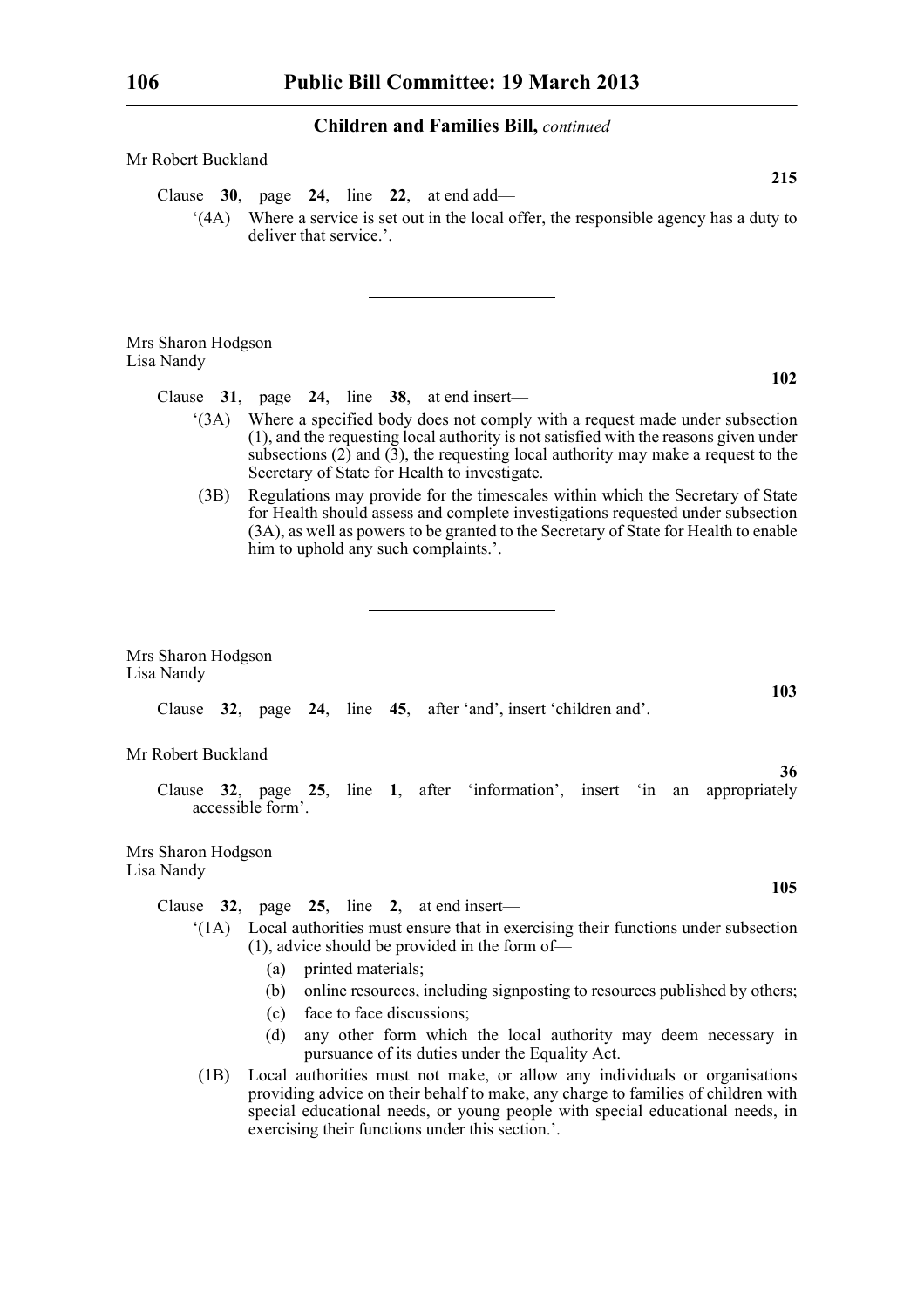| Mrs Sharon Hodgson<br>Lisa Nandy |                                                                                                                                                                                             |                                                                                                                                          |  |  |  |  |  |     |
|----------------------------------|---------------------------------------------------------------------------------------------------------------------------------------------------------------------------------------------|------------------------------------------------------------------------------------------------------------------------------------------|--|--|--|--|--|-----|
|                                  | Clause 32, page 25, line 6, after $(b)$ , insert 'children and'.                                                                                                                            |                                                                                                                                          |  |  |  |  |  | 104 |
| Mrs Sharon Hodgson<br>Lisa Nandy |                                                                                                                                                                                             |                                                                                                                                          |  |  |  |  |  |     |
|                                  | Clause $32$ , page $25$ , line 11, at end add—                                                                                                                                              |                                                                                                                                          |  |  |  |  |  | 106 |
|                                  | (4) Local authorities must ensure that internet-based services provided by them or on<br>their behalf in pursuance of their duties under this section meet British Standard<br>8878:2010.'. |                                                                                                                                          |  |  |  |  |  |     |
| <b>Annette Brooke</b>            |                                                                                                                                                                                             |                                                                                                                                          |  |  |  |  |  |     |
|                                  | Clause 33, page 25, line 18, leave out 'maintained' and insert 'mainstream'                                                                                                                 |                                                                                                                                          |  |  |  |  |  | 197 |
| Mrs Sharon Hodgson<br>Lisa Nandy |                                                                                                                                                                                             |                                                                                                                                          |  |  |  |  |  |     |
|                                  | Clause 33, page 25, leave out line 22 and insert—<br>$^{\circ}$ (b)                                                                                                                         | meeting the specific needs of the child or young person'.                                                                                |  |  |  |  |  | 107 |
| Mrs Sharon Hodgson<br>Lisa Nandy |                                                                                                                                                                                             |                                                                                                                                          |  |  |  |  |  |     |
|                                  | Clause 34, page 26, line 25, at end insert 'if all the following have agreed to his or                                                                                                      |                                                                                                                                          |  |  |  |  |  | 108 |
|                                  | her continued enrolment at the school or post-16 institution—                                                                                                                               |                                                                                                                                          |  |  |  |  |  |     |
|                                  |                                                                                                                                                                                             | (a) the local authority which is responsible for him or her;                                                                             |  |  |  |  |  |     |
|                                  | (b)                                                                                                                                                                                         | the head teacher of the school or the principal of the Academy or post-16<br>institution;                                                |  |  |  |  |  |     |
|                                  | (c)                                                                                                                                                                                         | the child's parent or the young person;                                                                                                  |  |  |  |  |  |     |
|                                  | (d)                                                                                                                                                                                         | anyone else whose advice is required to be obtained in connection with<br>the assessment by virtue of regulations under section $36(11)$ |  |  |  |  |  |     |
| Mrs Sharon Hodgson<br>Lisa Nandy |                                                                                                                                                                                             |                                                                                                                                          |  |  |  |  |  |     |
|                                  |                                                                                                                                                                                             |                                                                                                                                          |  |  |  |  |  | 109 |
|                                  | Clause 34, page 26, line 42, at end insert 'if all the following have agreed to his or<br>her continued enrolment at the school or post-16 institution—                                     |                                                                                                                                          |  |  |  |  |  |     |
|                                  | (a)                                                                                                                                                                                         | the local authority which is responsible for him or her;                                                                                 |  |  |  |  |  |     |
|                                  |                                                                                                                                                                                             | (b) the head teacher of the school or the principal of the Academy or post-16                                                            |  |  |  |  |  |     |

- (b) the head teacher of the school or the principal of the Academy or post-16 institution;
- (c) the child's parent or the young person;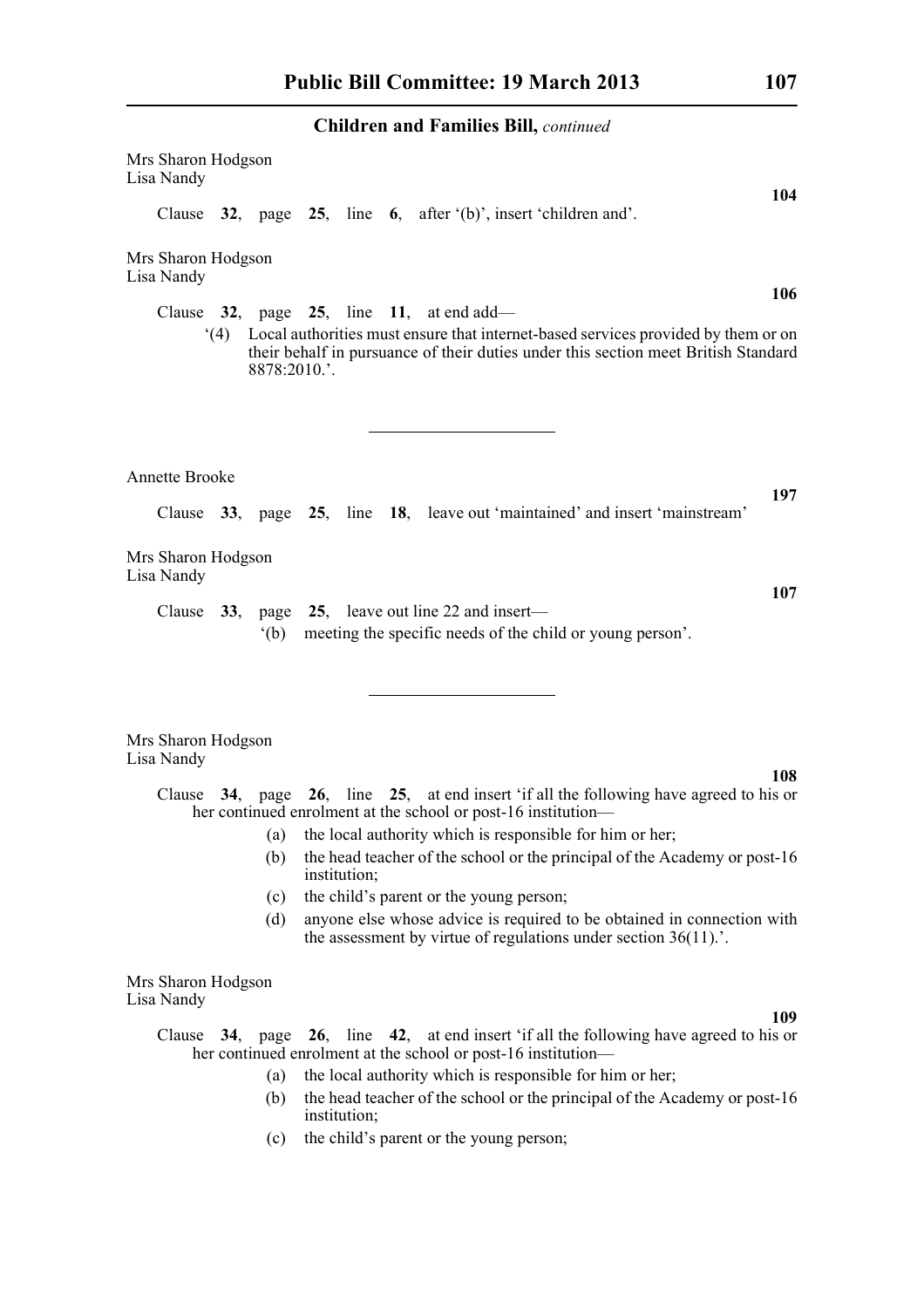(d) anyone else whose advice is required to be obtained in connection with the assessment by virtue of regulations under section 36(11).'.

# Annette Brooke

Clause **35**, page **27**, line **3**, leave out 'maintained nursery school' and insert, 'relevant early years setting'.

Mrs Sharon Hodgson Lisa Nandy

Clause **35**, page **27**, line **6**, leave out 'subject to subsection (3)'.

Mrs Sharon Hodgson Lisa Nandy

- Clause **35**, page **27**, line **7**, leave out subsection (3) and insert—
	- '(3) Where a relevant authority of an institution feels that the institution is unable to meet their duties under this section, it must inform the family of the child or young person in question, or the young person, as to the reason for doing so, in advance wherever possible.'.

|            | Mrs Sharon Hodgson |
|------------|--------------------|
| Lisa Nandy |                    |

|  |     | Clause 36, page 27, line 17, leave out from 'by' to end of line 18 and insert— |  |  |  |  |  |  |  |  |  |
|--|-----|--------------------------------------------------------------------------------|--|--|--|--|--|--|--|--|--|
|  | (a) | the parent of a child or young person;                                         |  |  |  |  |  |  |  |  |  |
|  | (b) | a young person, where this is in respect of themselves;                        |  |  |  |  |  |  |  |  |  |
|  | (c) | a person acting on behalf of a school or post-16 institution;                  |  |  |  |  |  |  |  |  |  |
|  | (d) | a person acting on behalf of an early years setting or Children's Centre;      |  |  |  |  |  |  |  |  |  |
|  | (e) | a qualified healthcare professional                                            |  |  |  |  |  |  |  |  |  |

#### Mr Robert Buckland

Clause **36**, page **27**, line **18**, after second 'a', insert 'provider of early years education.'.

Mrs Sharon Hodgson Lisa Nandy

Clause **36**, page **27**, line **18**, at end insert—

 $'(1A)$  On receiving a request for an assessment under subsection (1), the local authority must endeavour to respond to that request within six weeks of having received it.'.

**203**

**110**

**111**

**112**

**212**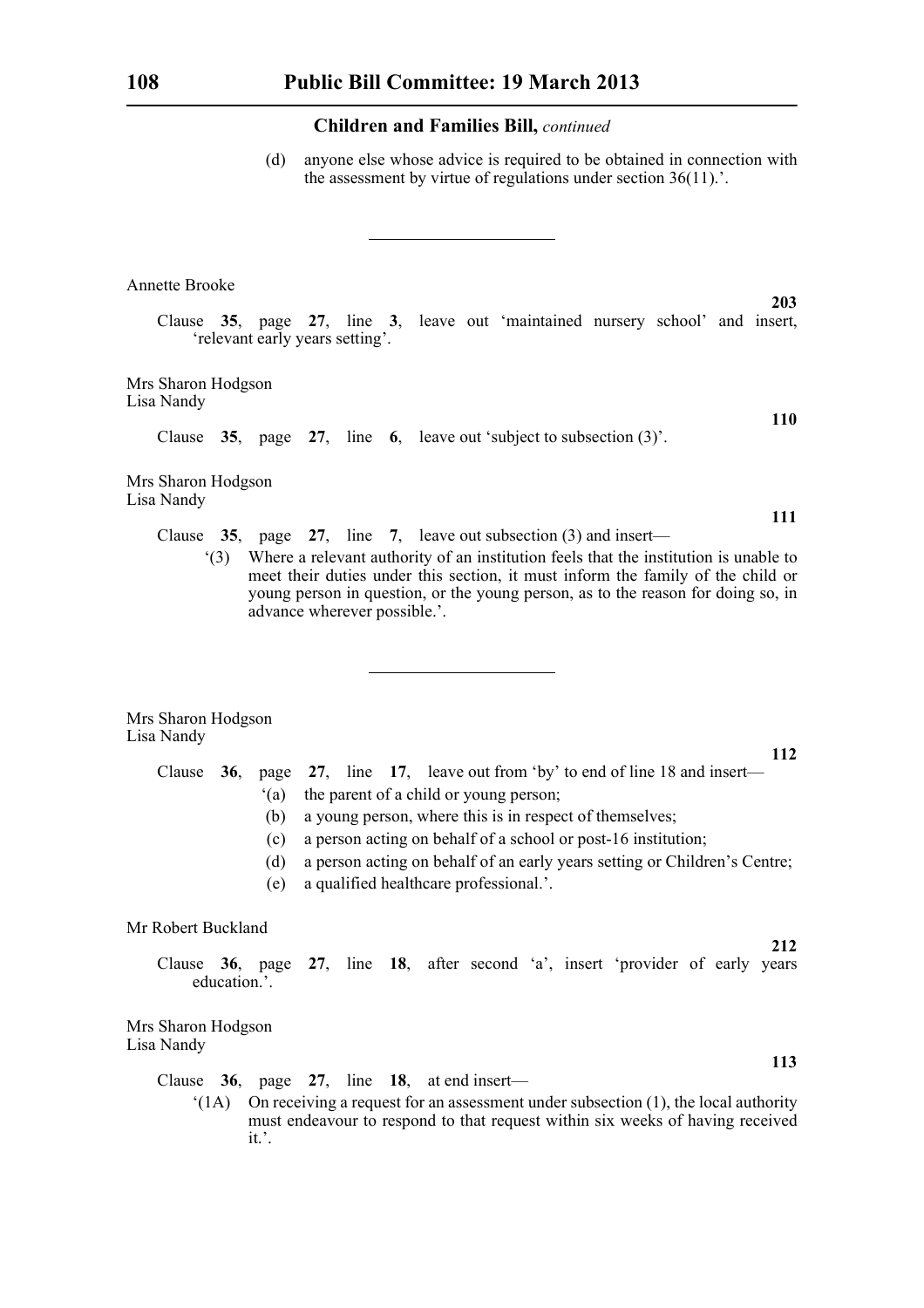| Mrs Sharon Hodgson<br>Lisa Nandy<br>114                                                                                                                                                                                                                                                                                 |  |
|-------------------------------------------------------------------------------------------------------------------------------------------------------------------------------------------------------------------------------------------------------------------------------------------------------------------------|--|
| Clause 36, page 27, line 27, at end insert—<br>In making a determination under subsection $(3)$ , the local authority must have<br>(4A)<br>regard to the competencies and needs of the child or young person's parents and<br>immediate family, where this is relevant to the child or young person's well-<br>being.'. |  |
| Mrs Sharon Hodgson<br>Lisa Nandy                                                                                                                                                                                                                                                                                        |  |
| 117<br>Clause $36$ , page $27$ , line $33$ , at end insert—<br>of their right to request an internal review or appeal against this decision<br>$\degree$ (c)<br>under section 50.'.                                                                                                                                     |  |
| Mrs Sharon Hodgson<br>Lisa Nandy                                                                                                                                                                                                                                                                                        |  |
| 115<br>Clause 36, page 27, line 41, leave out 'parent' and insert 'family, including the<br>child themselves where appropriate,'.                                                                                                                                                                                       |  |
| Mrs Sharon Hodgson<br>Lisa Nandy                                                                                                                                                                                                                                                                                        |  |
| <b>116</b><br>Clause 36, page 27, line 44, after 'parent', insert ', child'.                                                                                                                                                                                                                                            |  |
| Mr Robert Buckland<br>41                                                                                                                                                                                                                                                                                                |  |
| page 28, line 9, at end insert-<br>Clause $36$ ,<br>the child or young person may be a disabled child under section 17 of the<br>$\degree$ (c)<br>Children Act 1989 or section 28 of the Chronically Sick and Disabled<br>Person's Act 1970.'.                                                                          |  |
| Mr Robert Buckland                                                                                                                                                                                                                                                                                                      |  |
| 42<br>28, line $9$ , at end insert—<br>Clause<br>36,<br>page<br>they are a disabled child or young person under section 6 of the Equality<br>(c)<br>Act 2010 who may need healthcare provision in order to manage their<br>impairment.'.                                                                                |  |
| Mr Robert Buckland                                                                                                                                                                                                                                                                                                      |  |
| 211<br>Clause $36$ ,<br>page 28, line 9, at end insert-<br>An EHC needs assessment, as set out in section 8, must be secured within 29 days<br>(8A)<br>of the notification.'.                                                                                                                                           |  |
| Mrs Sharon Hodgson<br>Lisa Nandy                                                                                                                                                                                                                                                                                        |  |
| 118<br>page 28, line 15, at end insert—<br>Clause $36$ ,<br>their right to request an internal review or appeal against this decision<br>$^{\circ}$ (d)<br>under section 50.'.                                                                                                                                          |  |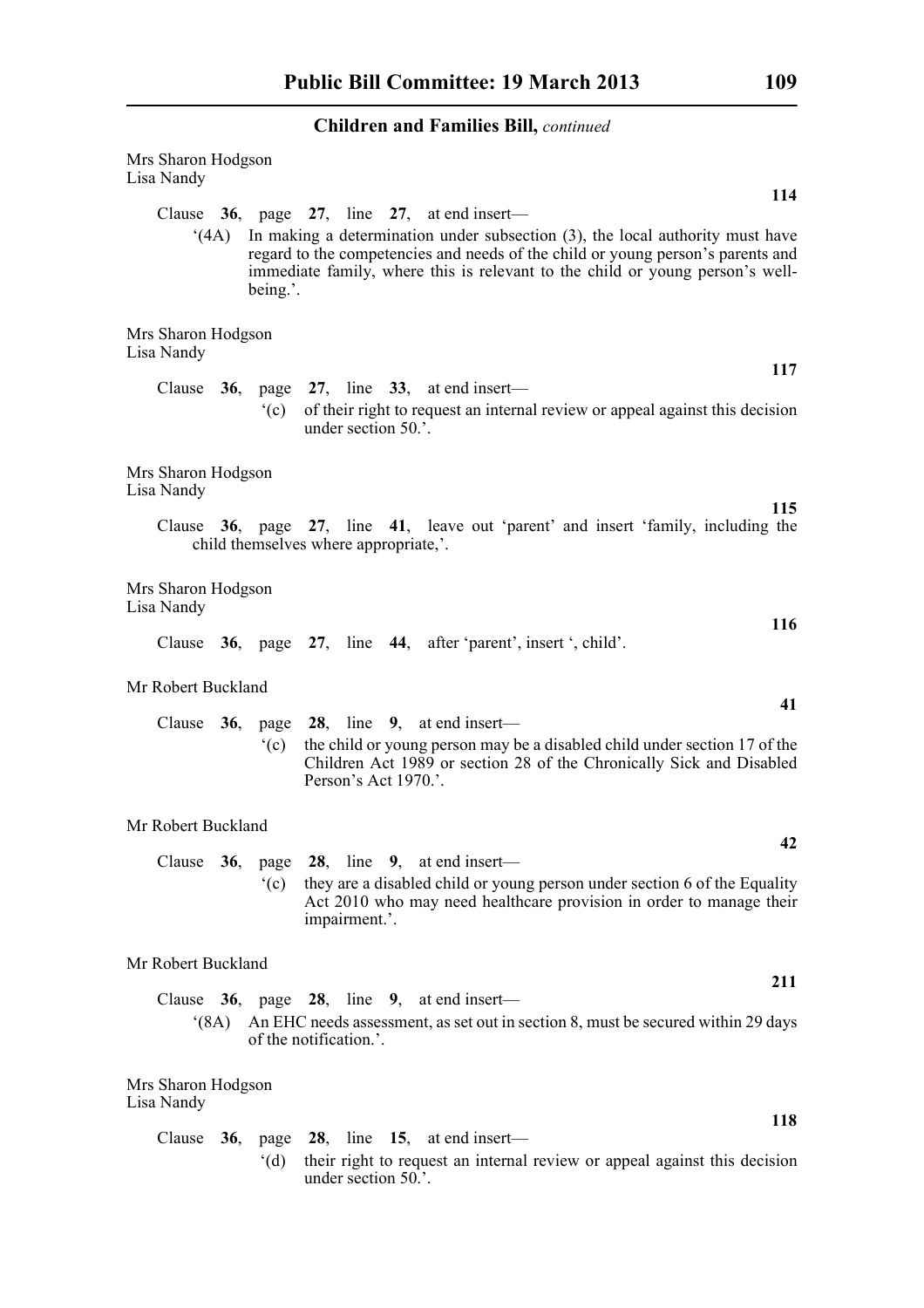| Mr Robert Buckland               |                |                                  |             |                         |                                                                                                                                                                                                                                                                                                                                              |
|----------------------------------|----------------|----------------------------------|-------------|-------------------------|----------------------------------------------------------------------------------------------------------------------------------------------------------------------------------------------------------------------------------------------------------------------------------------------------------------------------------------------|
|                                  |                |                                  |             |                         | 37<br>Clause $36$ , page $28$ , line $16$ , leave out subsection (10).                                                                                                                                                                                                                                                                       |
| Mr Robert Buckland               |                |                                  |             |                         |                                                                                                                                                                                                                                                                                                                                              |
|                                  | $^{\circ}(10)$ | in an age-appropriate setting.'. |             |                         | 218<br>Clause 36, page 28, line 16, leave out subsection $(10)$ and insert—<br>In forming an opinion for the purposes of this section in relation to a young person<br>aged over 18, a local authority must have regard to the young person's right to the<br>continuation of an EHC Plan up to the age of 25 and access education provision |
| Mrs Sharon Hodgson<br>Lisa Nandy |                |                                  |             |                         |                                                                                                                                                                                                                                                                                                                                              |
|                                  |                |                                  |             |                         | 119<br>Clause 36, page 28, line 17, at end insert 'and previous educational outcomes.'                                                                                                                                                                                                                                                       |
| Mr Robert Buckland               |                |                                  |             |                         | 43                                                                                                                                                                                                                                                                                                                                           |
| Clause 36, page                  |                |                                  | (i)<br>(ii) |                         | 28, line 28, after 'assessments', insert 'including-<br>triggering assessments under section 17 of the Children Act; and<br>healthcare assessments.'.                                                                                                                                                                                        |
| Mrs Sharon Hodgson<br>Lisa Nandy |                |                                  |             |                         |                                                                                                                                                                                                                                                                                                                                              |
|                                  |                | $^{\circ}$ (1)                   |             | subsection $(1)(e)$ .'. | <b>120</b><br>Clause 36, page 28, line 35, at end add—<br>about what constitutes a "qualified healthcare professional" under                                                                                                                                                                                                                 |
| Mrs Sharon Hodgson<br>Lisa Nandy |                |                                  |             |                         |                                                                                                                                                                                                                                                                                                                                              |
| Clause                           |                | $36$ , page<br>(m)               |             |                         | 121<br>28, line $35$ , at end add—<br>imposing time limits on the determination of an assessment.'.                                                                                                                                                                                                                                          |
| Mrs Sharon Hodgson<br>Lisa Nandy |                |                                  |             |                         |                                                                                                                                                                                                                                                                                                                                              |
| Clause $36$ ,                    |                | (n)                              |             |                         | 122<br>page 28, line 35, at end add—<br>imposing time limits on corresponding with parents in pursuance of other<br>duties under this section.'.                                                                                                                                                                                             |
| Mrs Sharon Hodgson<br>Lisa Nandy |                |                                  |             |                         |                                                                                                                                                                                                                                                                                                                                              |
| Clause                           | (12)           |                                  |             |                         | 123<br><b>36</b> , page <b>28</b> , line <b>35</b> , at end add—<br>Failure to abide by time limits prescribed by virtue of this section does not relieve<br>the authority of the duty to serve a notice, or make a decision or assessment.'.                                                                                                |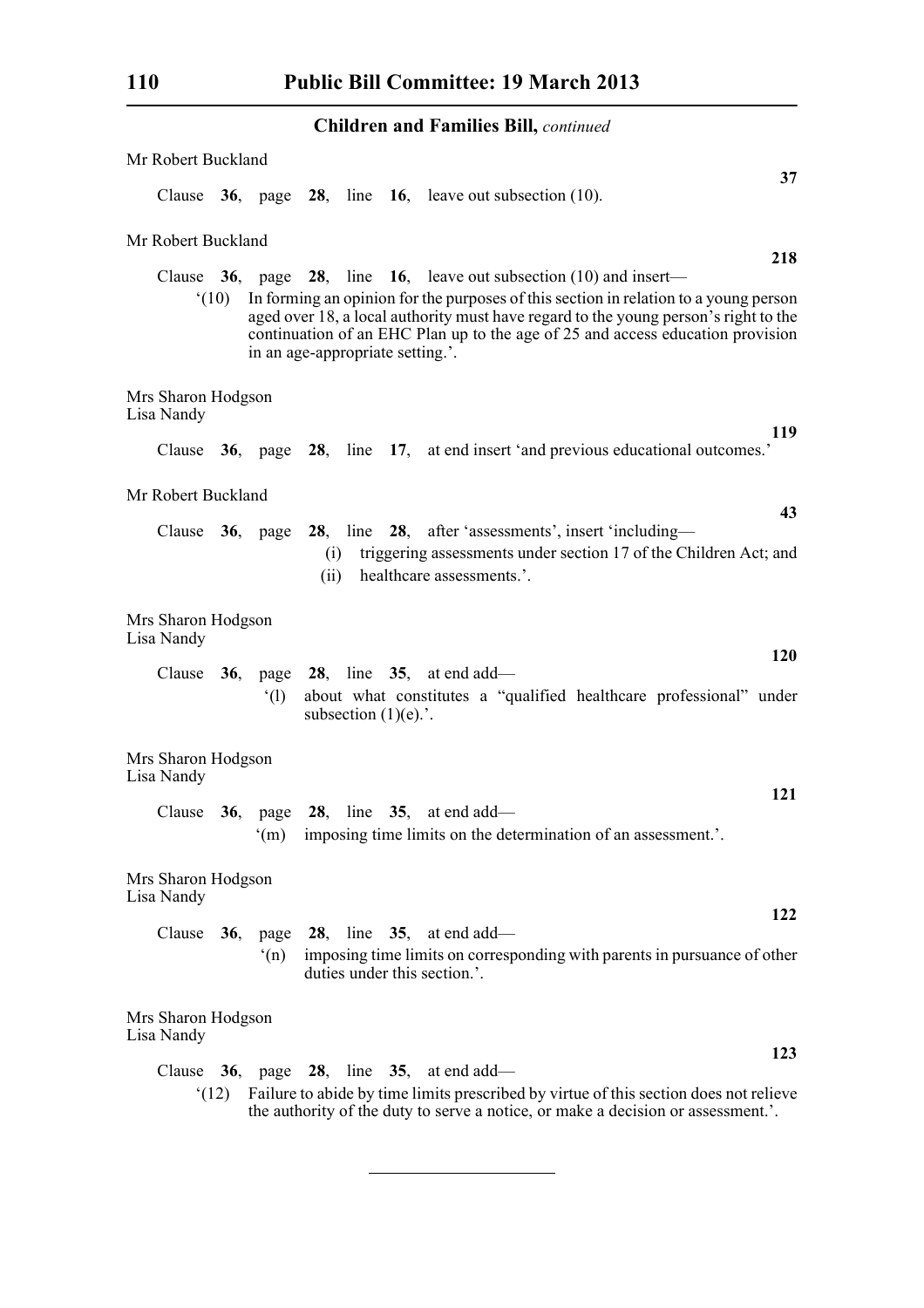| Mr Edward Timpson<br>62                                                                                                                                                                                                                                                                                                                                          |
|------------------------------------------------------------------------------------------------------------------------------------------------------------------------------------------------------------------------------------------------------------------------------------------------------------------------------------------------------------------|
| Clause 37, page 29, line 3, leave out from 'provision' to end of line 4 and insert<br>'reasonably required by the learning difficulties and disabilities which result in him or her<br>having special educational needs.<br>(2A) An EHC plan may also specify other health care and social care provision<br>reasonably required by the child or young person.'. |
| Mrs Sharon Hodgson                                                                                                                                                                                                                                                                                                                                               |
| Lisa Nandy<br>124                                                                                                                                                                                                                                                                                                                                                |
| Clause $37$ , page $29$ , line 4, at end insert—<br>$\degree$ (e)<br>any provision deemed necessary to be made available to the family of the<br>child or young person which may assist in the promotion of the well-<br>being of the child or young person concerned.'.                                                                                         |
| Mr Robert Buckland                                                                                                                                                                                                                                                                                                                                               |
| 219<br>Clause $37$ , page $29$ , line $5$ , leave out subsection (3) and insert—                                                                                                                                                                                                                                                                                 |
| In making a decision for the purposes of this section in relation to a young person<br>(3)<br>aged over 18, a local authority must have regard to the young person's right to the<br>continuation of an EHC Plan up to the age of 25 and access education provision<br>in an age-appropriate setting.'.                                                          |
| Mrs Sharon Hodgson<br>Lisa Nandy                                                                                                                                                                                                                                                                                                                                 |
| 125<br>Clause 37, page 29, line 6, at end insert 'and previous educational outcomes.'.                                                                                                                                                                                                                                                                           |
| Mrs Sharon Hodgson<br>Lisa Nandy                                                                                                                                                                                                                                                                                                                                 |
| 126<br>Clause 37, page 29, line 7, leave out 'may' and insert 'must.                                                                                                                                                                                                                                                                                             |
| Mrs Sharon Hodgson<br>Lisa Nandy                                                                                                                                                                                                                                                                                                                                 |
| 127<br>Clause 37, page 29, line 7, after 'the', insert 'format'.                                                                                                                                                                                                                                                                                                 |
|                                                                                                                                                                                                                                                                                                                                                                  |
| Mr Robert Buckland                                                                                                                                                                                                                                                                                                                                               |
| 44<br>Clause $38$ , page $29$ , line $27$ , at end insert—                                                                                                                                                                                                                                                                                                       |
| an institution of higher education which the young person has accepted<br>(g)<br>an offer from.'.                                                                                                                                                                                                                                                                |
| Mr Robert Buckland                                                                                                                                                                                                                                                                                                                                               |
| 213<br>Clause $38$ , page $29$ , line $27$ , at end insert—<br>an institution at which early years education is provided.'.<br>(g)                                                                                                                                                                                                                               |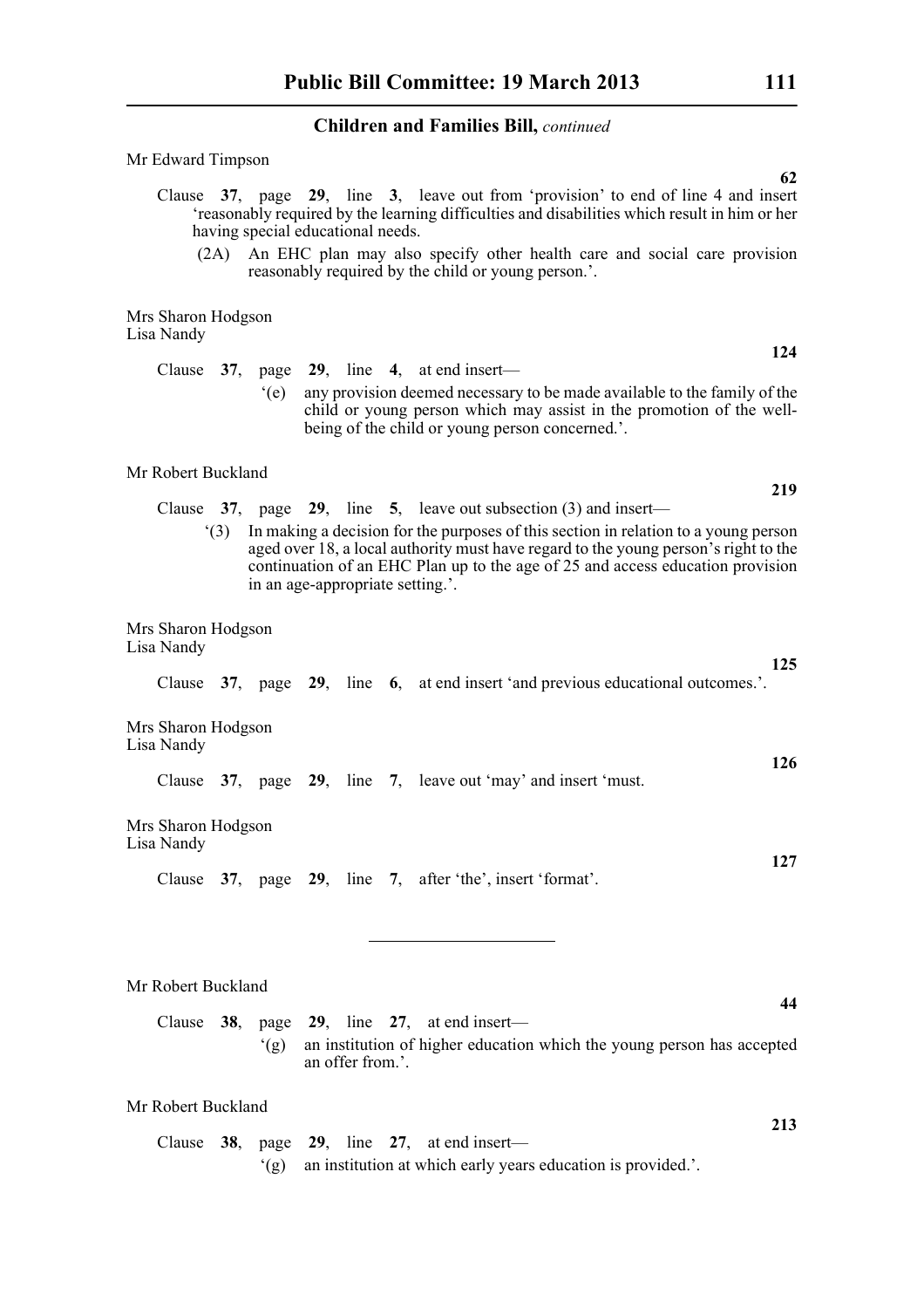Mrs Sharon Hodgson Lisa Nandy

Clause **38**, page **29**, line **28**, after 'period', insert 'of not less than two weeks'.

Mrs Sharon Hodgson Lisa Nandy

> Clause **39**, page **30**, leave out lines 4 to 10 and insert 'it is the opinion of the persons or agencies involved in drafting the child or young person's EHC plan that the school or institution requested is unsuitable for the age, ability, aptitude, desired outcomes, wellbeing or special educational needs of the child or young person concerned, and that reasonable adjustments cannot be made.'.

Mr Robert Buckland

Clause **39**, page **30**, line **10**, at end insert—

'(4A) Where a local authority considers that subsection 4(b) applies it must, before reaching a conclusion on that matter, consider such incompatibility in a manner that does not discriminate between maintained schools and non-maintained schools.'.

Mrs Sharon Hodgson Lisa Nandy

> Clause **39**, page **30**, line **11**, after 'must', insert ', subject to agreement of the child or young person concerned and their parents,'.

Mrs Sharon Hodgson Lisa Nandy

Clause **40**, page **30**, line **38**, at end insert—

- '(2A) In determining which school or institution to name on an EHC plan, the local authority must have regard to—
	- (a) where the child or young person is ordinarily resident, and the accessibility of the school or institution in relation to this;
	- (b) the suitability of schools and institutions based on the age, ability, aptitude, desired outcomes, well-being or special educational needs of the child or young person concerned;
	- (c) the quality of teaching within the school, as deemed by the Chief Inspector; and
	- (d) any other considerations or preferences stated by the child or young person and their families.'.

**129**

**205**

**128**

**130**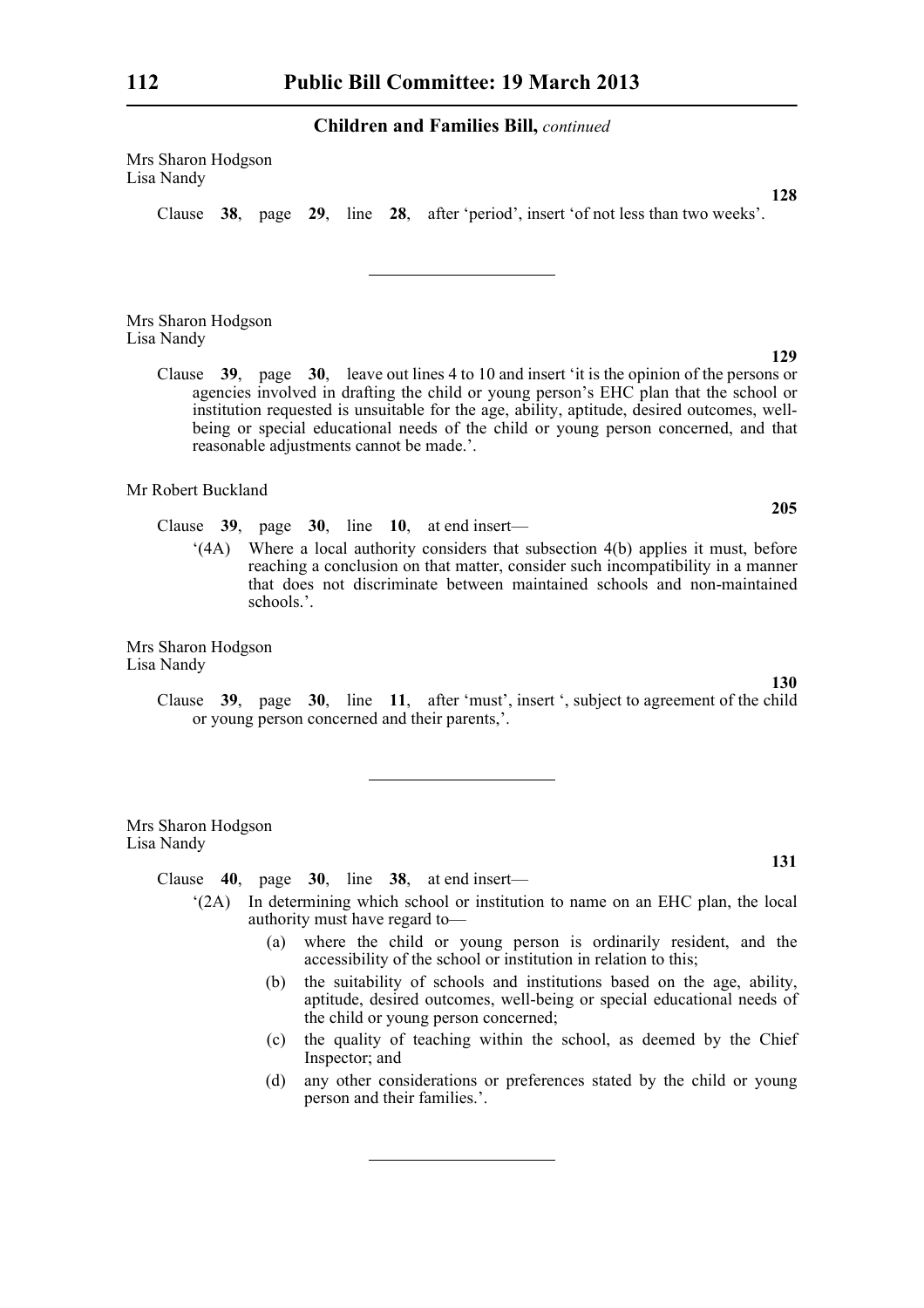| Mr Robert Buckland                                                                                                                                                                                                                                                                                                                  |
|-------------------------------------------------------------------------------------------------------------------------------------------------------------------------------------------------------------------------------------------------------------------------------------------------------------------------------------|
| 190<br>Clause 41, page 31, line 10, at end insert 'and listed in a local offer.'.                                                                                                                                                                                                                                                   |
| Mr Robert Buckland                                                                                                                                                                                                                                                                                                                  |
| 191<br>Clause $41$ , page $31$ , line $22$ , at end insert—                                                                                                                                                                                                                                                                         |
| The Secretary of State must give consideration to an institution's request to be<br>(3A)<br>approved if it meets the criteria outlined in Regulations made under this section.'.                                                                                                                                                    |
| Mrs Sharon Hodgson<br>Lisa Nandy<br>132                                                                                                                                                                                                                                                                                             |
| Clause $41$ , page $31$ , line $23$ , at end insert—                                                                                                                                                                                                                                                                                |
| The Secretary of State must maintain a current list of institutions approved under<br>(4A)<br>this section on the Departmental website, including information on the institution<br>and the nature of special educational provision, health care provision and social<br>care provision available.'.                                |
| Mrs Sharon Hodgson<br>Lisa Nandy                                                                                                                                                                                                                                                                                                    |
| 133<br>Clause $41$ , page $31$ , line $23$ , at end insert—                                                                                                                                                                                                                                                                         |
| (4B)<br>The Secretary of State must issue notice to local authorities of the designation of<br>an institution under this section within two weeks of said designation, including<br>information on the institution and the nature of special educational provision,<br>health care provision and social care provision available.'. |
| Mrs Sharon Hodgson<br>Lisa Nandy                                                                                                                                                                                                                                                                                                    |
| 134<br>page 31, leave out lines 32 and 33 at end insert—<br>Clause $41$ ,<br>further specifying information to be provided to the public and local<br>$^{\circ}$ (d)<br>authorities by the Secretary of State in exercising his duties under<br>subsections $(4A)$ and $(4B)$ .'.                                                   |
| Mr Robert Buckland                                                                                                                                                                                                                                                                                                                  |
| 192<br>41, page $31$ , line $33$ , at end insert—<br>Clause                                                                                                                                                                                                                                                                         |

|  | what recourse institutions will have to appeal or review decisions made<br>by the Secretary of State; |
|--|-------------------------------------------------------------------------------------------------------|
|  |                                                                                                       |
|  | as to what timetable a list of institutions will be adjusted, published and<br>reviewed;              |

(g) what relation an approved list of institutions has with regulations governing local offers.'.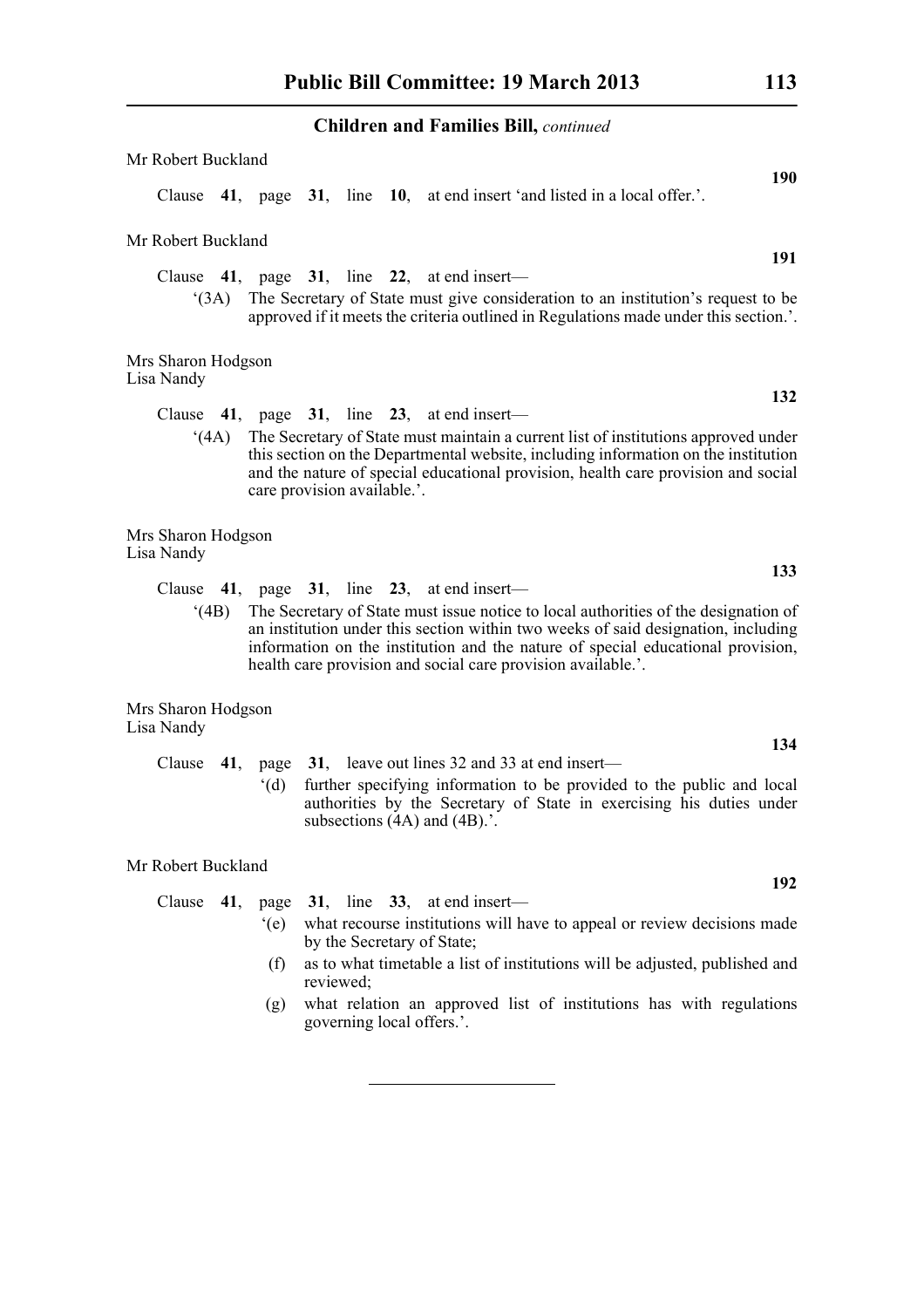**63**

| Clause $42$ , page $31$ , line $34$ , at end insert—<br>This section applies where a local authority maintains an EHC plan for a child or<br>(Z1)<br>young person.'.                                                                                |
|-----------------------------------------------------------------------------------------------------------------------------------------------------------------------------------------------------------------------------------------------------|
| Mr Edward Timpson<br>64                                                                                                                                                                                                                             |
| Clause $\,$ 42, page $\,$ 31, line $\,$ 35, leave out subsection (1) and insert—                                                                                                                                                                    |
| The local authority must secure the specified special educational provision for the<br>(1)<br>child or young person.                                                                                                                                |
| If the plan specifies health care provision, the responsible commissioning body<br>(1A)<br>must arrange the specified health care provision for the child or young person.                                                                          |
| "The responsible commissioning body", in relation to any specified health care<br>(1B)<br>provision, means the body (or each body) that is under a duty to arrange health<br>care provision of that kind in respect of the child or young person.'. |
| Mrs Sharon Hodgson<br>Lisa Nandy                                                                                                                                                                                                                    |
| 135<br>Clause 42, page 31, line 36, after 'provision', insert 'and social care provision'.                                                                                                                                                          |
| Mr Edward Timpson<br>65                                                                                                                                                                                                                             |
| Clause 42, page 31, line 37, leave out 'Subsection (1) does not apply if' and insert<br>'Subsections (1) and (1A) do not apply to the extent that'.                                                                                                 |
| Mr Edward Timpson<br>66                                                                                                                                                                                                                             |
| Clause 42, page 31, line 38, after 'suitable', insert 'alternative'.                                                                                                                                                                                |
| Mr Edward Timpson<br>67                                                                                                                                                                                                                             |
| Clause $42$ , page $31$ , line $38$ , at end insert—<br>"(3) "Specified", in relation to an EHC plan, means specified in the plan."                                                                                                                 |
| Mrs Sharon Hodgson<br>Lisa Nandy                                                                                                                                                                                                                    |
| 136<br>Clause $42$ ,<br>page 31, line 38, at end add—                                                                                                                                                                                               |
| Where an EHC plan details health care provision—<br>(3)                                                                                                                                                                                             |
| the relevant health body must provide that provision;<br>(a)                                                                                                                                                                                        |
| the local authority must ensure that the relevant health body is providing<br>(b)<br>that provision.'.                                                                                                                                              |
|                                                                                                                                                                                                                                                     |

Mr Robert Buckland

**45** Clause **44**, page **32**, line **18**, after 'maintains', insert ', or has ever maintained,'.

Mr Edward Timpson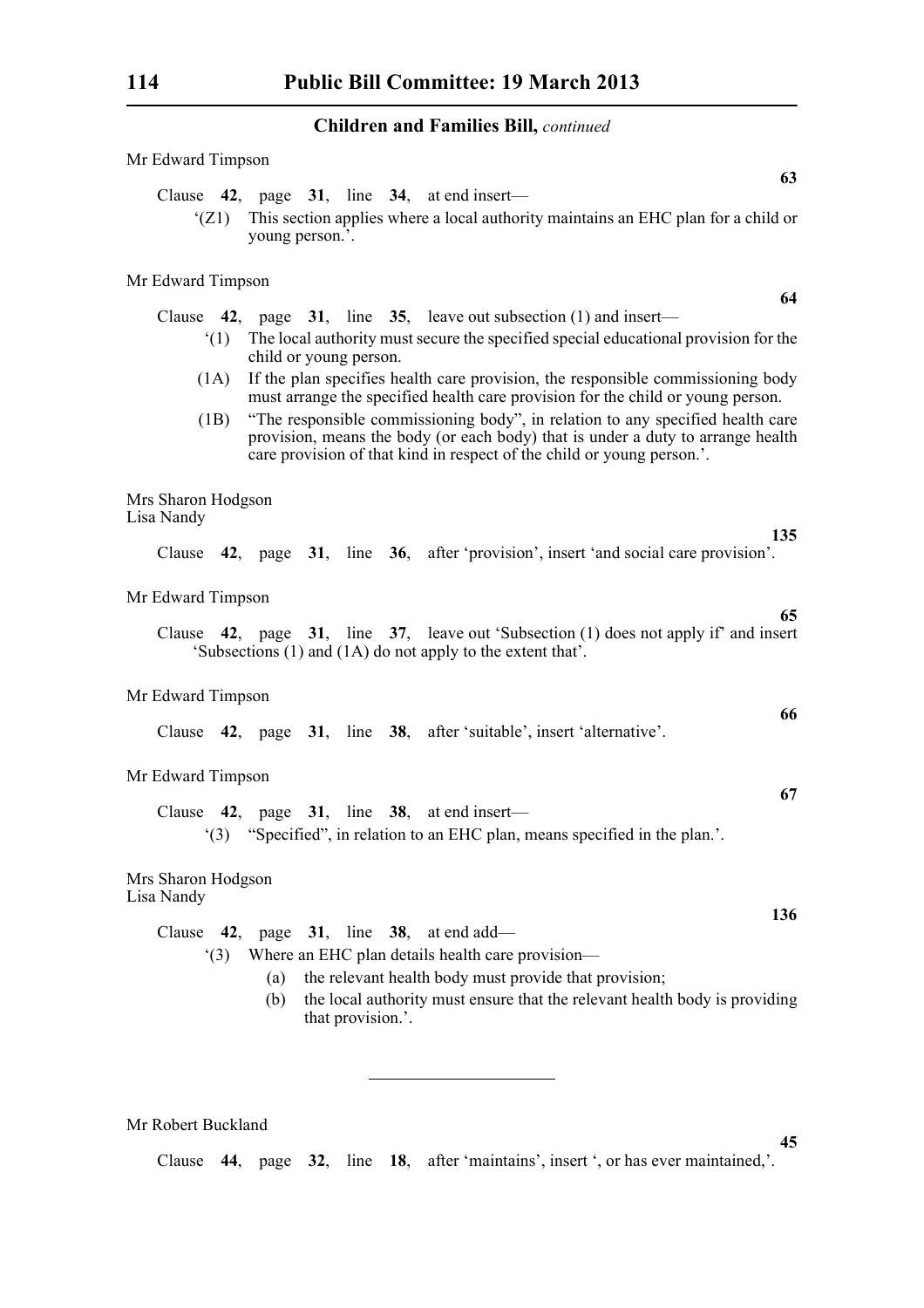| Mr Robert Buckland               |                        |             | <b>220</b>                                                                                                                                                                                                                                                                                                                                                                                                           |
|----------------------------------|------------------------|-------------|----------------------------------------------------------------------------------------------------------------------------------------------------------------------------------------------------------------------------------------------------------------------------------------------------------------------------------------------------------------------------------------------------------------------|
| (5)                              | appropriate setting.'. |             | Clause $\,$ 44, page $\,$ 32, line $\,$ 27, leave out subsection (5) and insert—<br>In reviewing an EHC Plan maintained for a young person aged over 18, or<br>deciding whether to secure a re-assessment of the needs of such a young person,<br>a local authority must have regard to the young person's right to the continuation<br>of an EHC Plan up to the age of 25 and access education provision in an age- |
| Mrs Sharon Hodgson<br>Lisa Nandy |                        |             |                                                                                                                                                                                                                                                                                                                                                                                                                      |
|                                  |                        |             | 137<br>Clause 44, page 32, line 29, at end insert 'and prior educational outcomes'.                                                                                                                                                                                                                                                                                                                                  |
| Mrs Sharon Hodgson<br>Lisa Nandy |                        |             |                                                                                                                                                                                                                                                                                                                                                                                                                      |
| appropriate,'.                   |                        |             | 138<br>Clause 44, page 32, line 31, after 'child', insert ', the child themselves where                                                                                                                                                                                                                                                                                                                              |
| Mr Robert Buckland               |                        |             | 186                                                                                                                                                                                                                                                                                                                                                                                                                  |
|                                  | $^{\circ}$ (b)         |             | Clause $44$ , page $32$ , line $36$ , at end insert—<br>about circumstances in which a local authority must or may review an<br>EHC plan as a result of responsibility for all or part of a child or young<br>person's EHC plan being transferred between teams in a local authority.'                                                                                                                               |
| Mr Robert Buckland               |                        |             |                                                                                                                                                                                                                                                                                                                                                                                                                      |
|                                  |                        |             | 46<br>Clause 45, page 33, line 5, leave out from 'authority' to end of line 6 and insert<br>'must maintain an EHC plan for a child or young person up to their 25th birthday unless'.                                                                                                                                                                                                                                |
| Mrs Sharon Hodgson<br>Lisa Nandy |                        |             |                                                                                                                                                                                                                                                                                                                                                                                                                      |
| Clause                           |                        |             | 139<br>45, page 33, line 12, leave out 'special educational'.                                                                                                                                                                                                                                                                                                                                                        |
| Mrs Sharon Hodgson<br>Lisa Nandy |                        |             |                                                                                                                                                                                                                                                                                                                                                                                                                      |
|                                  |                        |             | 140<br>Clause 45, page 33, line 15, leave out 'special educational'.                                                                                                                                                                                                                                                                                                                                                 |
| Mrs Sharon Hodgson<br>Lisa Nandy |                        |             |                                                                                                                                                                                                                                                                                                                                                                                                                      |
| Clause<br>45,                    | 33,<br>page            | line<br>16, | 141<br>after 'educational', insert 'or other'.                                                                                                                                                                                                                                                                                                                                                                       |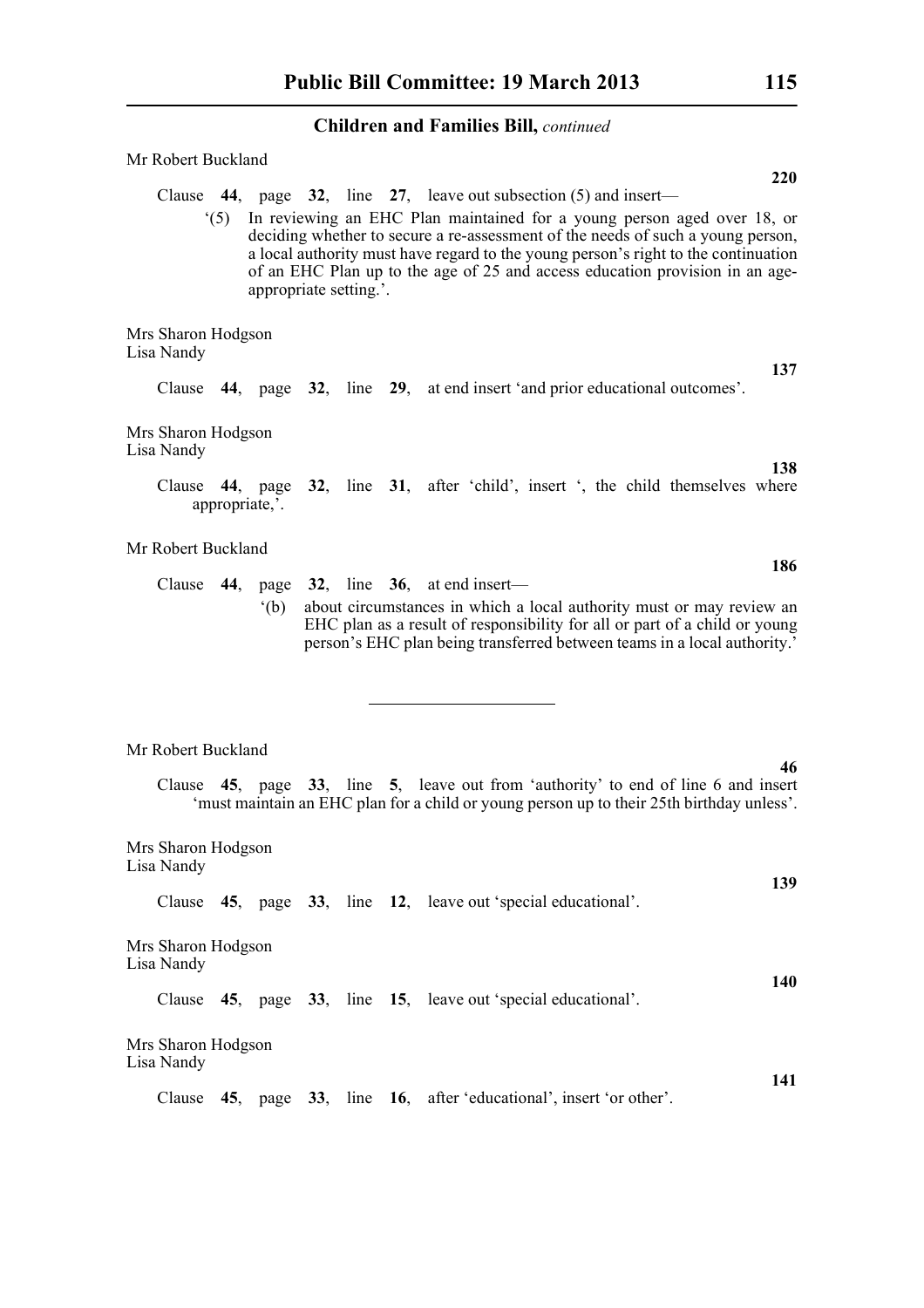Mr Robert Buckland

Clause **45**, page **33**, line **18**, leave out subsection (4) and insert—

'(4) A local authority may only cease to maintain an EHC Plan if—

- (a) the authority has completed a transition review meeting with the child or young person and their family, at which there is agreement from all parties that the specified outcomes to the EHC plan have been achieved; and
- (b) a transition plan has been completed in partnership with the child or young person and their family and other agencies, which supports their progression into the next phase, including higher education or employment.'.

Mr Robert Buckland

- Clause **45**, page **33**, line **18**, leave out subsection (4) and insert—
	- '(4) In determining whether it is no longer necessary of an EHC Plan to be maintained for a young person aged over 18, a local authority must have regard to the young person's right to the continuation of an EHC Plan up to the age of 25 and access education provision in an age-appropriate setting.'.

Mrs Sharon Hodgson Lisa Nandy

Clause **45**, page **33**, line **20**, at end insert 'and prior educational outcomes'.

Mr Robert Buckland

Clause **45**, page **33**, line **35**, at end insert— '(d) the procedure to be followed for transition review meetings and transition plan development.'.

Mrs Sharon Hodgson Lisa Nandy

Clause **46**, page **33**, line **41**, at end add—

- '(3) Where a young person is completing a programme of study, supported internship or apprenticeship which does not conform to academic years, a local authority may continue to maintain an EHC plan for that young person until the end of that programme where this programme has been commenced by mutual consent of—
	- (a) the young person;
	- (b) the local authority; and
	- (c) any health bodies contributing to support delivered by virtue of the young person's EHC plan.'.

**38**

**39**

**217**

**142**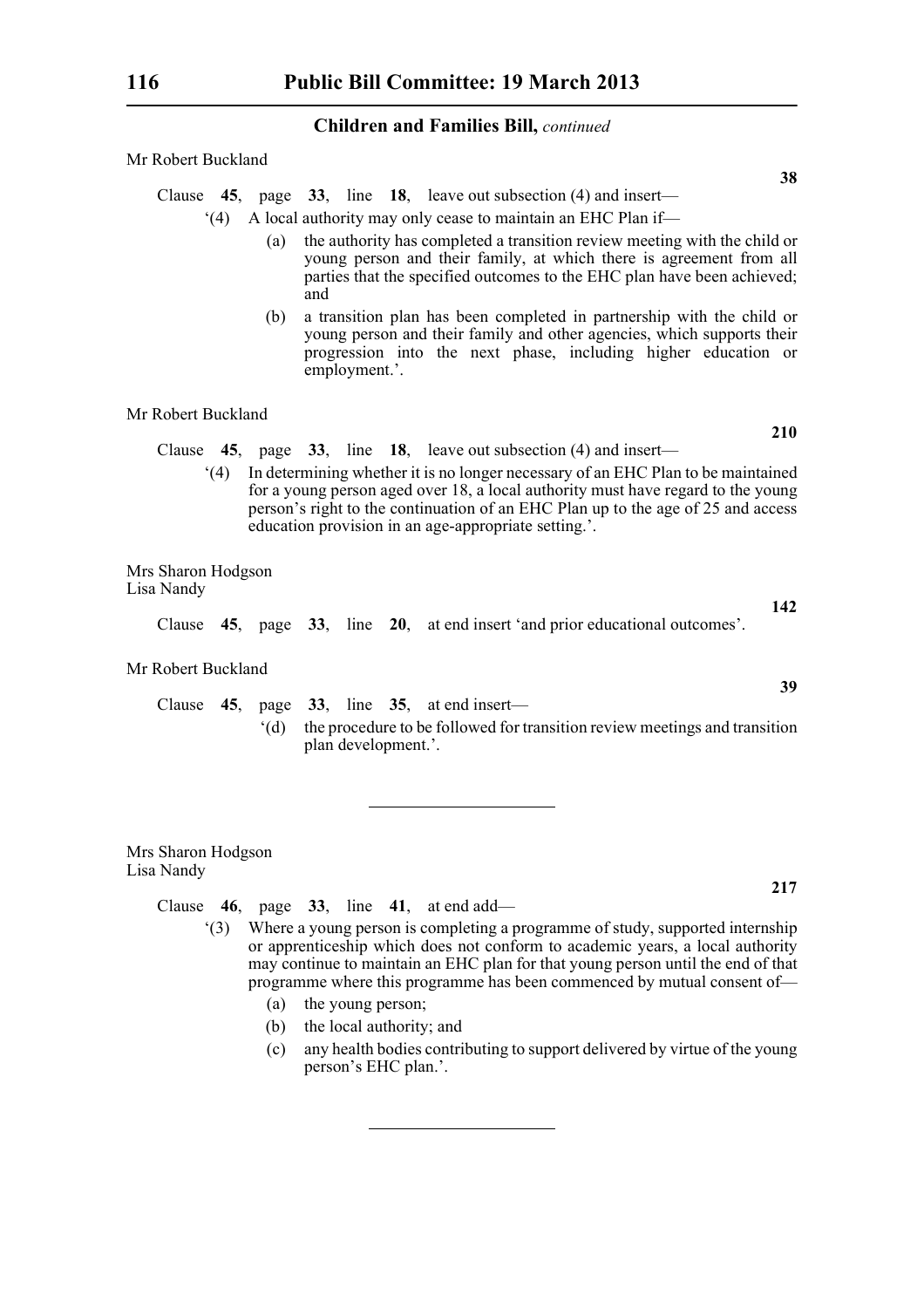Mrs Sharon Hodgson Lisa Nandy

Clause **48**, page **35**, line **3**, at end add—

- '(6) This section will not have effect until an Order is made by the Secretary of State, subject to affirmative resolution by both Houses of Parliament.
- (7) Before making an Order under subsection (6), the Secretary of State must lay a copy of a report before both Houses of Parliament detailing findings from the pathfinder authorities established under the Special Educational Needs (Direct Payments) (Pilot Scheme) Order 2012, including but not limited to—
	- (a) the impact on educational outcomes for children and young people;
	- (b) the quality of provision received by children and young people;
	- (c) the value for money achieved;
	- (d) the impact on services provided for children and young people without EHC plans, or those for whom direct payments were not made.
- (8) The Secretary of State may not prepare a report under subsection (7) until September 2014.
- (9) An Order made under subsection (6) may amend this section as the Secretary of State deems necessary to ensure the effective operation of personal budgets, having had regard to the finding of the report produced by virtue of subsection  $(7).'.$

Mrs Sharon Hodgson Lisa Nandy

> Clause **50**, page **35**, line **24**, at end insert 'or the failure to do so within a prescribed time scale'.

Mrs Sharon Hodgson Lisa Nandy

> Clause **50**, page **35**, line **37**, at end insert 'or the failure to do so within a prescribed time scale'.

Mr Robert Buckland

|  |  |  | Clause 50, page 35, line 42, at end insert—              |
|--|--|--|----------------------------------------------------------|
|  |  |  | (g) the social care provision specified in an EHC plan;  |
|  |  |  | (h) the healthcare provision specified in an EHC plan.'. |

#### Mr Edward Timpson

- $\star$  Clause 50, page 36, line 11, at end insert—
	- '(5) A person commits an offence if without reasonable excuse that person fails to comply with any requirement—
		- (a) in respect of the discovery or inspection of documents, or
		- (b) to attend to give evidence and produce documents,

where that requirement is imposed by Tribunal Procedure Rules in relation to an appeal under this section or regulations under subsection  $(4)(a)$ .

**143**

**35**

**145**

**144**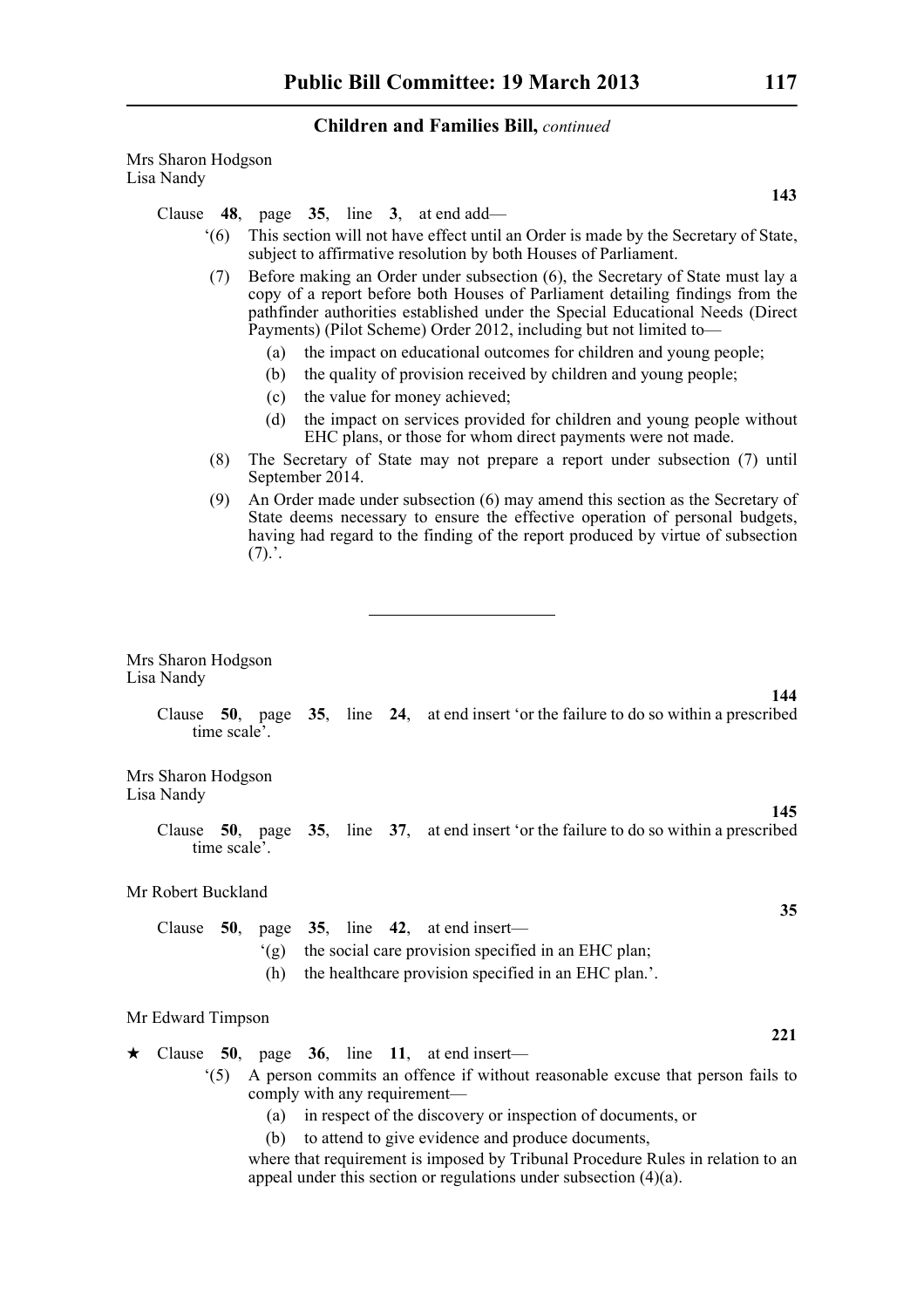(6) A person guilty of an offence under subsection (5) is liable on summary conviction to a fine not exceeding level 3 on the standard scale.'.

| Mrs Sharon Hodgson<br>Lisa Nandy                                                                                                                                                                                                                 |
|--------------------------------------------------------------------------------------------------------------------------------------------------------------------------------------------------------------------------------------------------|
| 146<br>Clause $51$ , page $37$ , line $13$ , at end insert—                                                                                                                                                                                      |
| All correspondence sent and received and documents produced by a mediation<br>$^{\circ}$ (7A)<br>adviser or mediator in respect of a case must be made available to-<br>the family of the child concerned, or the young person concerned;<br>(a) |
| (b) the local authority; and<br>the First-tier Tribunal.<br>(c)                                                                                                                                                                                  |
| The First-tier Tribunal must have regard to documents supplied under subsection<br>(7B)<br>(7A) in consideration of a claim brought to it under section 50 (appeals).'.                                                                          |
| Mrs Sharon Hodgson<br>Lisa Nandy                                                                                                                                                                                                                 |
| 147<br>Clause $51$ , page $37$ , line $16$ , at end insert ';                                                                                                                                                                                    |
| "parent" means any responsible family member.".                                                                                                                                                                                                  |
|                                                                                                                                                                                                                                                  |
| Mrs Sharon Hodgson<br>Lisa Nandy                                                                                                                                                                                                                 |
| 148<br>Clause 52, page 37, line 26, leave out 'parents' and insert 'families'.                                                                                                                                                                   |
| Mrs Sharon Hodgson<br>Lisa Nandy                                                                                                                                                                                                                 |
| 149<br>Clause 52, page 37, line 34, leave out 'parent' and insert 'family'.                                                                                                                                                                      |
| Mrs Sharon Hodgson<br>Lisa Nandy                                                                                                                                                                                                                 |
| 151<br>Clause 52, page 37, line 40, at end insert-                                                                                                                                                                                               |
| The Secretary of State may provide guidance to local authorities on how to<br>(5A)<br>discharge their duties under this section, including—                                                                                                      |
| the criteria to be used when appointing an independent person under<br>(a)<br>subsection $(5)$ ;                                                                                                                                                 |
| the publication of contracts or agreements made between the local<br>(b)<br>authority and independent persons it appoints under subsection (5);                                                                                                  |
| producing documentation of any meetings or correspondence between<br>(c)<br>independent persons appointed under subsection (5) and—                                                                                                              |
| families of children with special educational needs or young<br>(i)<br>people with special educational needs;                                                                                                                                    |
| the local authority;<br>(ii)                                                                                                                                                                                                                     |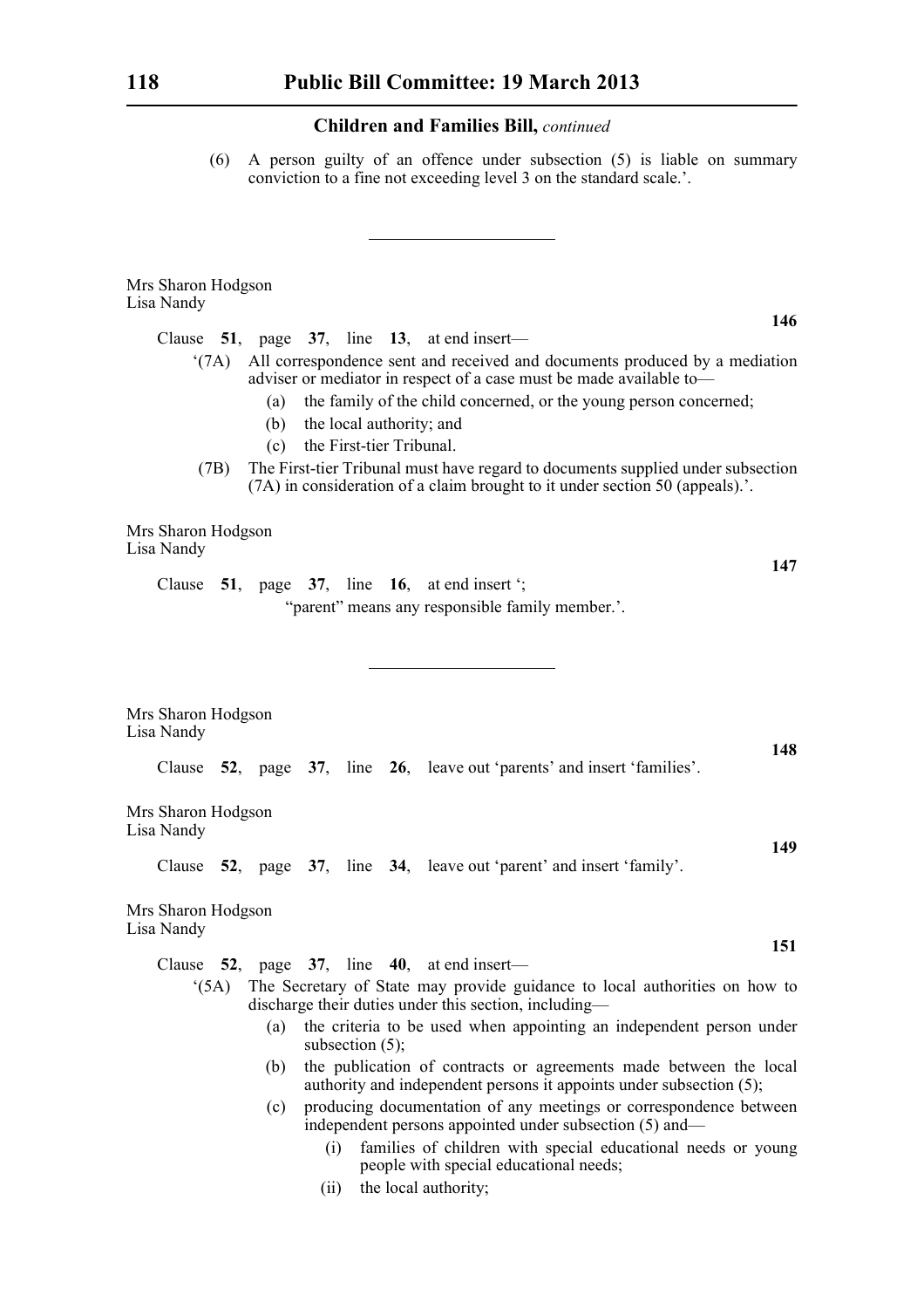- (iii) relevant schools or post-16 institutions; and
- (iv) any other relevant individuals, agencies or organisations the appointed independent person may deem necessary to contact in the course of his work under this section;
- (d) the timescale for the appointment of an independent person under subsection (5);
- (e) the number of independent persons to be appointed by a local authority in the relation to the number of children and young people with special educational needs for whom the local authority is responsible; and
- (f) any other matter he deems necessary, or which is requested of him by a local authority.'.

Mrs Sharon Hodgson Lisa Nandy

Clause **52**, page **37**, line **43**, leave out 'parents' and insert 'families'.

Mrs Sharon Hodgson Lisa Nandy

Clause **53**, page **39**, line **7**, at end insert—

'(2A) The Secretary of State must provide for pilot schemes created under this section to be evaluated, and publish a report on the evaluation prior to making an order under section 54 (appeals and claims by children: follow-up provision).'.

Mrs Sharon Hodgson Lisa Nandy

> Clause **54**, page **39**, line **22**, leave out 'order is made under section 53(1)' and insert 'pilot schemes established under section 53 (appeals and claims by children: pilot schemes) come into effect, or before an evaluation of said pilot schemes has been published by the Secretary of State under section 53(2A).'.

Mrs Sharon Hodgson Lisa Nandy

> Clause **54**, page **39**, line **23**, at end insert 'and unless a draft to the order has been laid before, and approved by, each House of Parliament.'.

Mrs Sharon Hodgson Lisa Nandy

> Clause **56**, page **40**, line **16**, leave out from 'be' to end of line 17 and insert 'in the best interests of the child or young person and their family'.

**152**

**150**

**153**

**155**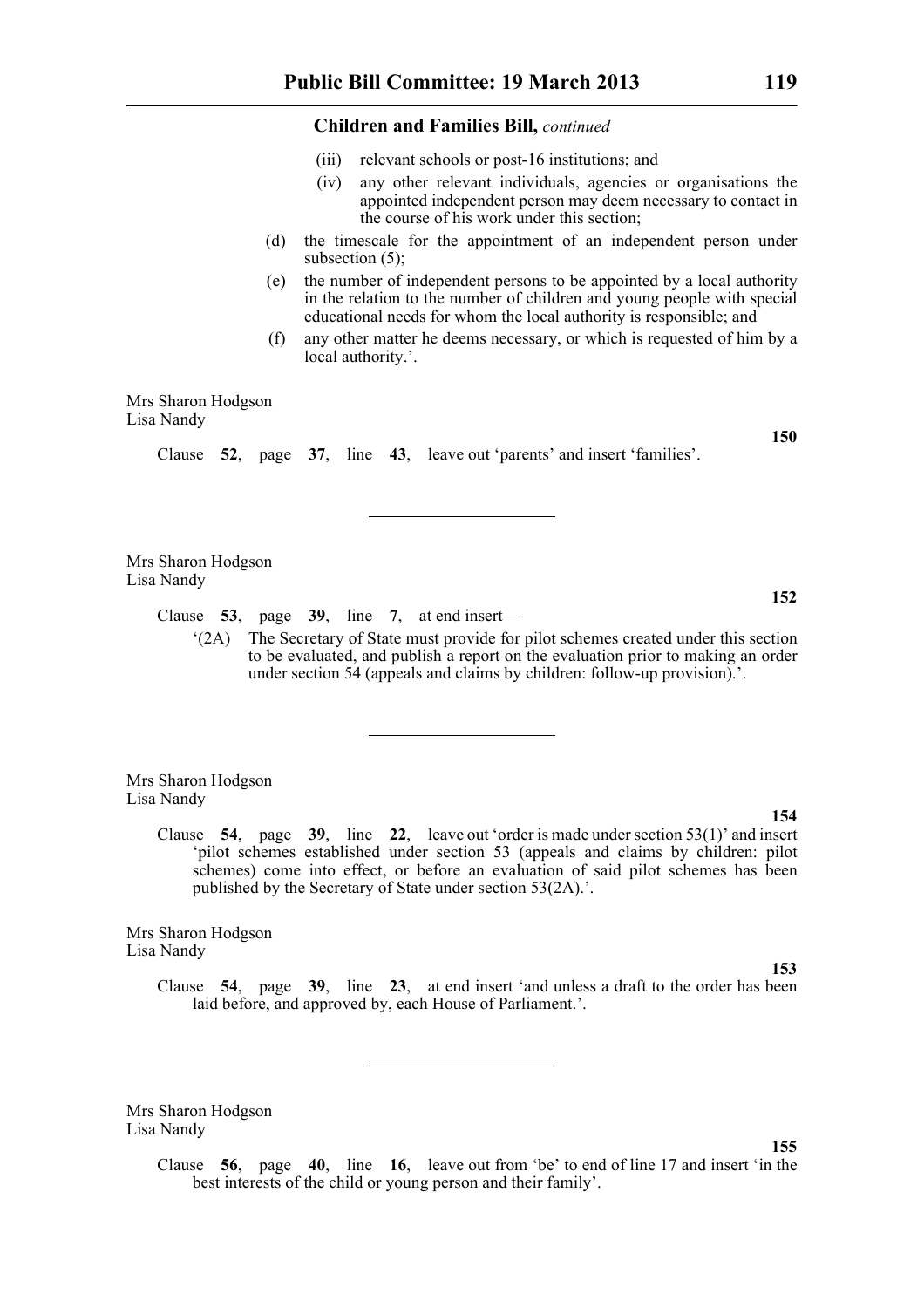| Mrs Sharon Hodgson<br>Lisa Nandy |                           |  |  | 156                                                                                                                                                                                                                                                  |
|----------------------------------|---------------------------|--|--|------------------------------------------------------------------------------------------------------------------------------------------------------------------------------------------------------------------------------------------------------|
|                                  |                           |  |  | Clause 56, page 40, line 18, leave out 'parent' and insert 'family'.                                                                                                                                                                                 |
| Mrs Sharon Hodgson<br>Lisa Nandy |                           |  |  |                                                                                                                                                                                                                                                      |
| Clause                           | section 41 <sup>2</sup> . |  |  | 157<br><b>58</b> , page <b>40</b> , line <b>38</b> , after 'institution', insert ', institution approved under                                                                                                                                       |
| Mrs Sharon Hodgson<br>Lisa Nandy |                           |  |  | 158                                                                                                                                                                                                                                                  |
|                                  | section 41'.              |  |  | Clause 58, page 41, line 8, after 'institution', insert ', institution approved under                                                                                                                                                                |
| Mr Edward Timpson                |                           |  |  | 222                                                                                                                                                                                                                                                  |
|                                  | authority or'.            |  |  | $\star$ Clause 59, page 41, line 43, leave out 'another authority or any' and insert 'any'                                                                                                                                                           |
| Mrs Sharon Hodgson<br>Lisa Nandy |                           |  |  | 159                                                                                                                                                                                                                                                  |
|                                  | (6)                       |  |  | Clause $59$ , page $42$ , line $4$ , at end add—<br>Agreements made under this section should be published by the local authority in<br>digital format within one calendar month of being made.'.                                                    |
| Mrs Sharon Hodgson<br>Lisa Nandy |                           |  |  | <b>160</b>                                                                                                                                                                                                                                           |
| Clause                           |                           |  |  | 60, page 42, line 12, leave out subsection $(3)$ .                                                                                                                                                                                                   |
| Mrs Sharon Hodgson<br>Lisa Nandy |                           |  |  |                                                                                                                                                                                                                                                      |
| Clause                           |                           |  |  | 161<br>60, page 42, line 13, at end add—                                                                                                                                                                                                             |
|                                  | (4)                       |  |  | A local authority should contact the governing body of a school, post-16<br>institution or other institution at which education or training is provided before<br>accessing their premises, unless doing so would negate the purpose of the visit.'. |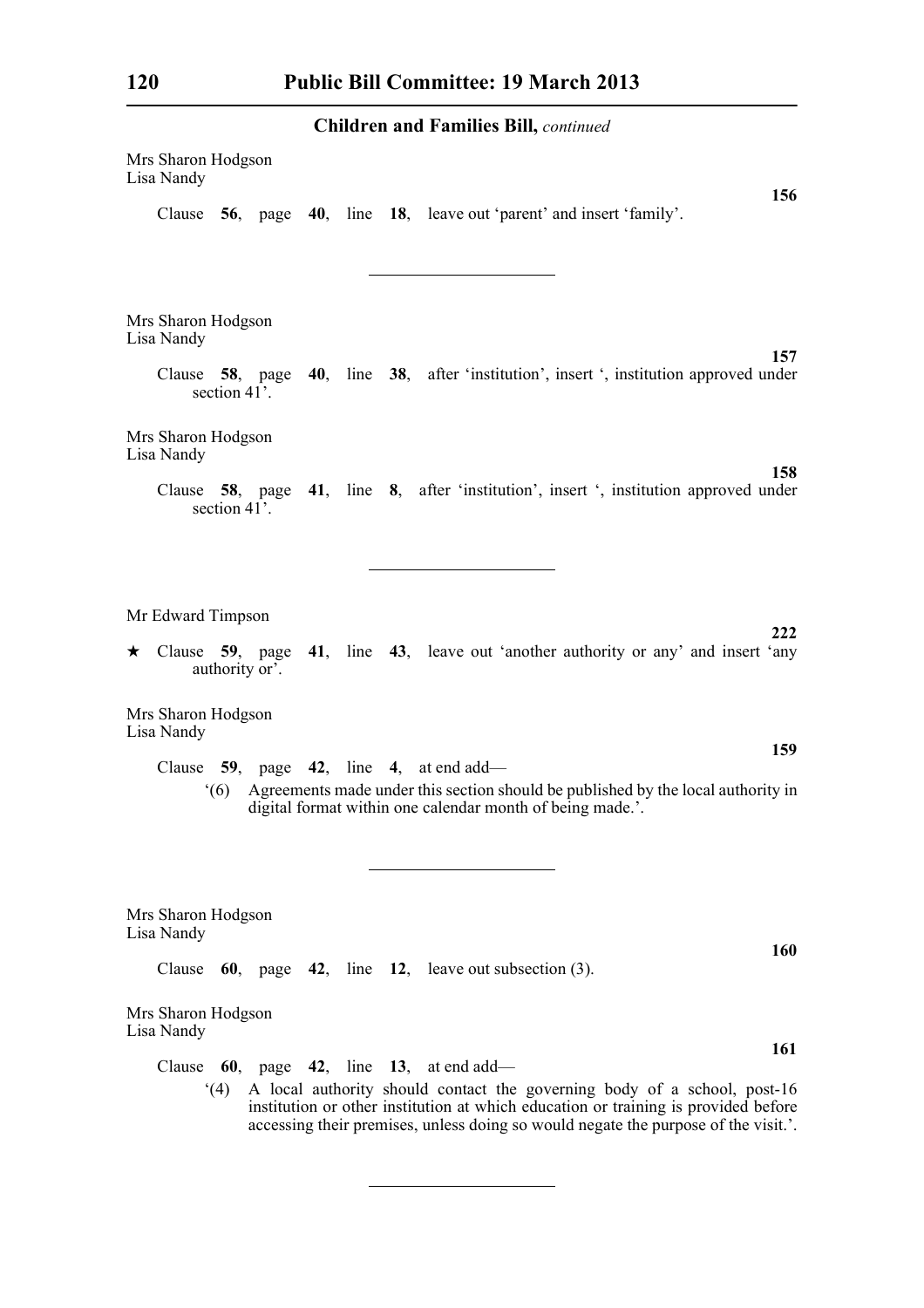Mrs Sharon Hodgson Lisa Nandy

Clause **61**, page **42**, line **28**, at end insert—

- '(2A) In fulfilling its duties under this section, the appropriate authority must provide a report of how it has done so for a registered pupil or a student at a school, where such a report is requested by—
	- (a) the local authority responsible for the education of a child or young person;
	- (b) the family of a child or young person;
	- (c) the young person;
	- (d) the First Tier Tribunal; or
	- (e) the Education Funding Agency.'.

Mrs Sharon Hodgson Lisa Nandy

Clause **61**, page **42**, line **28**, at end insert—

- '(2B) The appropriate authority must have regard to any advice regarding its duties under this section, where such advice is issued by—
	- (a) the Secretary of State;
	- (b) Her Majesty's Chief Inspector of Education;
	- (c) the local authority; or
	- (d) the Education Funding Agency.'.

# Mr Robert Buckland

Clause **61**, page **42**, line **28**, at end insert—

'(2A) In using their best endeavours to meet special educational needs, the school or other institution must provide a graduated response through using the School Action and School Action Plus stages.'.

Mrs Sharon Hodgson Lisa Nandy

Clause **62**, page **42**, line **39**, after 'staff', insert 'who shall be a qualified teacher.'.

Mrs Sharon Hodgson Lisa Nandy

Clause **62**, page **42**, line **41**, at end insert—

- '(2A) The SEN co-ordinator designated under the provisions of subsection (2) must be, or on designation must become, a member of the senior management or leadership team within the school.
- (2B) The SEN co-ordinator designated under the provisions of subsection (2) must be a qualified teacher.'.

**216**

**163**

**165**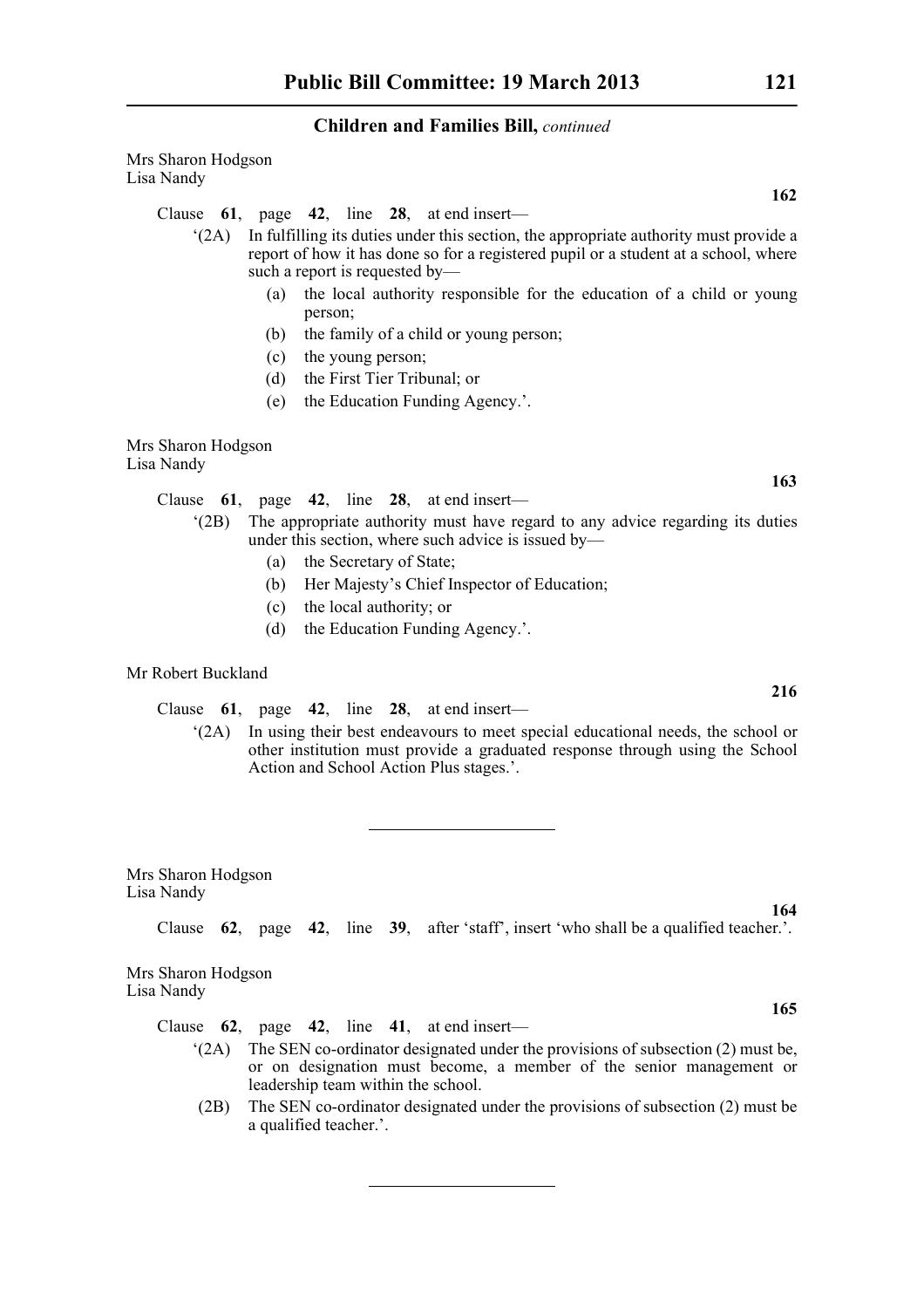| Mrs Sharon Hodgson<br>Lisa Nandy<br>166                                                                                                                                |
|------------------------------------------------------------------------------------------------------------------------------------------------------------------------|
| Clause 63, page 43, line 14, at end insert ', an institution within the further eduction<br>sector'.                                                                   |
| Mrs Sharon Hodgson<br>Lisa Nandy                                                                                                                                       |
| 167<br>Clause 63, page 43, line 17, leave out 'parent' and insert 'family'.                                                                                            |
| Mrs Sharon Hodgson<br>Lisa Nandy                                                                                                                                       |
| 168<br>63, page 43, line 19, at end insert—<br>Clause                                                                                                                  |
| In performing its duty under subsection $(2)$ , an appropriate authority must—<br>(2A)                                                                                 |
| attempt to do so as soon the decision is taken;<br>(a)                                                                                                                 |
| ensure that the child's family or the young person are made fully aware<br>(b)<br>of the reason for and the process behind the decision being taken;                   |
| engage fully with the family or young person in making further decisions<br>(c)<br>with regard to educational provision for the child or young person; and             |
| inform the local authority in which the child or young person residents.'.<br>(d)                                                                                      |
| Mrs Sharon Hodgson<br>Lisa Nandy<br>169                                                                                                                                |
| Clause 63, page 43, line 23, after 'school', insert ', an institution within the further<br>eduction sector'.                                                          |
| Mrs Sharon Hodgson<br>Lisa Nandy                                                                                                                                       |
| 170<br>Clause 64, page 43, line 28, after 'schools', insert 'institutions within the further<br>education sector'.                                                     |
|                                                                                                                                                                        |
| Mrs Sharon Hodgson<br>Lisa Nandy                                                                                                                                       |
| 171<br>Clause 64, page 44, line 3, at end insert—                                                                                                                      |
| policies designed to promote the understanding of disability<br>$(y)^{2}$<br>amongst other pupils and the inclusion of disabled pupils in<br>lessons and activities.'. |
| <b>Annette Brooke</b>                                                                                                                                                  |
| 202<br>Clause $64$ , page $44$ , line 3, at end insert—                                                                                                                |
| progress made by children and young people with special<br>$(y)^{2}$<br>educational needs in language, literacy, communication and<br>numeracy;                        |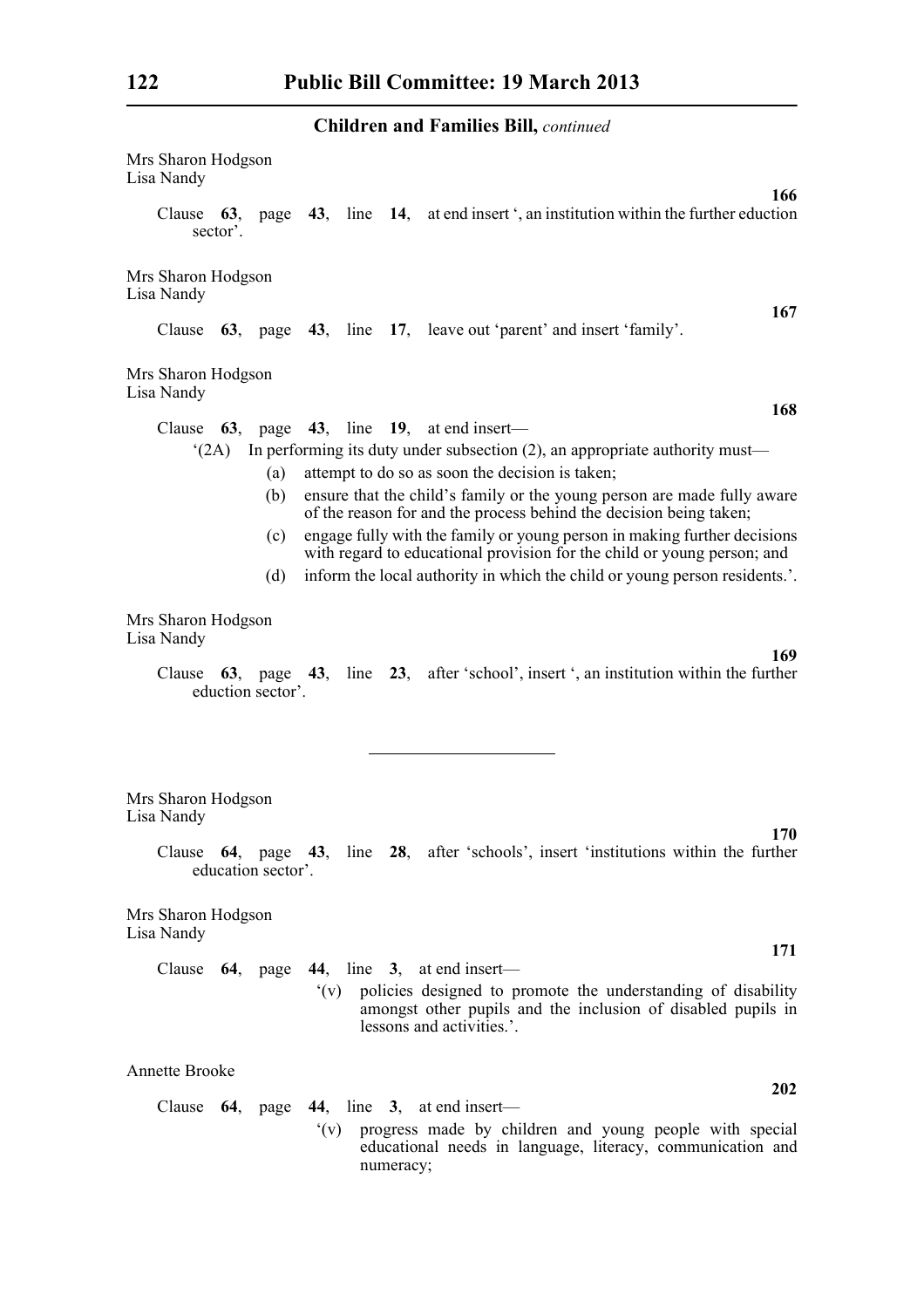(vi) services contributed to or procured through section 30 [Local offer for children and young people with special educational needs].'.

| Mrs Sharon Hodgson<br>Lisa Nandy<br>175                                                                                                                                                                                                        |
|------------------------------------------------------------------------------------------------------------------------------------------------------------------------------------------------------------------------------------------------|
| 44, line 13, after 'thinks', insert 'having had regard to accessibility<br>Clause<br><b>65.</b><br>page<br>requirements under the Equality Act 2010.'.                                                                                         |
| Mrs Sharon Hodgson<br>Lisa Nandy<br>172                                                                                                                                                                                                        |
| Clause $65$ , page $44$ , line $16$ , leave out '19' and insert '25'.                                                                                                                                                                          |
| Mrs Sharon Hodgson<br>Lisa Nandy                                                                                                                                                                                                               |
| 174<br>Clause $65$ , page $44$ , line 17, at end insert—                                                                                                                                                                                       |
| Information collected and provided under subsection (2) should be published<br>(1A)<br>including local and regional breakdowns.'.                                                                                                              |
| Mrs Sharon Hodgson<br>Lisa Nandy<br>173                                                                                                                                                                                                        |
| Clause $65$ , page $44$ , line $34$ , leave out '19' and insert '25'.                                                                                                                                                                          |
| Mrs Sharon Hodgson<br>Lisa Nandy<br>176                                                                                                                                                                                                        |
| 65, page 44, line 39, at end insert—<br>Clause                                                                                                                                                                                                 |
| In exercising his duties under subsection (4), the Secretary of State shall—<br>(4A)<br>invite comment on the content and format of published information;<br>(a)<br>publish the comments received and any subsequent responses, in the<br>(b) |
| form of a report; and                                                                                                                                                                                                                          |
| provide an explanation of any year on year differences in the content and<br>(c)<br>format of the published information in an accompanying document.'.                                                                                         |
| Mrs Sharon Hodgson<br>Lisa Nandy                                                                                                                                                                                                               |
| 177<br>Clause<br>page $45$ , line $3$ , leave out subsection $(8)$ .<br>65,                                                                                                                                                                    |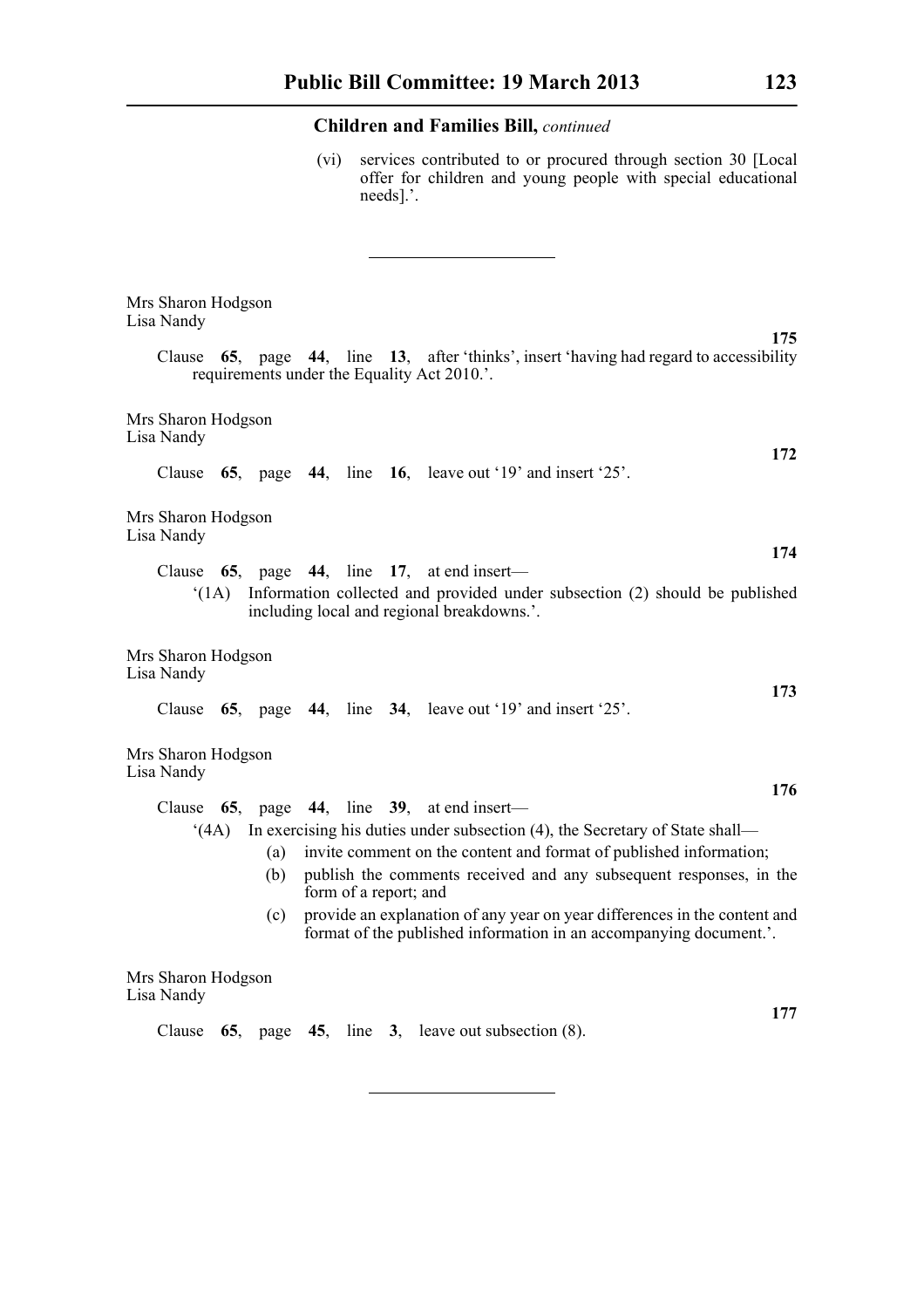| Mr Robert Buckland                                                                                                                                                                                                                                |
|---------------------------------------------------------------------------------------------------------------------------------------------------------------------------------------------------------------------------------------------------|
| 207<br>Clause $66$ , page $45$ , line $30$ , leave out subsection (2) and insert—<br>The Secretary of State must review and revise the code on a regular basis.'.<br>(2)                                                                          |
| Mrs Sharon Hodgson<br>Lisa Nandy<br>178                                                                                                                                                                                                           |
| Clause 67, page 45, line 40, at end insert 'and Explanatory Notes to the draft of the<br>code.'.                                                                                                                                                  |
| Mrs Sharon Hodgson<br>Lisa Nandy                                                                                                                                                                                                                  |
| 179<br>Clause $67$ , page $45$ , line $40$ , at end insert—                                                                                                                                                                                       |
| Where the Secretary of State proposes to revise the code, the explanatory notes<br>(1A)<br>referred to in subsection (1) must include an explanation of the proposed<br>revisions and the reasons for those revisions.'.                          |
| Mr Robert Buckland<br>208                                                                                                                                                                                                                         |
| Clause $67$ , page $46$ , line 1, leave out subsection (2) and insert—<br>The Secretary of State must consult those parties listed in section 66, subsection<br>(2)<br>(1), about the draft and must consider any representations made by them.'. |
| Mrs Sharon Hodgson<br>Lisa Nandy                                                                                                                                                                                                                  |
| <b>180</b><br>Clause 67, page 46, line 1, leave out 'such persons as the Secretary of State sees fit'<br>and insert 'publicly, for a period of not less than 90 days'.                                                                            |
| Mrs Sharon Hodgson<br>Lisa Nandy                                                                                                                                                                                                                  |
| 181<br>46, line 2, leave out 'by them' and insert 'as part of that<br>Clause<br>$67$ , page<br>consultation'.                                                                                                                                     |
| Mr Robert Buckland                                                                                                                                                                                                                                |
| 209<br>Clause 67, page 46, line 3, leave out subsections (3) to (8) and insert—                                                                                                                                                                   |
| A code, or revision of a code, does not come into operation until the Secretary of<br>(3)<br>State by order so provides.                                                                                                                          |
| The power conferred by subsection (3) shall be made by statutory instrument.<br>(4)                                                                                                                                                               |
| An order bringing a code or revision of a code, into operation may not be made<br>(5)<br>unless a draft order has been laid before and approved by resolution of each<br>House of Parliament.                                                     |
| $\mathbf{W}$ and an analyzed and $\mathbf{A}$ and $\mathbf{A}$ are analyzed as<br>Alizabeth anno<br>المتمارين ولالملاء<br>$\sqrt{2}$                                                                                                              |

- (6) When an order or draft of an order is laid, the code or revision of a code to which is relates must also be laid.
- (7) No order or draft of an order may be laid until the consultation required by subsection (2) has taken place.'.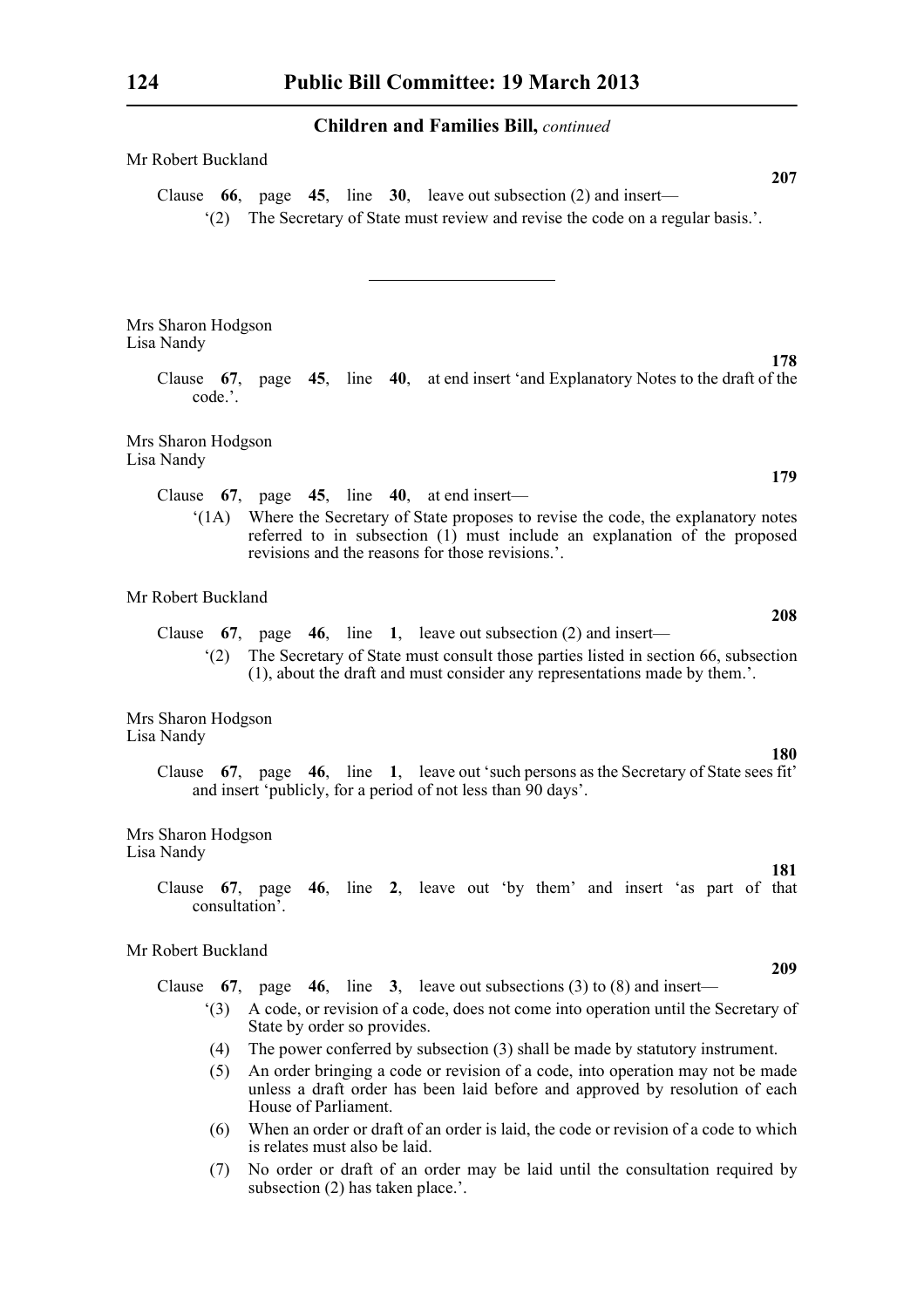Mrs Sharon Hodgson Lisa Nandy

> Clause **67**, page **46**, line **6**, leave out subsections (4) to (8) and insert— '(4) The code (or revised code) may be issued only in the form of a draft code which

> > has been approved by resolution of each House of Parliament.'.

Mr Robert Buckland Mrs Sharon Hodgson

Page **47**, line **15**, leave out Clause 69.

Mrs Sharon Hodgson Lisa Nandy

> Clause **72**, page **48**, line **23**, at end insert— '"well-being" means well-being so far as relating to the matters specified in section  $10(2)$  (a) to (e) of the Children Act 2004.'.

> > *NEW CLAUSES*

*Amendments to the Health Act 2006*

Alex Cunningham Bill Esterson Mr Steve Reed Pat Glass

To move the following Clause:—

- '(1) The Health Act 2006 is amended as follows.
- (2) After section 8, insert—

# **"8A Offence of failing to prevent smoking in a private vehicle when children are present**

- (1) It is the duty of any person who drives a private vehicle to ensure that that vehicle is smoke-free whenever a child or children under the age of 18 are in such vehicle or part of such vehicle.
- (2) A person who fails to comply with the duty in subsection (1) commits an offence.
- (3) A person convicted of an offence under this section who has not previously been convicted of such an offence shall have the option of

**182**

**NC1**

**53**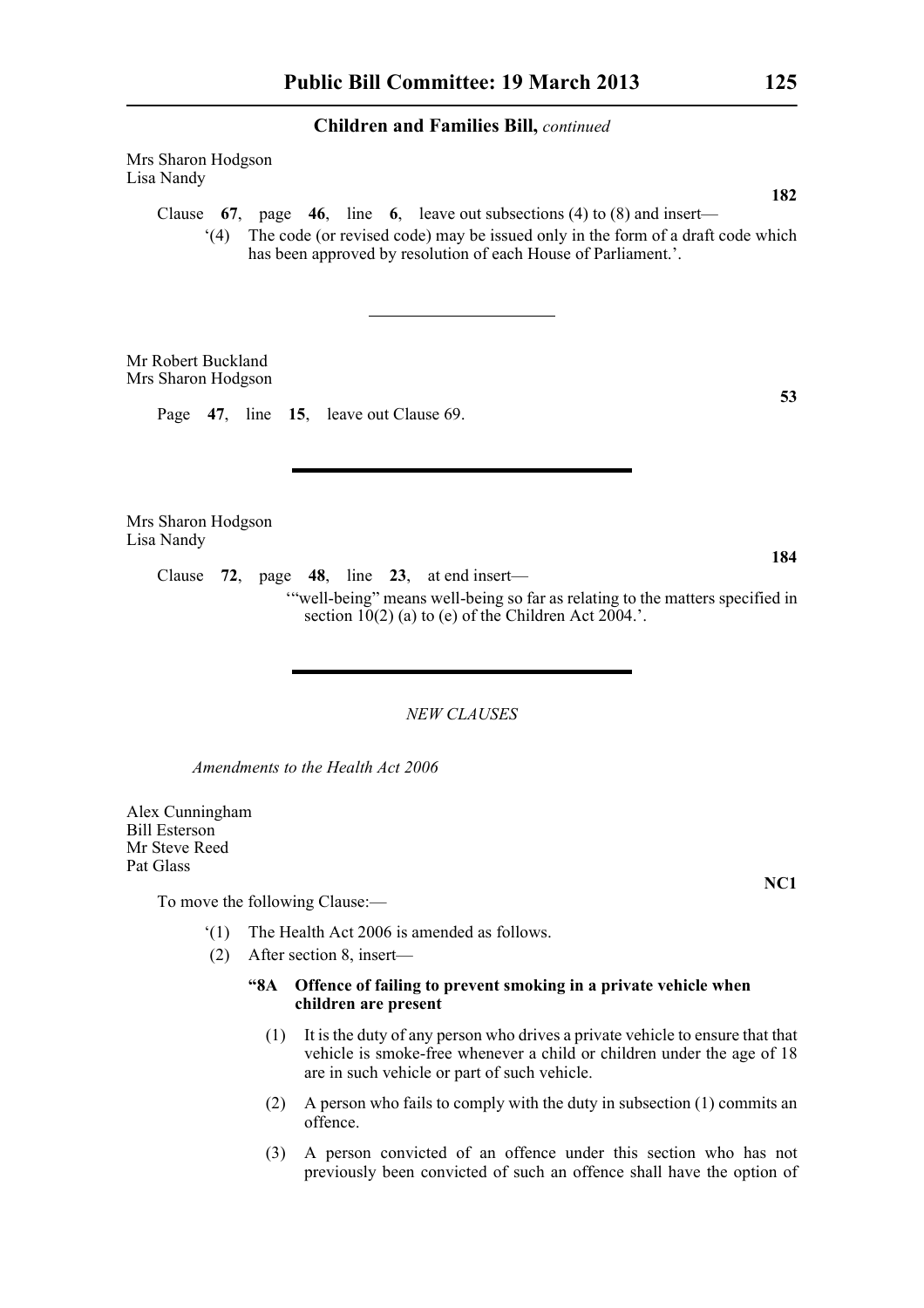attending a smoke-free driving awareness course in place of paying a fine under subsection (4).

- (4) A person who does not wish to attend an awareness course or who has previously been convicted of an offence under this section is liable on summary conviction to a fine of £60.
- (5) The Secretary of State may introduce regulations to alter the level of penalty payable under subsection (4).
- (6) The Secretary of State shall update all relevant regulations regarding the offence created under subsection (2) within six months of this section coming into force.
- (7) The Secretary of State shall introduce regulations within six months of this section coming into force to prescribe the format of the awareness course in subsection (3).".
- (3) In section 79(4)(a), leave out "or  $8(7)$ " and insert ",  $8(7)$ , or  $8A(5)$ .".

*Information sharing*

Bill Esterson Ann Coffey

To move the following Clause:—

'Before the end of one year beginning with the day on which this Act receives Royal Assent, the Secretary of State must—

- (a) carry out a review of the benefits and risks to children, young people and their families of increased information sharing between front-line practitioners who provide services to them; and
- (b) publish a report of the conclusions of the review.'.

*Assessment and provision of adoption support services*

Bill Esterson Ann Coffey

To move the following Clause:—

- '(1) Part 1 of the Adoption and Children Act 2002 is amended as follows.
- (2) In section 4, leave out subsection (1) and insert the following new subsections—
	- "(1) Subject to subsection (1A), a local authority must in each year offer an assessment of those persons' needs for adoption support services to—
		- (a) any of the persons mentioned in paragraphs (a) to (c) of section  $3(1)$ , or

**NC2**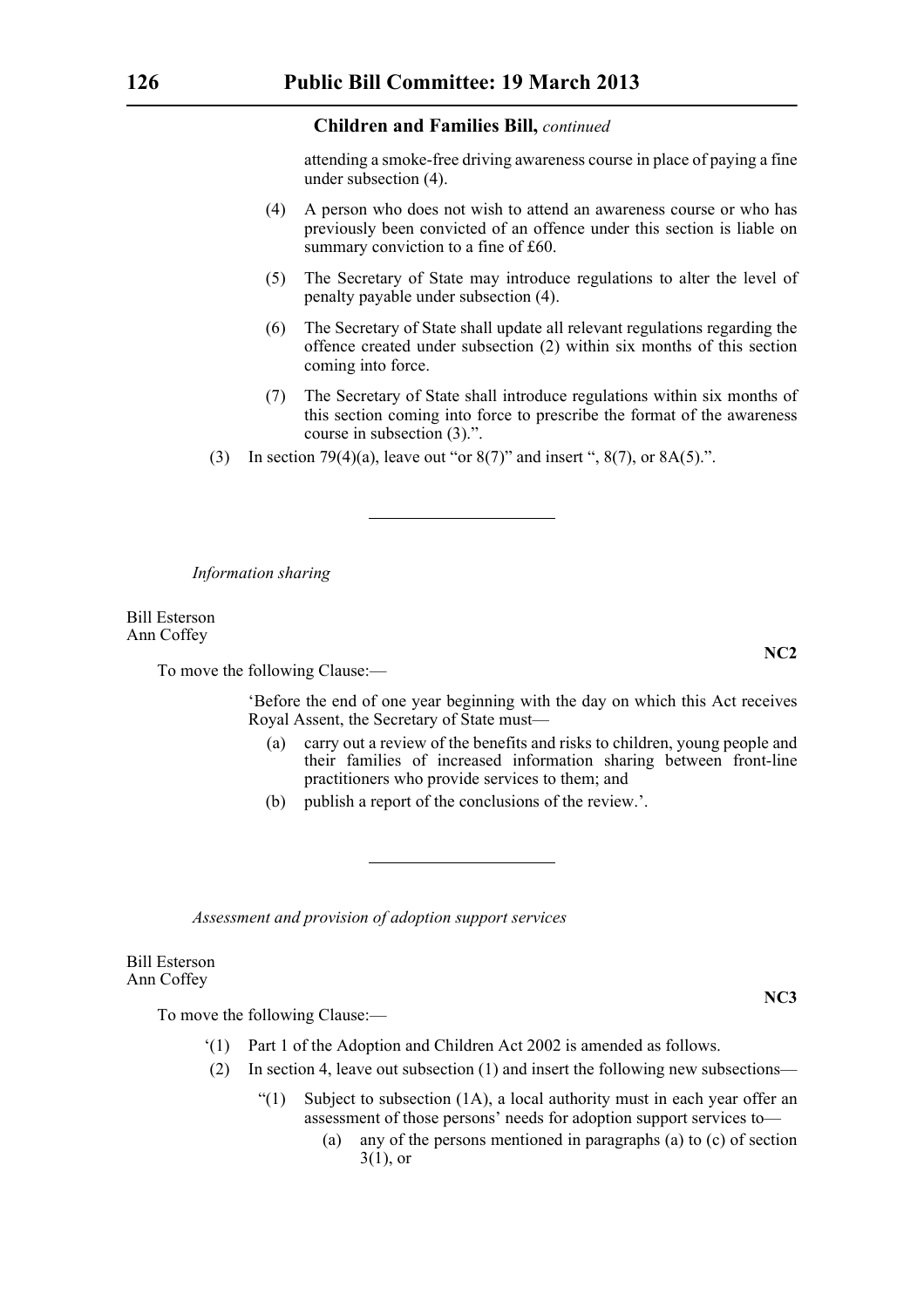- (b) any other person who falls within a description prescribed by regulations (subject to subsection (7)(a)).
- (1A) Any requirement for an annual assessment under subsection (1) can be postponed for one or more years with the agreement of the persons concerned.
- (1B) Following any assessment under subsection (1) the local authority must—
	- (a) provide the persons concerned with the findings of the assessment;
	- (b) specify in writing what services will be provided to meet these needs;
	- (c) explain in writing where the local authority is unable to provide services to meet identified needs; and
	- (d) keep a record of all unmet needs and the reasons for them.".'.

*Continuity in the arrangements for the people with whom a child is to live*

Bill Esterson

To move the following Clause:—

- '(1) In section 1 of the Children Act 1989, insert the following after subsection (2A)—
	- "(2B) In any family proceedings, unless the contrary is shown, a court is to presume that continuity in the arrangements relating to the person or people with whom a child is to live will further the child's welfare.".
- (2) In section 22 of the Children Act 1989, insert the following after subsection (3)—
	- "(3ZA) A local authority is to presume, unless the contrary is shown, that continuity in the arrangements relating to the person or people with whom a child looked after by that local authority is to live will help to fulfil its duty under subsection (3)(a) to safeguard and promote the welfare of that child.".'.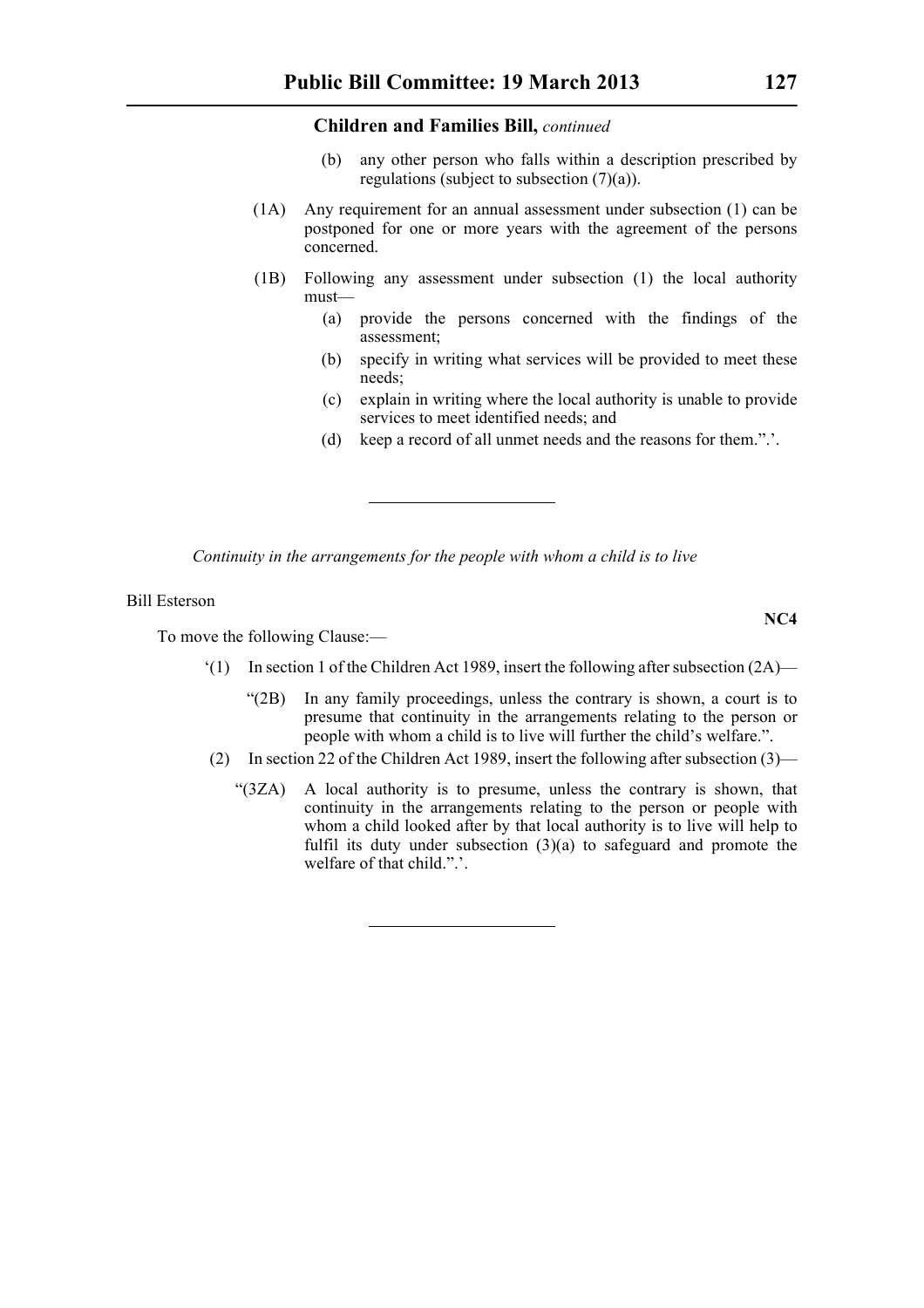*Long-term post-adoption and fostering support*

Bill Esterson Ann Coffey

To move the following Clause:—

'A local authority must ensure that its adoption support services, special guardianship support services and fostering support services are provided in a way which is in the long-term interests of those for whom they are provided.'.

*Status, rights and remuneration of non-biological parents*

Bill Esterson Ann Coffey

To move the following Clause:—

- '(1) Before the end of one year beginning with the day on which this Act receives Royal Assent, the Secretary of State must—
	- (a) carry out a review of—
		- (i) options for the professional recognition of carers who look after children who are not their biological children, to include foster parents, residential social workers and adoptive parents;
		- (ii) the status and rights of these carers; and
		- (iii) arrangements for the remuneration of these carers; and
	- (b) publish a report of the conclusions of the review.'.

*Minimum four-day week requirement for special educational provision at further education institutions*

Dr Julian Lewis Caroline Nokes

To move the following Clause:—

'Where an institution within the further education sector in England admits a young person aged under 19 for whom an EHC plan is maintained, it must deliver the special educational provision required by that young person on at least four days in every week in which that provision is delivered.'.

**NC5**

**NC6**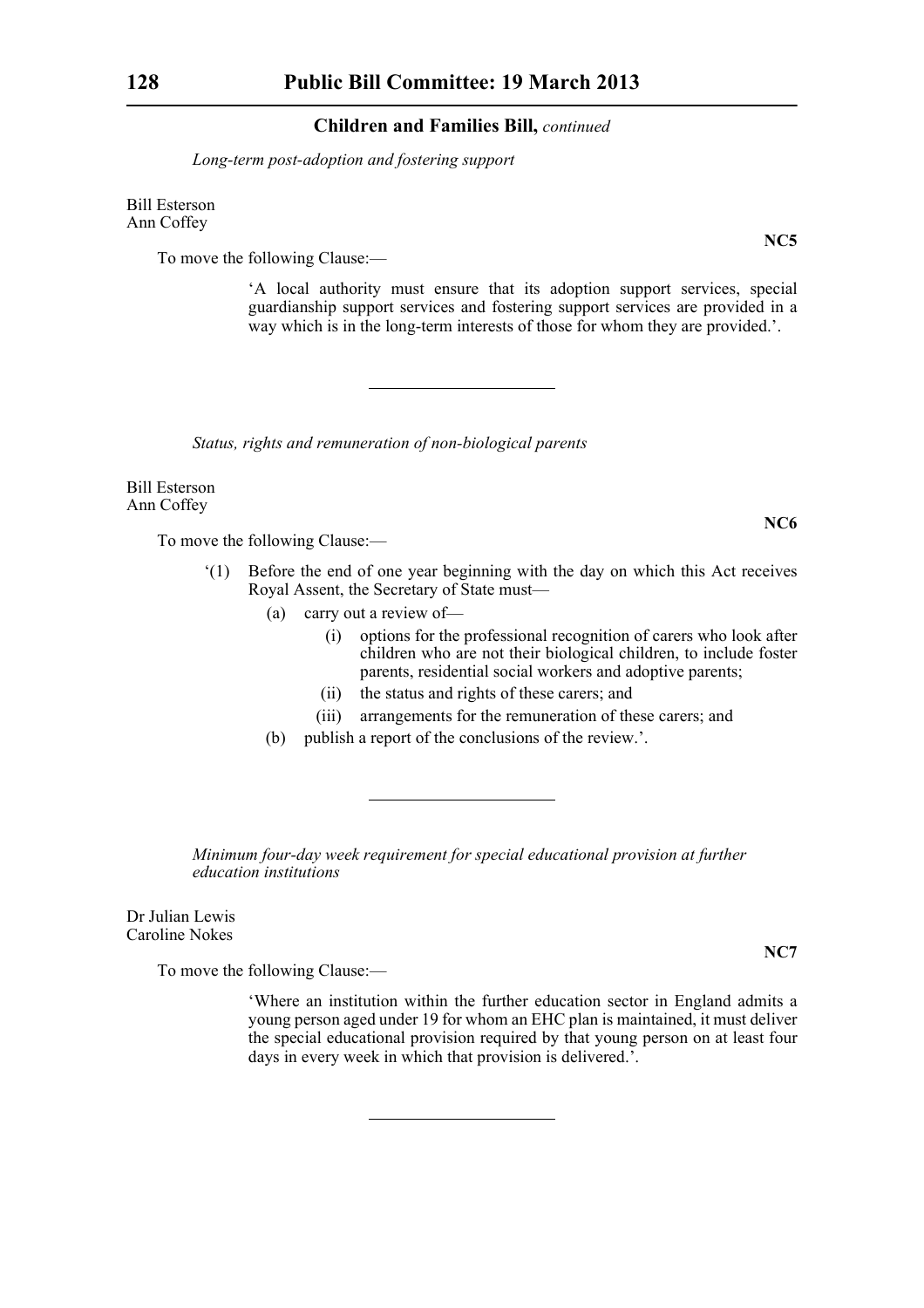*Special guardianship support services: personal budgets*

# Lucy Powell

To move the following Clause:—

'In Part 2 of the Children Act 1989, after section 14F (Special guardianship support services), insert—

# **"14G Special guardianship support services: personal budgets**

- (1) This section applies where—
	- (a) after carrying out an assessment under section 14F, a local authority in England decides to provide any special guardianship support services to a person ("the recipient"), and
	- (b) the recipient is a child being cared for by a special guardian or a special guardian.
- (2) The local authority must prepare a personal budget for the recipient if asked to do so by the recipient or (in prescribed circumstances) a person of a prescribed description.
- (3) The authority prepares a "personal budget" for the recipient if they identify an amount as available to secure the special guardianship support services that they have decided to provide, with a view to the recipient being involved in securing those services.
- (4) Regulations may make provision about personal budgets, in particular—
	- (a) about requests for personal budgets;
	- (b) about the amount of a personal budget;
	- (c) about the sources of the funds making up a person budget;
	- (d) for payments ("direct payments") representing all or part of a personal budget to be made to the recipient, or (in prescribed circumstances) a person of a prescribed description, in order to secure any special guardianship support services to which the budget relates;
	- (e) about the description of special guardianship support services to which personal budgets and direct payments may (and may not) relate;
	- (f) for a personal budget or direct payment to cover the agreed cost of the special guardianship support services to which the budget or payment relates;
	- (g) about when, how, to whom and on what conditions direct payments may (and may not) be made;
	- (h) about when direct payments may be required to be repaid and the recovery of unpaid sums;
	- (i) about conditions with which a person or body making direct payments must comply before, after or at the time of making a direct payment;
	- (j) about arrangements for providing information, advice or support in connection with personal budgets and direct payments.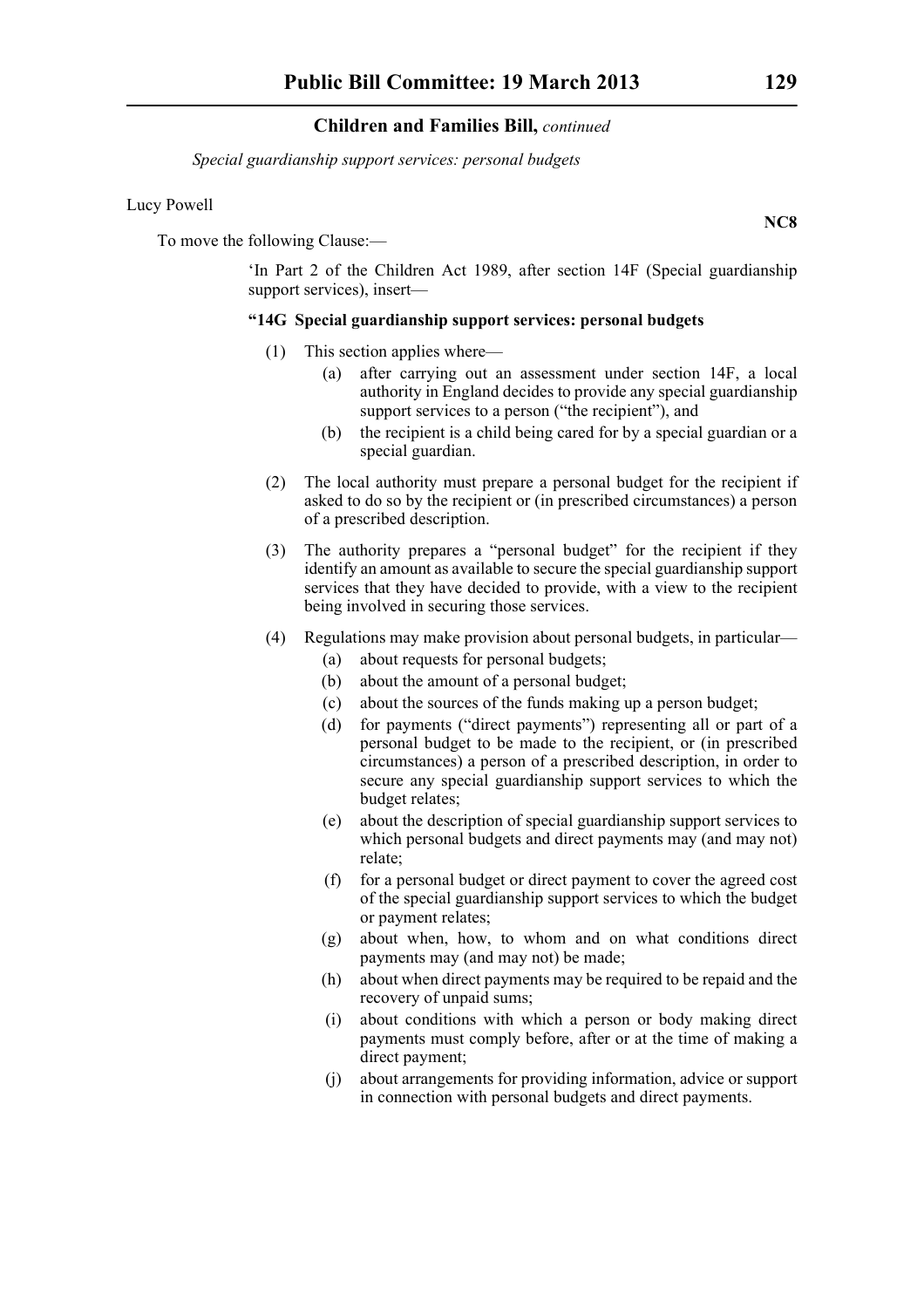- (5) If the regulations include provision authorising direct payments, they must—
	- (a) require the consent of the recipient, or (in prescribed circumstances) a person of a prescribed description, to be obtained before direct payments are made;
	- (b) require the authority to stop making direct payments where the required consent is withdrawn.
- (6) Any special guardianship support services secured by means of direct payments made by a local authority are to be treated as special guardianship support services provided by the authority for all purposes, subject to any prescribed conditions or exceptions.
- (7) In this section "prescribed" means prescribed by regulations.'.

*Special guardianship support services: duty to provide information*

Lucy Powell

To move the following Clause:—

'In Part 2 of the Children Act 1989, after section 14G (Special guardianship support services: personal budgets), insert-

# **"14H Special guardianship support services: duty to provide information**

- (1) Except in circumstances prescribed by regulations, a local authority in England must provide the information specified in subsection (2) to—
	- (a) any person who has contacted the authority to request information about special guardianship support,
	- (b) any person within the authority's area who the authority are aware is a special guardian for a child, and
	- (c) any person within the authority's area who is a special guardian and has contacted the authority to request any of the information specified in subsection (2).
- (2) The information is—
	- (a) information about the special guardianship support services available to people in the authority's area;
	- (b) information about the right to request an assessment under section 14F (assessments etc for special guardianship support services), and the authority's duties under that section and regulations made under it;
	- (c) information about the authority's duties under section 14G (special guardianship support services: personal budgets) and the regulations made under it;
	- (d) any other information prescribed by regulations.'.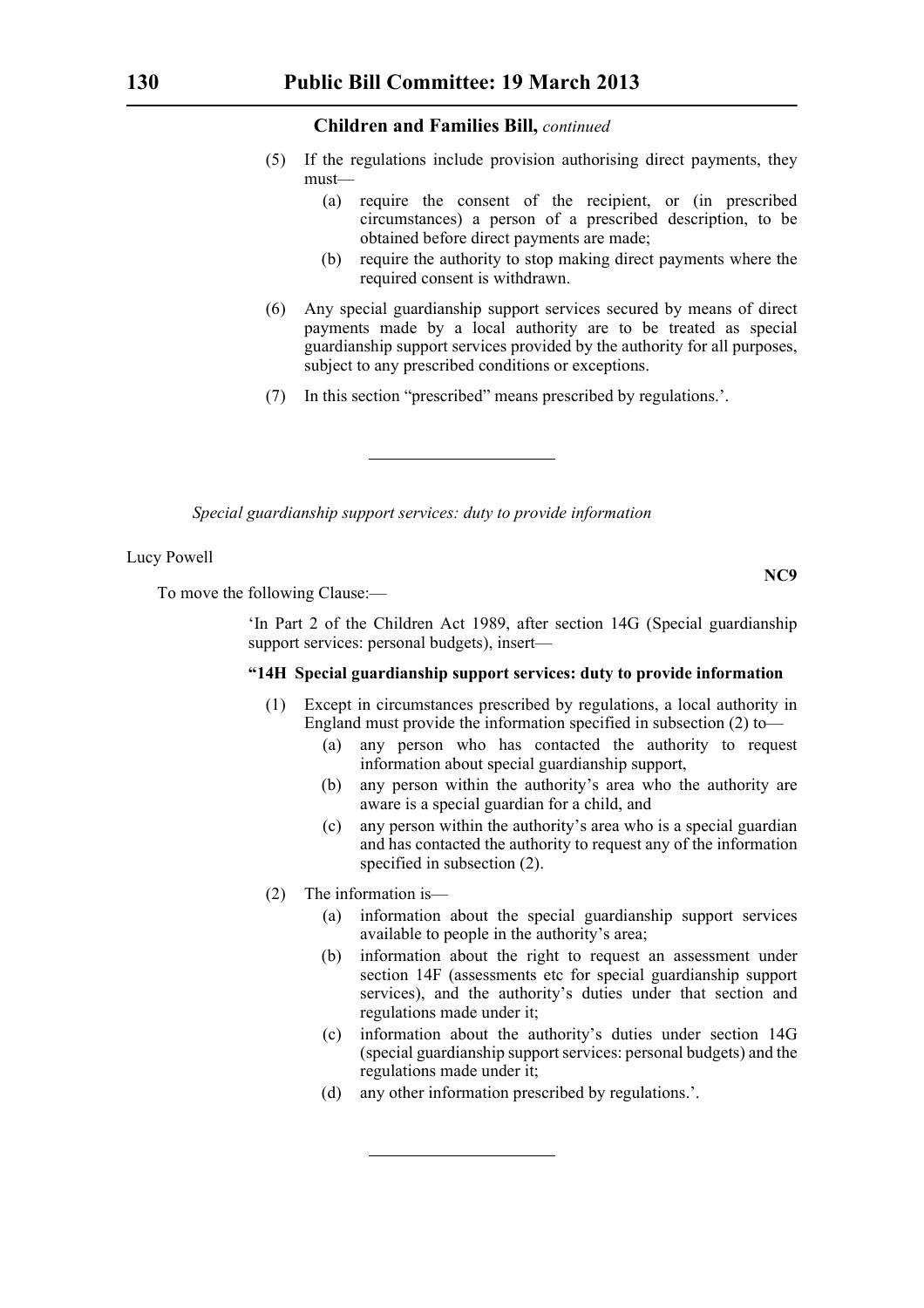*Review of impact of under-occupancy penalty on prospective adopters, prospective special guardians and foster parents*

Lisa Nandy Mrs Sharon Hodgson Bill Esterson

To move the following Clause:—

'Before the end of one year beginning with the day on which this Act receives Royal Assent, the Secretary of State must—

- (a) carry out a review of the impact of the housing under-occupancy penalty on prospective adopters, prospective special guardians and foster parents, and
- (b) publish a report of the conclusions of the review.'.

*Pre-proceedings work with families*

Lisa Nandy Mrs Sharon Hodgson

To move the following Clause:—

- '(1) Section 47 of the Children Act 1989 (Local authority's duty to investigate) is amended as follows—
- (2) After subsection (12) insert—
	- "(13) Where, as a result of complying with this section, a local authority concludes that a child may need to become looked after in order to safeguard and promote the child's welfare, the local authority must, unless emergency action is required,—
		- (a) identify, and consider the willingness and suitability of any relative, friend or other person connected with the child, to care for them as an alternative to them becoming looked after by unrelated carers;
		- (b) offer the child's parents or other person with parental responsibility a family group conference to develop a plan which will safeguard and promote the child's welfare.".'.

*Provision of health services for children looked after by local authorities*

Annette Brooke

To move the following Clause:—

'(1) Following a medical assessment at the time of a child being taken into care, the clinical commissioning group has a duty to health services, where appropriate.

**NC10**

**NC11**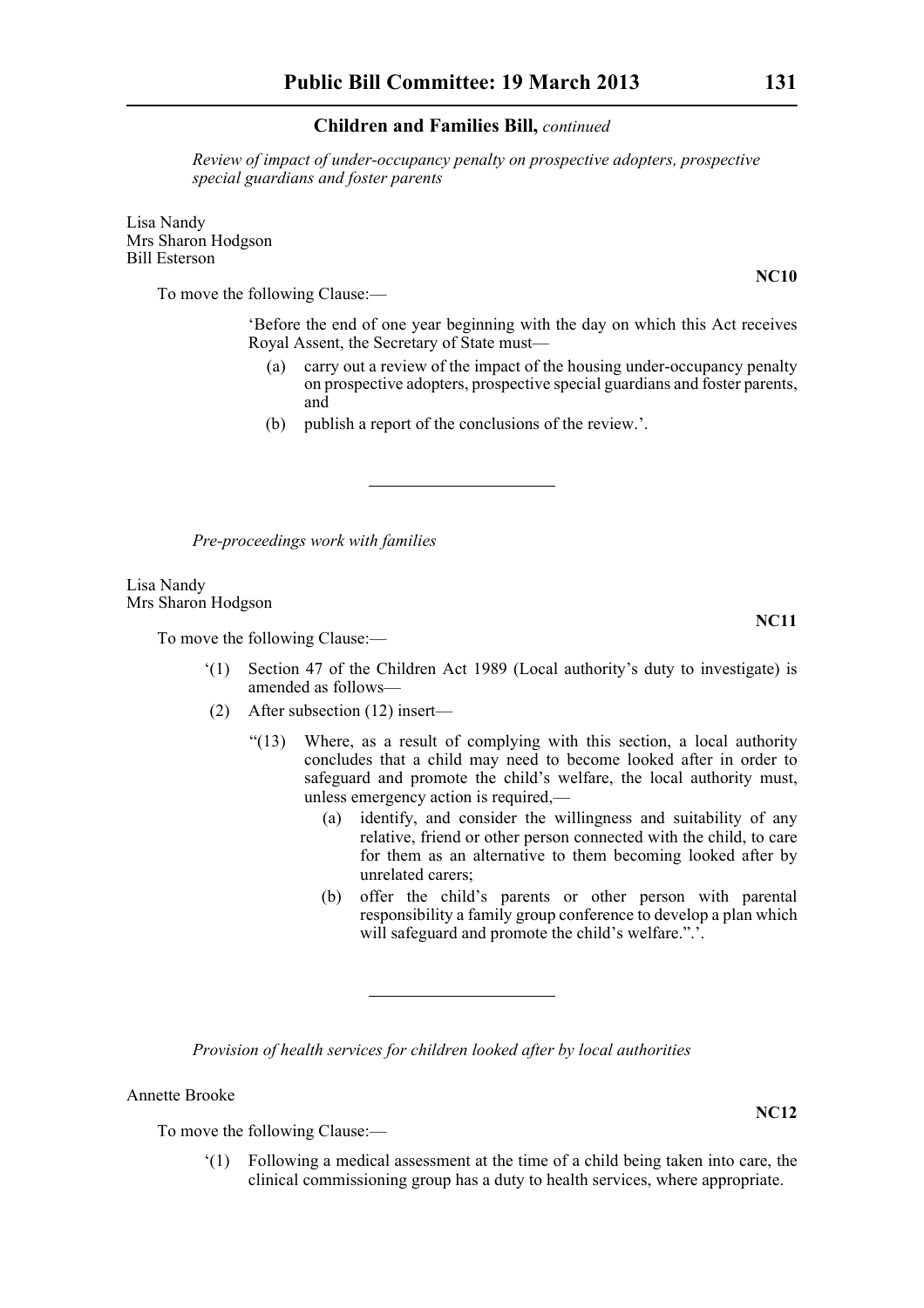(2) Health services includes, but is not limited to, therapeutic counselling and other mental health services.'.

*Welfare of the child - quality of parental relationship*

Lisa Nandy Mrs Sharon Hodgson

To move the following Clause:—

'Section 1 of the Children Act 1989 (welfare of the child) is amended by the addition at the end of subsection (3) of the following paragraph:

> "(h) the quality of the relationship that the child has with each of his parents, both currently and in the foreseeable future.".'.

*Arrangements for the provision of evidence by staff of a local authority or of an authorised applicant in children proceedings*

Lisa Nandy Mrs Sharon Hodgson

To move the following Clause:—

- '(1) The Secretary of State must make arrangements to support a person who is instructed to provide evidence for use in children proceedings if they are a member of the staff of a local authority or of an authorised applicant under section  $13(8)(a)(i)$ .
- (2) The arrangements described in subsection (1) may include—
	- (a) training prior to the proceedings,
	- (b) coaching whilst at court,
	- (c) designated facilities at court to enable preparation for the proceedings, and
	- (d) any other arrangements the Secretary of State believes will enable members of the staff of a local authority or of an authorised applicant to provide evidence in the proceedings.'.

**NC13**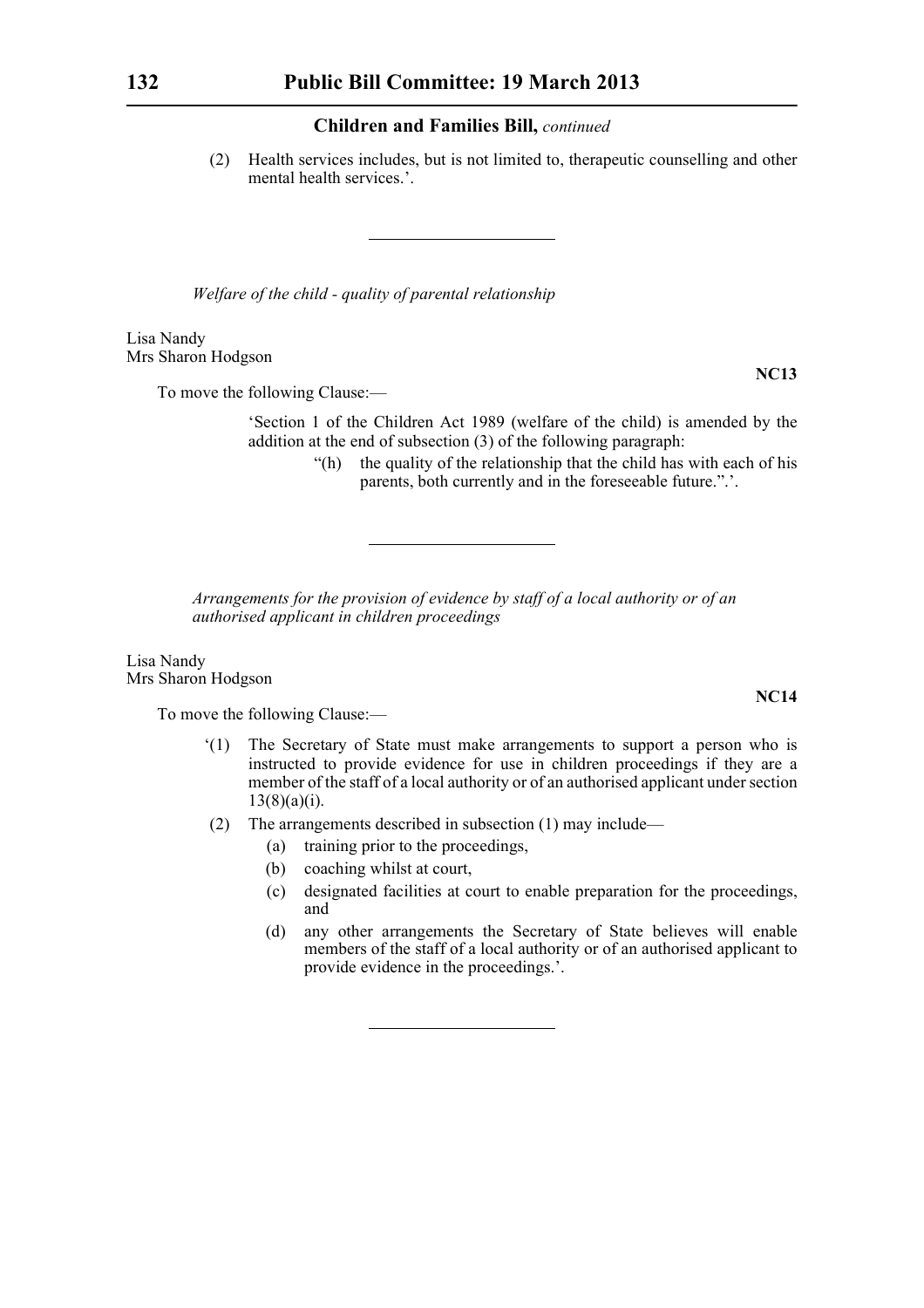*Duty to secure social care provision in accordance with EHC Plan*

# Mr Robert Buckland

To move the following Clause:—

'( ) A local authority that maintains an EHC plan for a child or young person must secure the social care provision identified through an assessment under section 17 of the Children Act 1989 specified in the plan.'.

*Continuity of special educational provision when a child or young person moves residence*

Caroline Nokes

To move the following Clause:—

- '(1) This section applies where—
	- (a) a local authority (the "sending authority") maintains an education, health and care plan for a child or young person, and
	- (b) another local authority (the "receiving authority") is notified by the child's parent or the young person that they intend to move residence to the receiving authority's area.
- (2) Where the sending authority is notified by the child's parent or the young person that they intend to move residence it must provide the receiving authority with a copy of the education, health and care plan.
- (3) The receiving authority must—
	- (a) review the child or young person's education health and care plan having regard to the need for continuity of provision, and the outcomes specified in the plan; and
	- (b) provide the child's parent or the young person with such information as it considers appropriate.'.

*Information sharing about live births*

Mrs Sharon Hodgson Lisa Nandy

To move the following Clause:—

- '(1) NHS trusts should make arrangements to share with local authorities records of live births to parents resident in their area, to be used by the local authority for the purposes of identifying and contacting new families through children's centres and any other early years outreach services it may operate.
- (2) The Secretary of State must, within a period of six months of Royal Assent to this Act, bring forward regulations placing consequential requirements on trusts and

**NC16**

**NC17**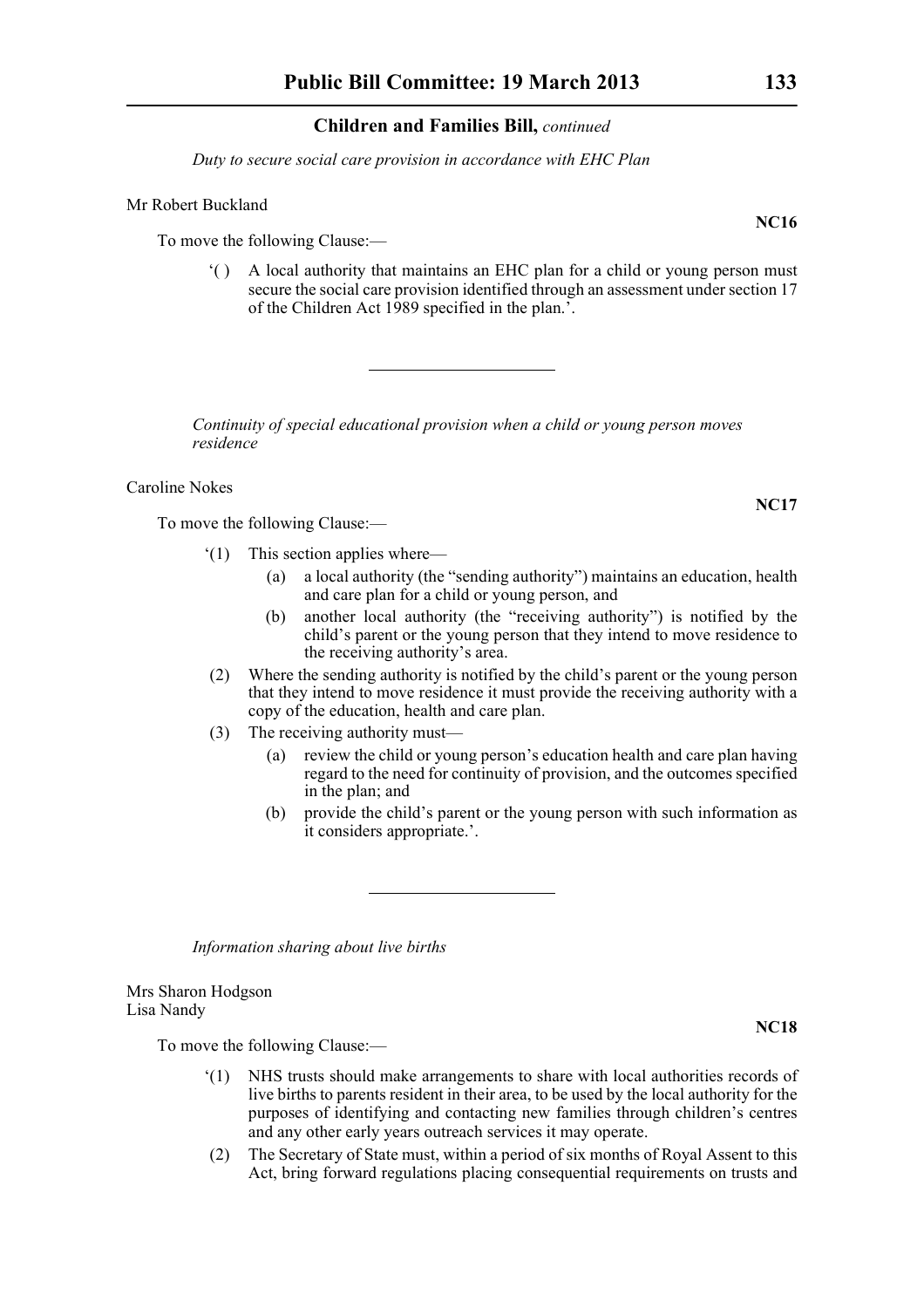local authorities in exercising their duty under subsection (1), including, but not limited to—

- (a) the format of arrangements made;
- (b) the safeguarding of information;
- (c) the circumstances in which it would not be appropriate for a trust to provide information to local authorities;
- (d) the regularity of data transfers;
- (e) timescales within which a local authority must contact new families made known to it; and
- (f) any further requirements the Secretary of State deems necessary.'.

*Children and young people in mainstream schools with specified health conditions, without special educational needs*

Mrs Sharon Hodgson Lisa Nandy

To move the following Clause:—

- '(1) The governing body of a mainstream school has a duty to produce and implement a medical conditions policy that defines how it plans to support the needs of children with specified health conditions.
- (2) The medical conditions policy must include provision about—
	- (a) the means by which records of the specified health conditions of children at the school are to be recorded and maintained; and
	- (b) the preparation of an individual healthcare plan for each child with a specified health condition which sets out the needs of that child arising from that condition.
- (3) The medical conditions policy must include requirements relating to the provision of appropriate training for school staff to support the implementation of individual healthcare plans.
- (4) In preparing an individual healthcare plan the governing body must—
	- (a) consult the parents of the child concerned and, where appropriate, the child about the contents of the plan; and
	- (b) there shall be a duty on NHS bodies to co-operate with the governing body in its preparation and implementation of individual healthcare plans.
- (5) Local authorities and clinical commissioning groups must co-operate with governing bodies in fulfilling their functions under this Act.
- (6) The Secretary of State may by regulations define 'specified health conditions' for the purposes of this section.
- (7) For the purposes of this section 'NHS bodies' has the same meaning as in the Health and Social Care Act 2012.'.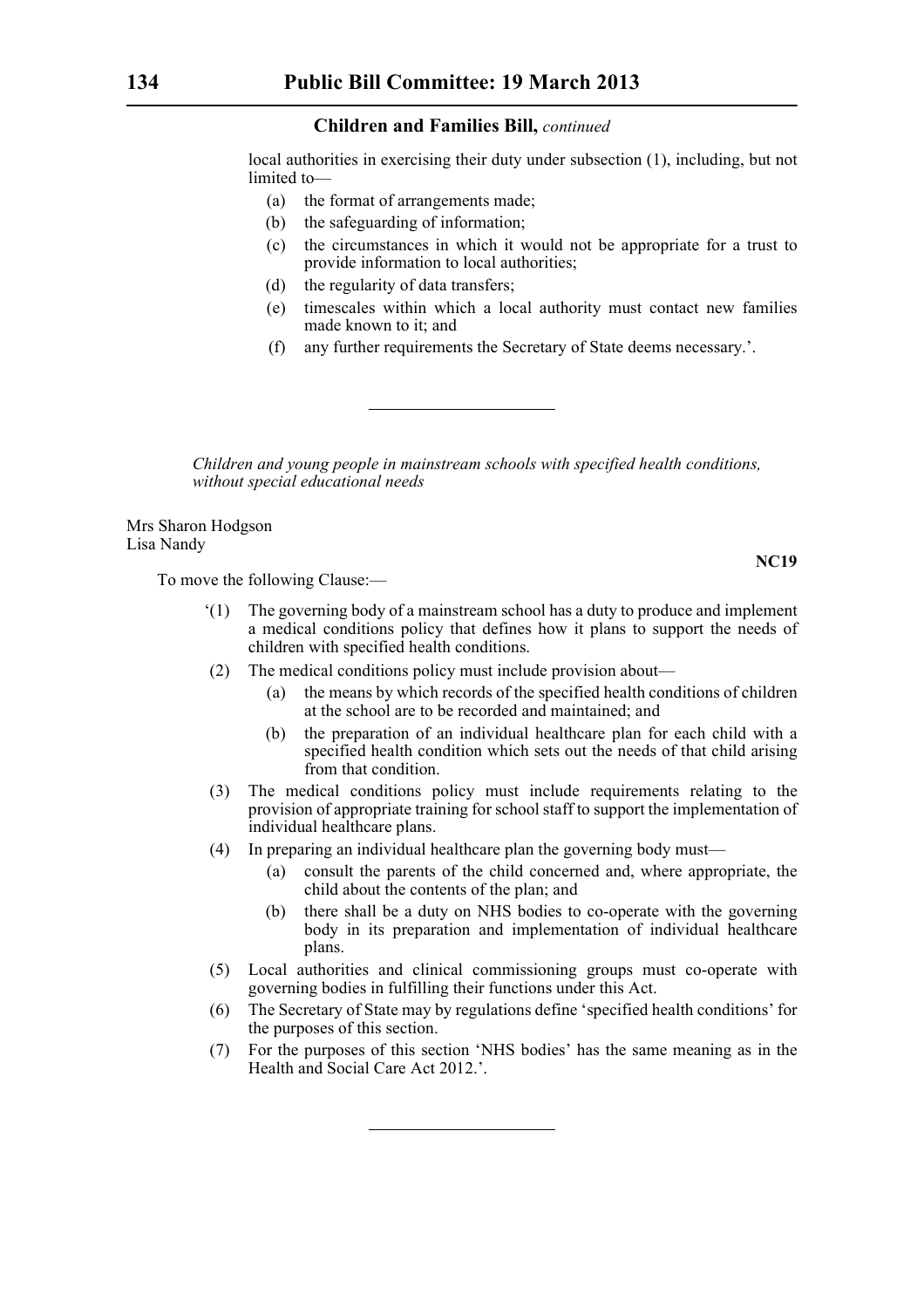*Tribunal service: information on cases related to special educational needs*

Mrs Sharon Hodgson Lisa Nandy

To move the following Clause:—

- '(1) The Secretary of State must collect information on all cases related to special educational needs which are considered by the Tribunal Service, including—
	- (a) the local authority involved;
	- (b) the cost to the Tribunal Service;
	- (c) the amount spent by the local authority on fighting each case;
	- (d) the nature of each case; and
	- (e) the outcome of each case.
- (2) The Secretary of State must collate and publish information collected in the exercise of his functions under subsection  $(1)$  once a year.
- (3) The following bodies must make arrangements to provide such information to the Secretary of State as is necessary to enable him to perform his functions under this section—
	- (a) the Tribunal Service;
	- (b) local authorities.'.

*Early years area SEN co-ordinators*

Mrs Sharon Hodgson Lisa Nandy

To move the following Clause:—

- '(1) Local authorities must appoint sufficient full-time equivalent members of staff (to be known as Early Years Area SEN Co-ordinators) to have responsibility for coordinating provision for children in Ofsted-registered early years settings other than maintained nursery schools.
- (2) In assessing sufficiency of staffing levels under subsection (1) the local authority must have regard to—
	- (a) the number of children with special educational needs in its area registered with early years settings to which subsection (1) applies;
	- (b) the number and geographical location of early years settings to which subsection (1) applies.
- (3) Regulations may provide for—
	- (a) further considerations to be made by local authorities in exercising their duties under subsection (1);
	- (b) the specific responsibilities of Early Years Area SEN Co-ordinators.
- (4) The Secretary of State shall publish guidance to local authorities to assist in exercising their functions under subsection (1).

**NC20**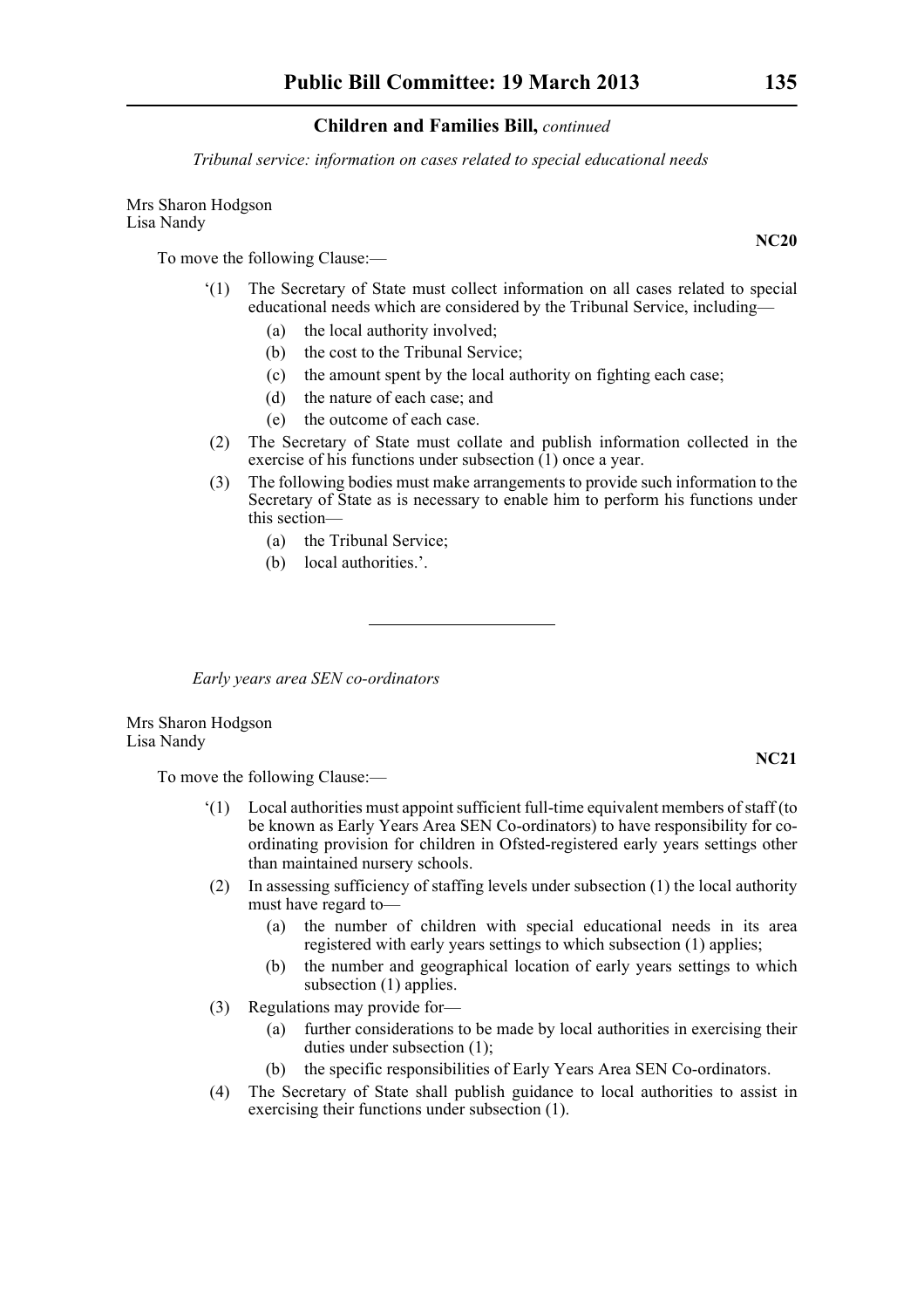(5) Local authorities must publish information on the provision of Early Years Area SEN Co-ordinators as part of exercising their duties under section 30 of this Act (local offer for children and young people with special educational needs).'.

*Application of Part 3 to detained children and young people*

Mrs Sharon Hodgson Lisa Nandy

To move the following Clause:—

- '(1) This section applies to children and young people detained in custody in pursuance of—
	- (a) an order made by a court, or
	- (b) an order of recall made by the Secretary of State.
- (2) Where a child or young person under the age of 18 to whom subsection (1) applies has an EHC plan immediately prior to commencing his or her custodial sentence, the local authority responsible for that child or young person must determine which elements of provision described in the said plan may be delivered during that sentence.
- (3) Where a child or young person under the age of 18 to whom subsection (1) applies has an EHC plan immediately prior to commencing his or her custodial sentence—
	- (a) if that sentence is greater than 13 weeks in minimum length, the responsible local authority may cease the plan;
	- (b) if the sentence is not more than 13 weeks in minimum length, the responsible local authority may consider whether it would be advantageous to continue to deliver any parts of the child or young person's EHC plan during his or her detention.
- (4) In the course of their considerations under subsections (2) and (3), the responsible local authority must consult—
	- (a) the child or young person concerned, and their family;
	- (b) the institution in which the child or young person will be detained;
	- (c) any organisations delivering education or training within or on behalf of the institution in which the child or young person will be detained, and;
	- (d) any professionals or agencies other than the local authority which currently provide services under the terms of the child or young person's EHC plan.
- (5) In the course of their considerations under subsections (2) and (3), the responsible local authority must have regard to—
	- (a) the nature of the crime for which the child or young person has been detained;
	- (b) the age of the child or young person;
	- (c) the previous educational outcomes of the child or young person;
	- (d) the views of those consulted by virtue of subsection (4), and;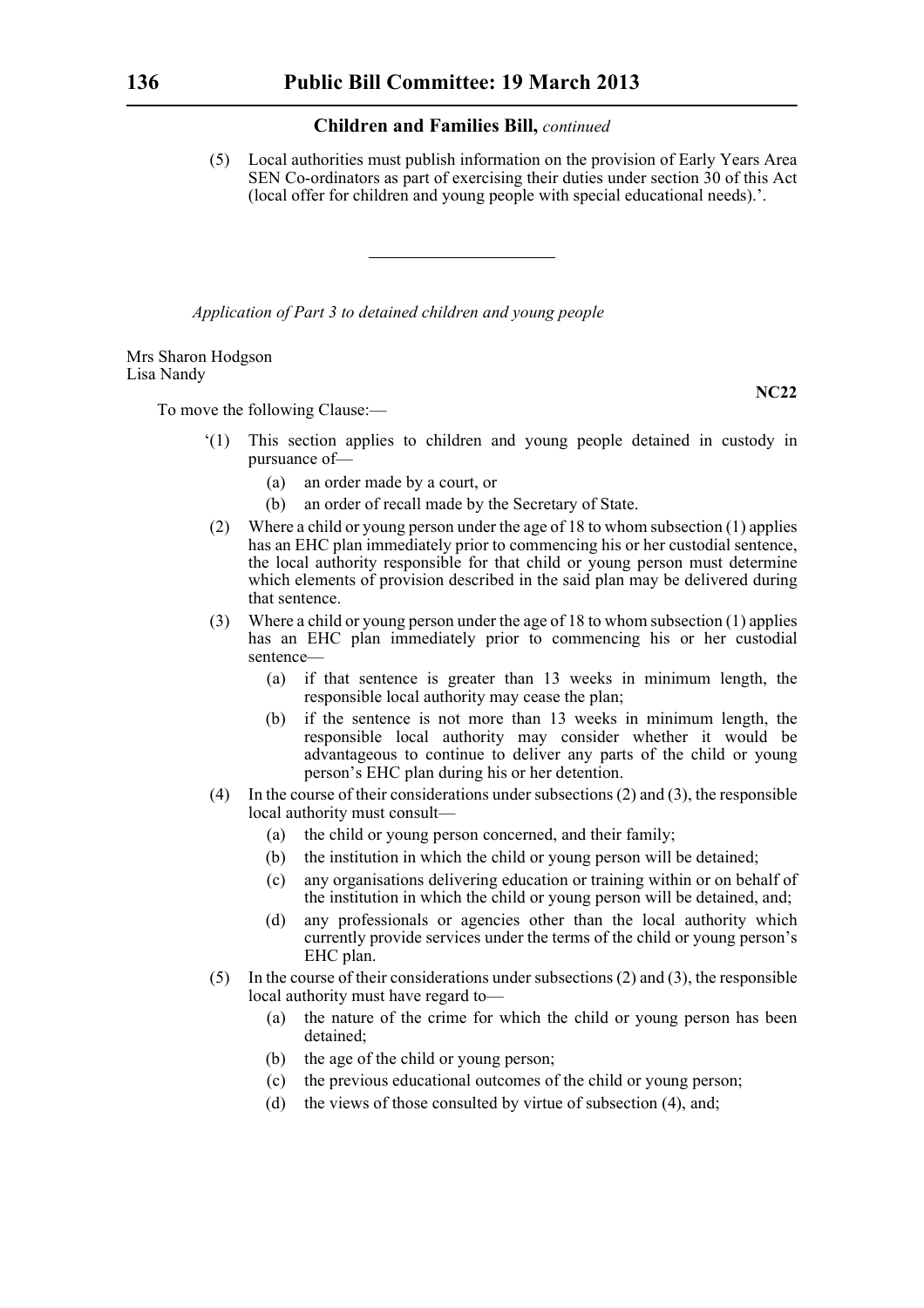(e) the level and appropriateness of education or training delivered within or on behalf of the institution in which the child or young person will be detained.'.

*Inclusion within mainstream schools and post-16 institutions*

Mrs Sharon Hodgson Lisa Nandy

To move the following Clause:—

- '(1) This section applies where a child or young person with special educational needs attends a mainstream school or post-16 institution.
- (2) The relevant authority should use its best endeavours to ensure that—
	- (a) the child or young person is able to access mainstream courses and qualifications within that institution;
	- (b) all staff working at the school who may have contact with the child or young person are aware of the needs of that child or young person;
	- (c) all web-based content provided by it or on its behalf meets British Standard 8878:2010; and
	- (d) all students in attendance at the institution are able to play an active role in school life.
- (3) The relevant authority should produce and publish a document explaining how it meets its duties under this section.
- (4) The Secretary of State should, within one year of the commencement of this Act, produce guidance for schools and post-16 institutions to assist them in fulfilling their duties under this section.'.

*Inclusion: apprenticeships*

Mrs Sharon Hodgson Lisa Nandy

To move the following Clause:—

- '(1) The Apprenticeships, Skills, Children and Learning Act 2009 is amended as follows:
- (2) After section 12(2) insert new subsection—
	- "(2A) The requirements specified should not adversely affect the participation of young people with special educational needs or disabilities in apprenticeship schemes, if they are able to perform at the prescribed occupational standard required by the apprenticeship framework.".'.

**NC24**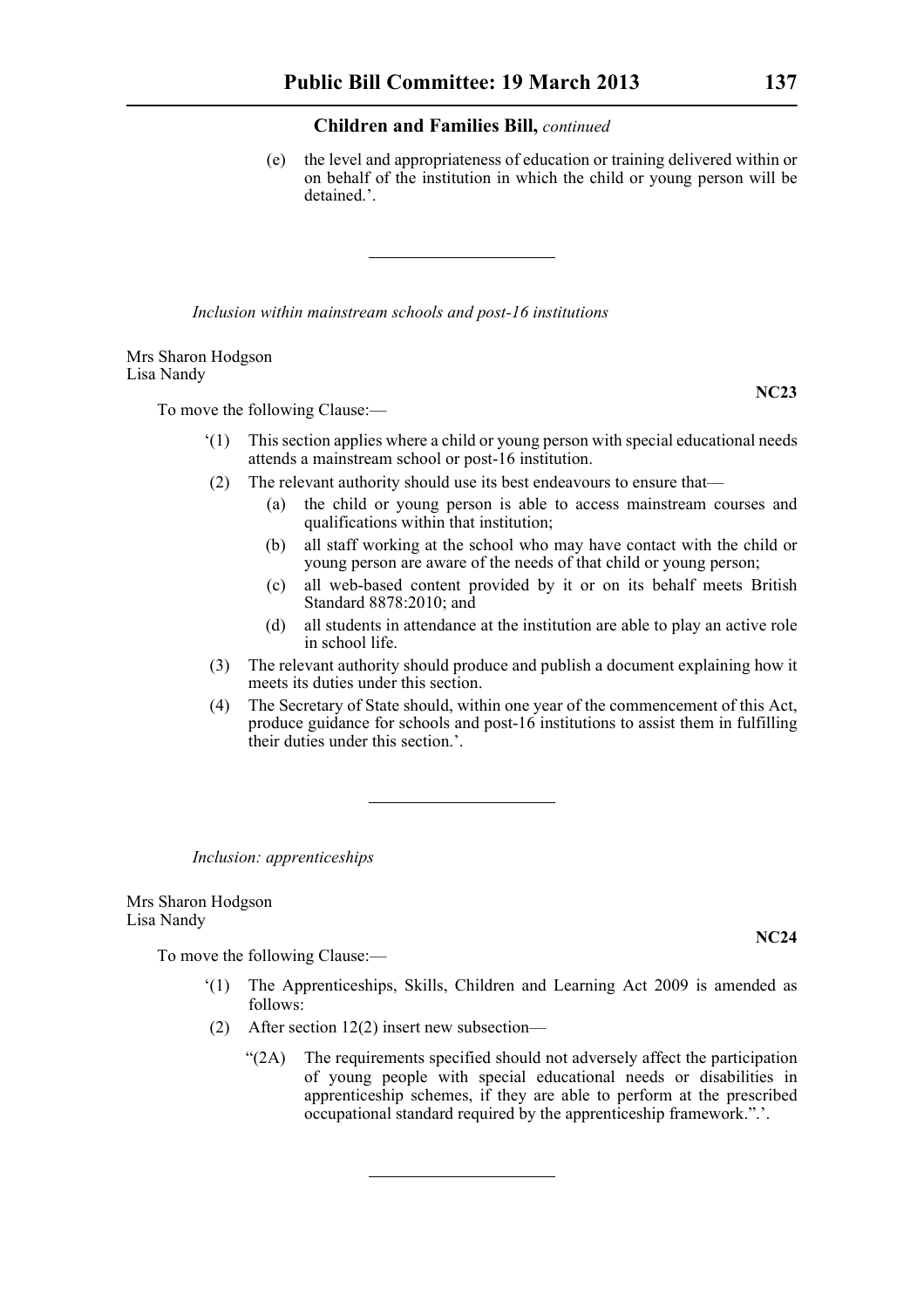*Children and young people temporarily unable to attend mainstream school*

Mrs Sharon Hodgson Lisa Nandy

To move the following Clause:—

- '(1) This section applies where a child or young person of compulsory school age is unable to attend school for a period of between one and twenty four months.
- (2) The local authority responsible for a child or young person for whom subsection (1) applies must ensure that appropriate educational provision is available and provided to the child or young person concerned, and that any identified health or social care needs are provided for.
- (3) Regulations may specify acceptable reasons for which subsection (1) may apply, including, but not limited to—
	- (a) the placement of the child or young person in a certain school under section 39 of this Act is the subject of dispute;
	- (b) the child or young person has been withdrawn from school while an EHC Plan is being prepared;
	- (c) the child or young person has been withdrawn from school as a result of a diagnosed medical condition;
	- (d) the child or young person has been withdrawn from school, whether by the school, their parents or themselves, as a result of bullying or fear of bullying;
	- (e) the child or young person has been withdrawn from school as a result of a diagnosed mental condition or temporary mental instability, including phobia or trauma.
- (4) In discharging their duties under this section, a local authority must—
	- (a) consult with the child or young person and their family;
	- (b) consult with the school at which the child or young person is currently enrolled, or was last enrolled at;
	- (c) consult with professionals from any other agency known to be in contact with the child or young person and their family in relation to the reason for which the child or young person concerned has been withdrawn from school;
	- (d) continue to monitor the development of the child or young person concerned;
	- (e) have regard to the age and prior educational outcomes of the child or young person when determining provision, and
	- (f) consider the suitability of internet-based educational provision.'.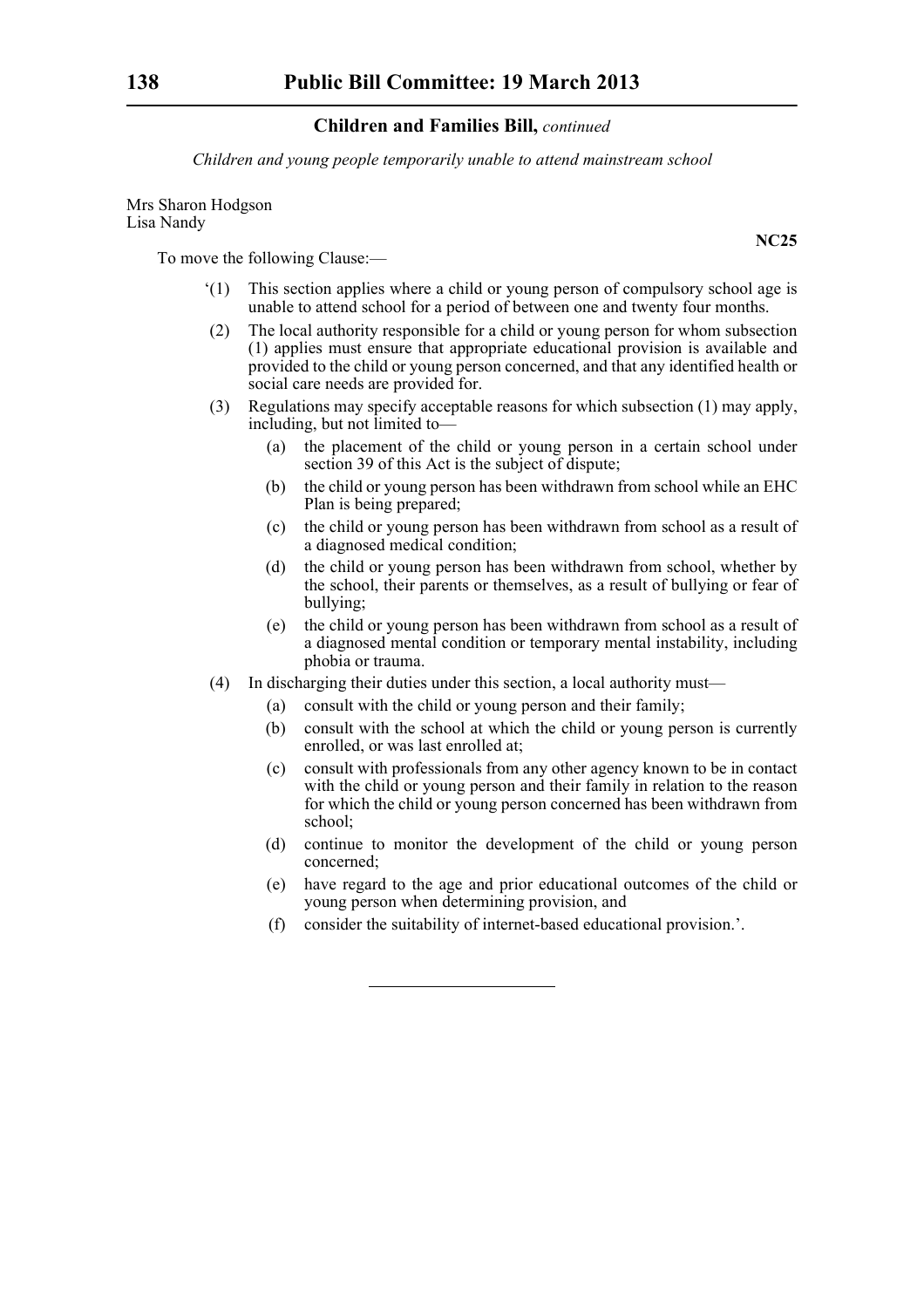*Reporting on implementation of Part 3*

Mrs Sharon Hodgson Lisa Nandy

To move the following Clause:—

'Within the period of one year beginning with the commencement of this Part, and every year thereafter, the Secretary of State must lay before Parliament a report about the effect of this Part.'.

*Access to therapeutic support*

Annette Brooke

To move the following Clause:—

- '(1) Where a child has been abused or harmed, or a child has been placed at risk of abuse or harm, the local authority or clinical commissioning group has a duty to provide health services, where appropriate.
- (2) In this section—

"health services" includes, but is not limited to, therapeutic counselling and other mental health services;

- "local authority" has the meaning given by subsection  $13(9)$ ;
- "clinical commissioning group" has the meaning given by section 10 of the Health and Social Care Act 2012.'.

*Duty to promote the mental health and emotional wellbeing of looked after children*

Annette Brooke

To move the following Clause:—

'In section 22 of the Children Act 1989 [General duty of local authority in relation to children looked after by them] after subsection (3A) insert the following new subsections—

- "(3B) The duty of a local authority under subsection (3)(a) to safeguard and promote the welfare of a child looked after by them includes in particular a duty to promote the child's mental health and emotional wellbeing.
- (3C) A local authority in England must appoint at least one person for the purposes of discharging the duties imposed by virtue of subsection (3B).

**NC26**

**NC27**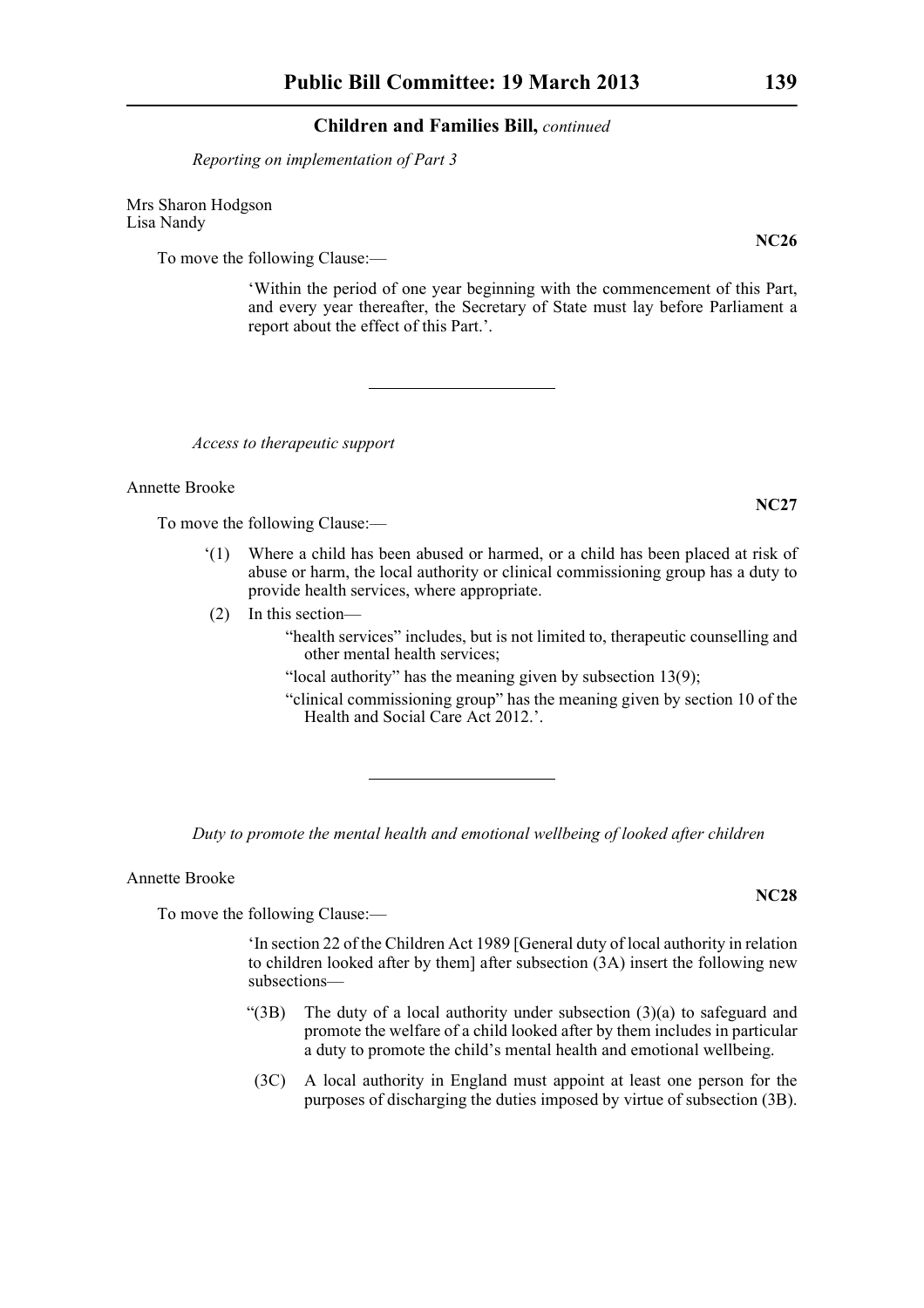(3D) A person appointed by a local authority under subsection (3C) must be an officer or the local authority, another local authority or a health body in England".'.

*Maintaining a register of sight impaired and severely sight impaired children and young people*

Annette Brooke

To move the following Clause:—

'A local authority in England must establish and maintain a register of sight impaired and severely sight impaired children and young people who are ordinarily resident in its area.'.

*Duty to assess and meet young carers' needs for care and support*

Mr Robert Buckland Annette Brooke Lucy Powell

To move the following Clause:—

- '(1) Where it appears to a local authority that a child within their area may provide or be about to provide care to an adult or a child who is disabled, the authority must—
	- (a) assess whether the child has needs for support relating to their caring role (or is likely to have such needs in the future), and
	- (b) if the child is found to have such needs, set out what those needs are (or are likely to be in the future).
- (2) Having carried out an assessment under subsection (1), a local authority must meet those needs for support which it considers to be necessary to meet in order to safeguard and promote the child's welfare.
- (3) Having carried out an assessment under subsection (1), a local authority must also consider whether the adult is or may be eligible for assessment under the Care and Support Act 2013, and if so must ensure such an assessment is carried out unless that adult objects.
- (4) Having carried out an assessment under subsection (1), a local authority must consider whether, in the case of a child who is caring for a disabled child, the child being cared for requires an assessment under the Children Act 1989 and if so shall carry out that assessment unless the person with parental responsibility for that child objects.
- (5) The Secretary of State shall issue guidance in relation to the duties set out above having consulted with persons whom the Secretary of State considers to be

**NC29**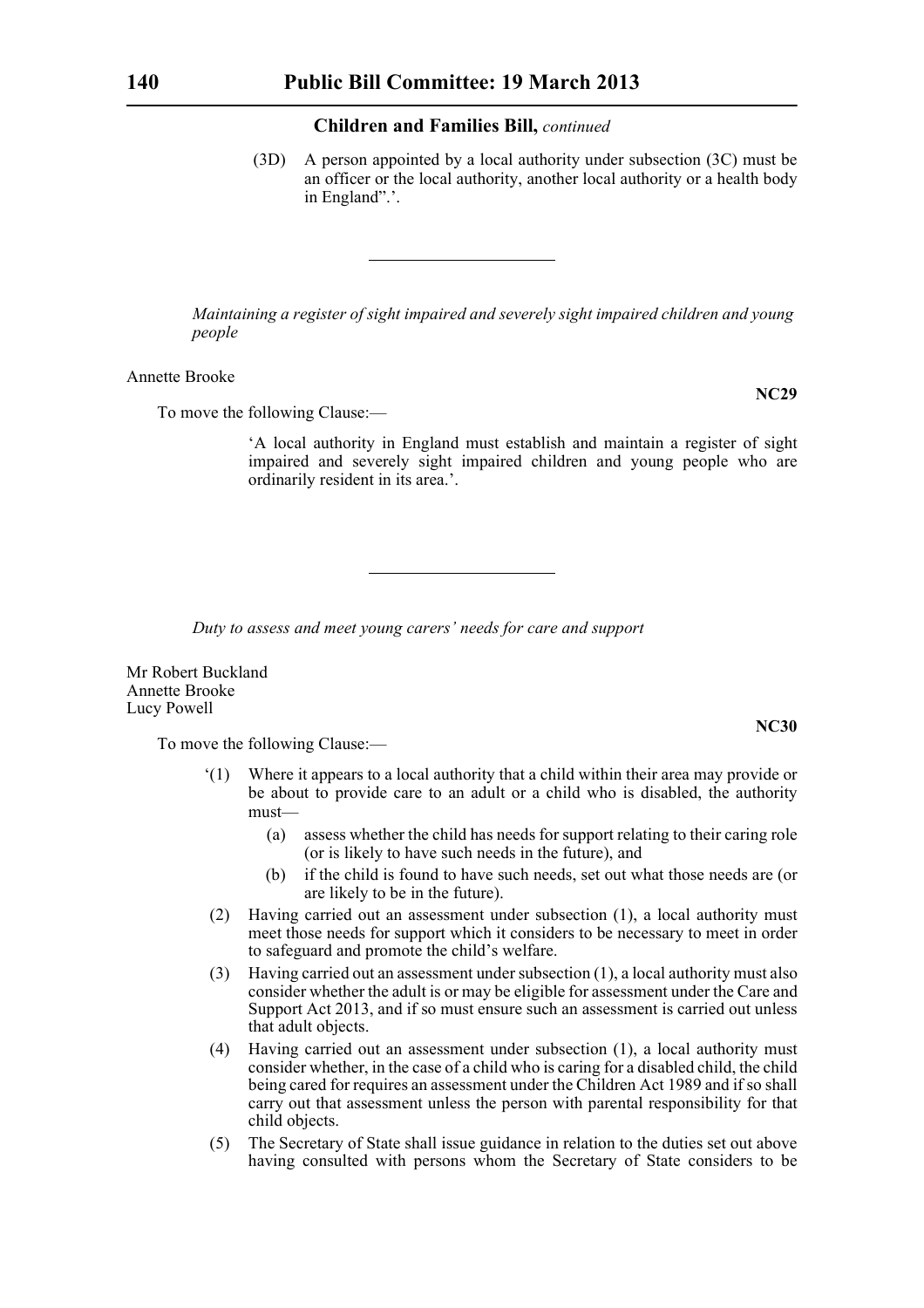appropriate, the said guidance to be issued under section 7 of the Local Authority Social Services Act 1970.

- (6) Any service provided by an authority in the exercise of functions conferred on them under this section may be provided for the family or for any member of the child's family, and may include—
	- (a) services to the adult the child is providing care for to meet the adult's needs for care and support; and
	- (b) services to the adult to enhance their parenting capacity.

If such services are provided with a view to safeguarding and promoting the child's welfare.'.

*Inspection and review of local authorities in England*

# Mr Robert Buckland

To move the following Clause:—

- '(1) Section 135 of the Education and Inspections Act 2006 is amended as follows.
- (2) After section  $135(1)(e)$ , insert—
	- "(ea) the functions conferred on the authority under Part 3 of the Children and Families Act 2013.".
- (3) After section 136(4), insert—
	- "(5) The Chief Inspector must inspect the performance by an authority in supporting children and young people with special educational needs.".

# ORDER OF THE HOUSE [25 FEBRUARY 2013]

That the following provisions shall apply to the Children and Families Bill:

# *Committal*

1. The Bill shall be committed to a Public Bill Committee.

# *Proceedings in Public Bill Committee*

- 2. Proceedings in the Public Bill Committee shall (so far as not previously concluded) be brought to a conclusion on Tuesday 23 April 2013.
- 3. The Public Bill Committee shall have leave to sit twice on the first day on which it meets.

# *Consideration and Third Reading*

- 4. Proceedings on Consideration shall (so far as not previously concluded) be brought to a conclusion one hour before the moment of interruption on the day on which those proceedings are commenced.
- 5. Proceedings on Third Reading shall (so far as not previously concluded) be brought to a conclusion at the moment of interruption on that day.
- 6. Standing Order No. 83B (Programming committees) shall not apply to proceedings on Consideration and Third Reading.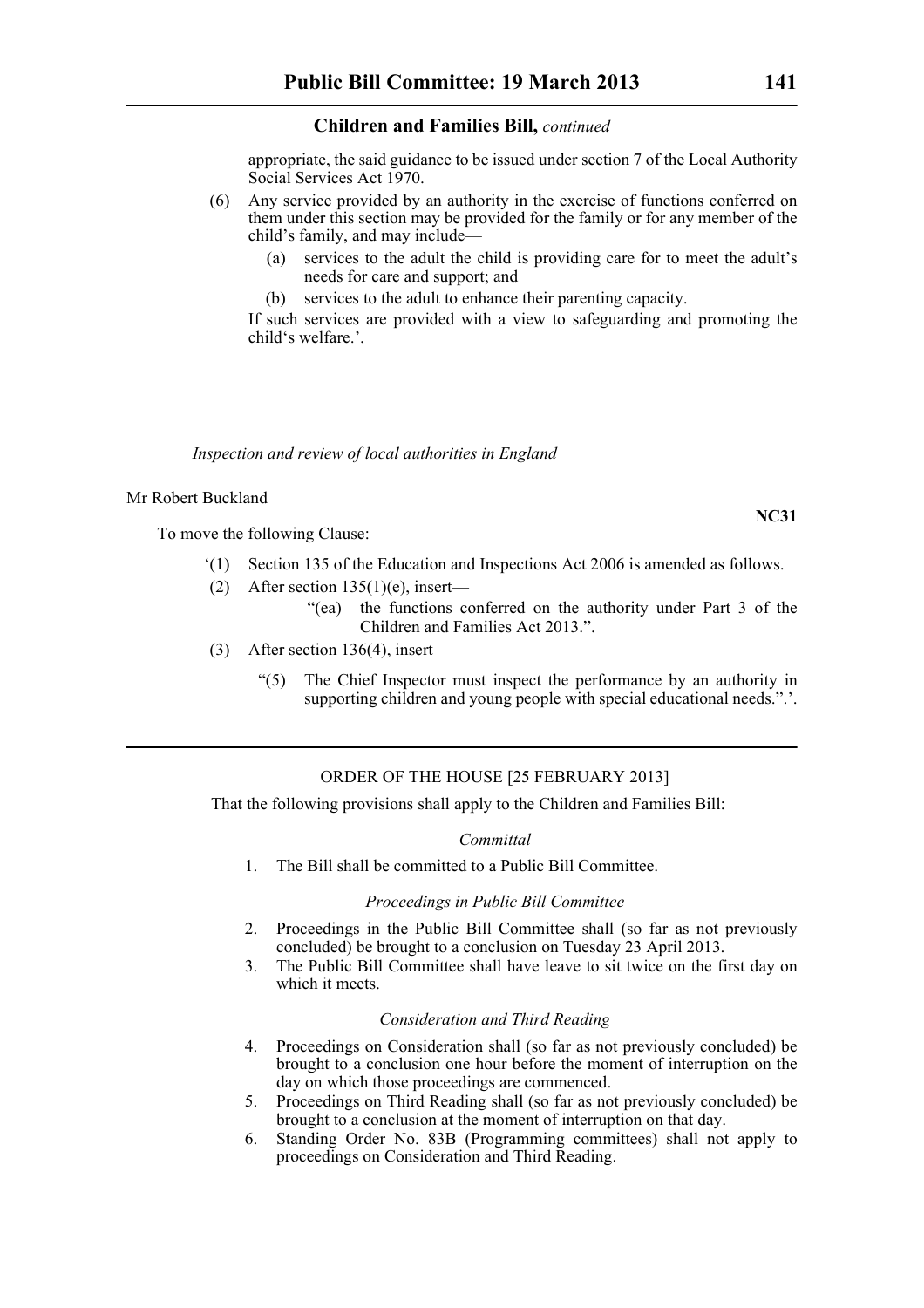# *Other proceedings*

7. Any other proceedings on the Bill (including any proceedings on consideration of Lords Amendments or on any further messages from the Lords) may be programmed.

# ORDER OF THE COMMITTEE [5 MARCH 2013]

# That—

- (1) the Committee shall (in addition to its first meeting at 8.55 am on Tuesday 5 March) meet—
	- (a) at 2.00 pm on Tuesday 5 March;
	- (b) at 11.30 am and 2.00 pm on Thursday 7 March;
	- (c) at 9.25 am and 2.00 pm on Tuesday 12 March;
	- (d) at 11.30 am and 2.00 pm on Thursday 14 March;
	- (e) at 9.25 am and 2.00 pm on Tuesday 19 March;
	- (f) at 11.30 am and 2.00 pm on Thursday 21 March;
	- (g) at 9.25 am and 2.00 pm on Tuesday 16 April;
	- (h) at 11.30 am and 2.00 pm on Thursday 18 April; and
	- (i) at 9.25 am and 2.00 pm on Tuesday 23 April;
- (2) the Committee shall hear oral evidence in accordance with the following Table:

# **TABLE**

| Date            | Time                                     | Witness                                                                                                                                                                              |
|-----------------|------------------------------------------|--------------------------------------------------------------------------------------------------------------------------------------------------------------------------------------|
| Tuesday 5 March | Until no later<br>than $10.00$ am        | Department for Education;<br>Department for Business,<br>Innovation and Skills                                                                                                       |
| Tuesday 5 March | Until no later<br>than $10.45$ am        | The Thomas Coram Foundation<br>for Children (Coram); Professor<br>Julie Selwyn, Professor of Child<br>and Family Social Work,<br>University of Bristol; TACT                         |
| Tuesday 5 March | Until no later<br>than $11.25$ am        | David Norgrove, Chair of Family<br>Justice Review and Chair of<br>Family Justice Board; Lord Justice<br>Munby, President of the Family<br>Division; Coram Children's Legal<br>Centre |
| Tuesday 5 March | Until no later<br>than $2.45$ pm         | Council for Disabled Children;<br>Every Disabled Child Matters;<br><b>Special Education Consortium</b>                                                                               |
| Tuesday 5 March | Until no later<br>than $3.30 \text{ pm}$ | Achievement for All; Independent<br>Parental Special Education<br>Advice; Institute of Education                                                                                     |